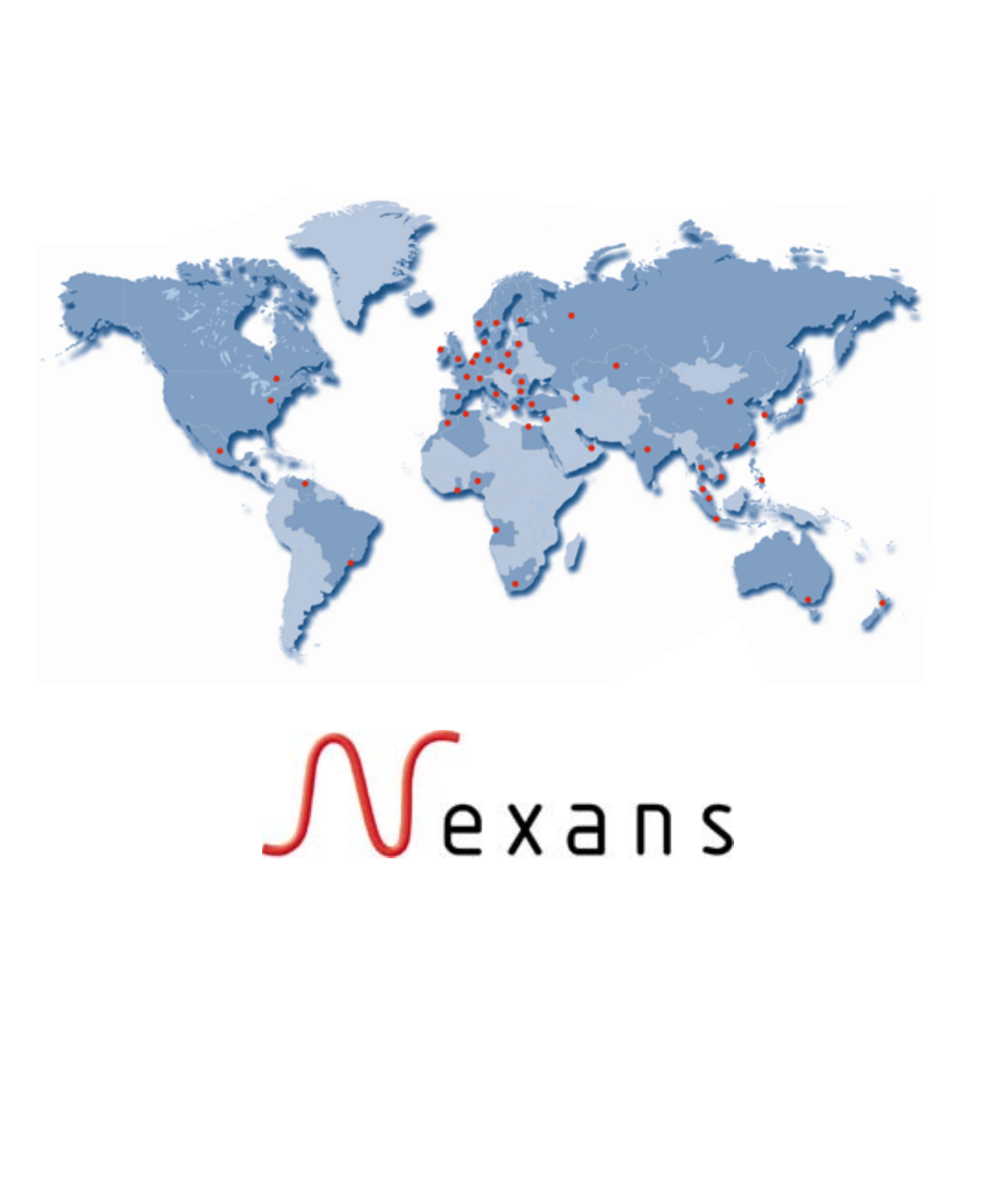### **USER MANUAL & INSTALLATION INSTRUCTIONS**

### **MILLITEMP™ - Nexans thermostat series**



### **Designation of type MILLITEMP CDFR-003**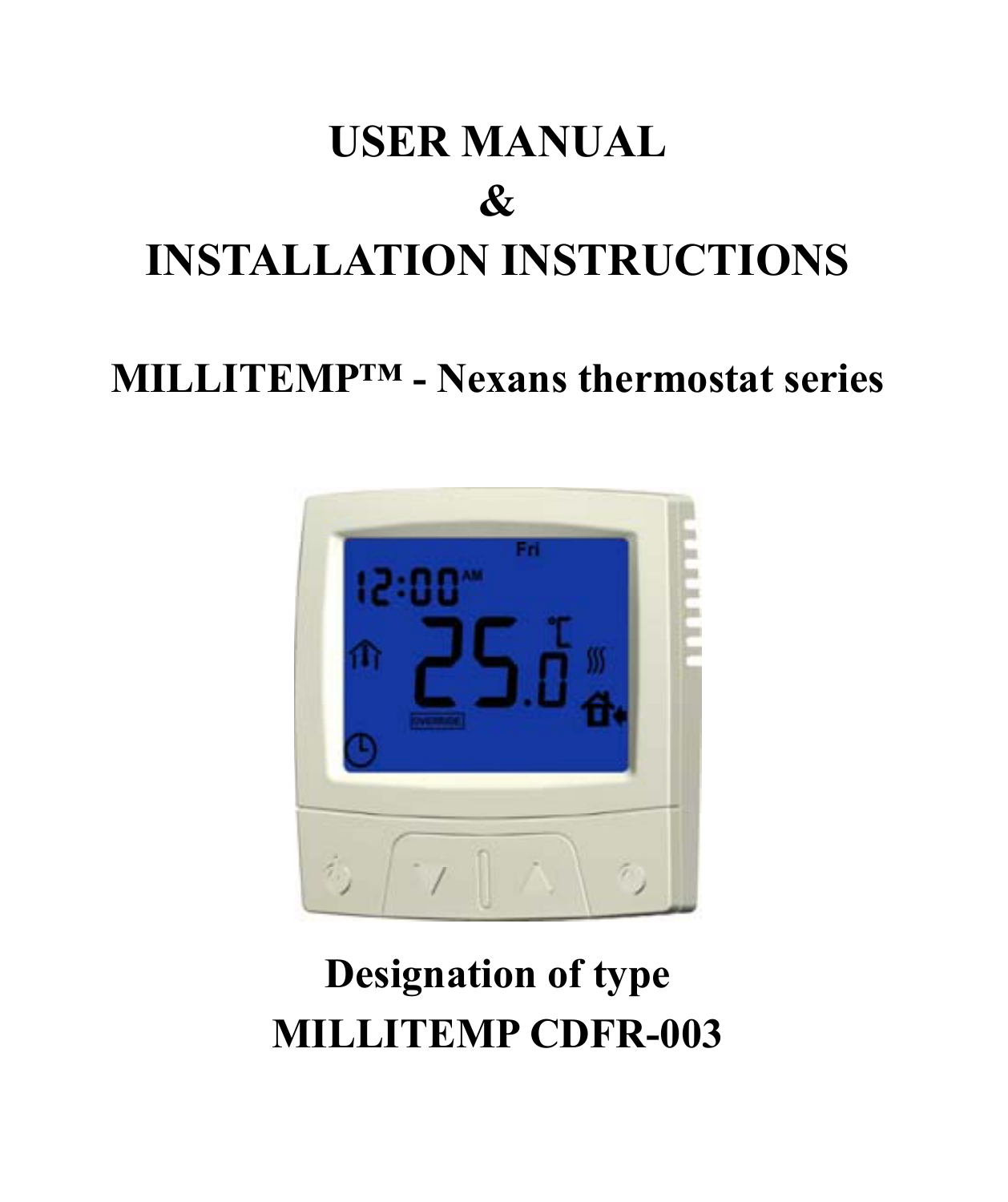### **User Manual**

| 1. Product description - Area of use                         | 2  |
|--------------------------------------------------------------|----|
| 2. Technical data                                            | 3  |
| 3. Explanations of the symbols in display $\dots$ .          | 5  |
| 4. First time the thermostat is turned on. $\dots$           | 5  |
| 5. Operation of the thermostat                               | 7  |
| 5.1. Constant temperature mode                               | 8  |
| 5.2. Event based mode                                        | 8  |
| 5.3. View measured sensor values.                            | 10 |
|                                                              | 11 |
|                                                              | 11 |
| 6.2. Sub-settings, parameters                                | 12 |
| $6.3.$ Event mode settings $\dots\dots\dots\dots\dots\dots$  | 14 |
| 6.4. Setting the clock $\dots\dots\dots\dots\dots\dots\dots$ | 16 |
| $6.5.$ Setting the timer                                     | 17 |
|                                                              | 18 |
| 8. Resetting the thermostat                                  | 19 |
| <b>Installation instructions</b>                             | 19 |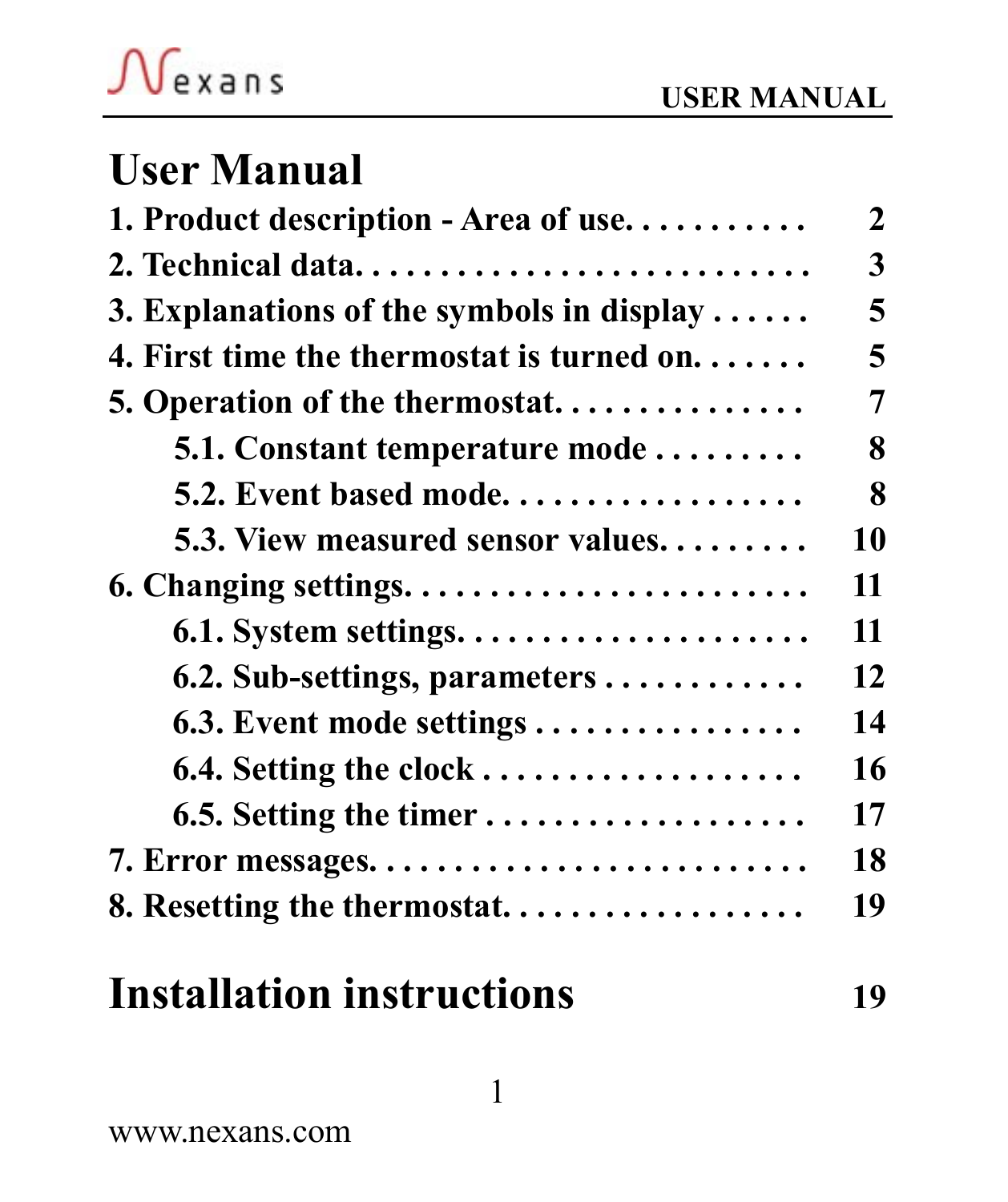#### **1. PRODUCT DESCRIPTION – AREA OF USE**

Thermostat for regulating underfloor electric heating cables, temperature range within  $+5$  to  $+40$  °C (default). CDFR-003 is programmable, and regulate the room or floor temperature automatically. The thermostat can operate in two modes, constant temperature mode or event mode.

From the factory CDFR-003 will start and run in constant temperature mode using the room sensor (internal sensor) by default. The temperature is set by the user, according to his/her needs at any given time. If switched to event mode the temperature target will be changed according to the default program as shown in section 4. In event mode the thermostat controls the temperature according to time and day. For weekdays and weekend, different temperatures can be set at different times. In this way it is possible to reduce the output during night and day when the user does not need comfort temperature (automatically). Energy consumption can be reduced considerably. Please see section 6.3. for settings and event mode programming.

The thermostat got a (built-in) room sensor and is delivered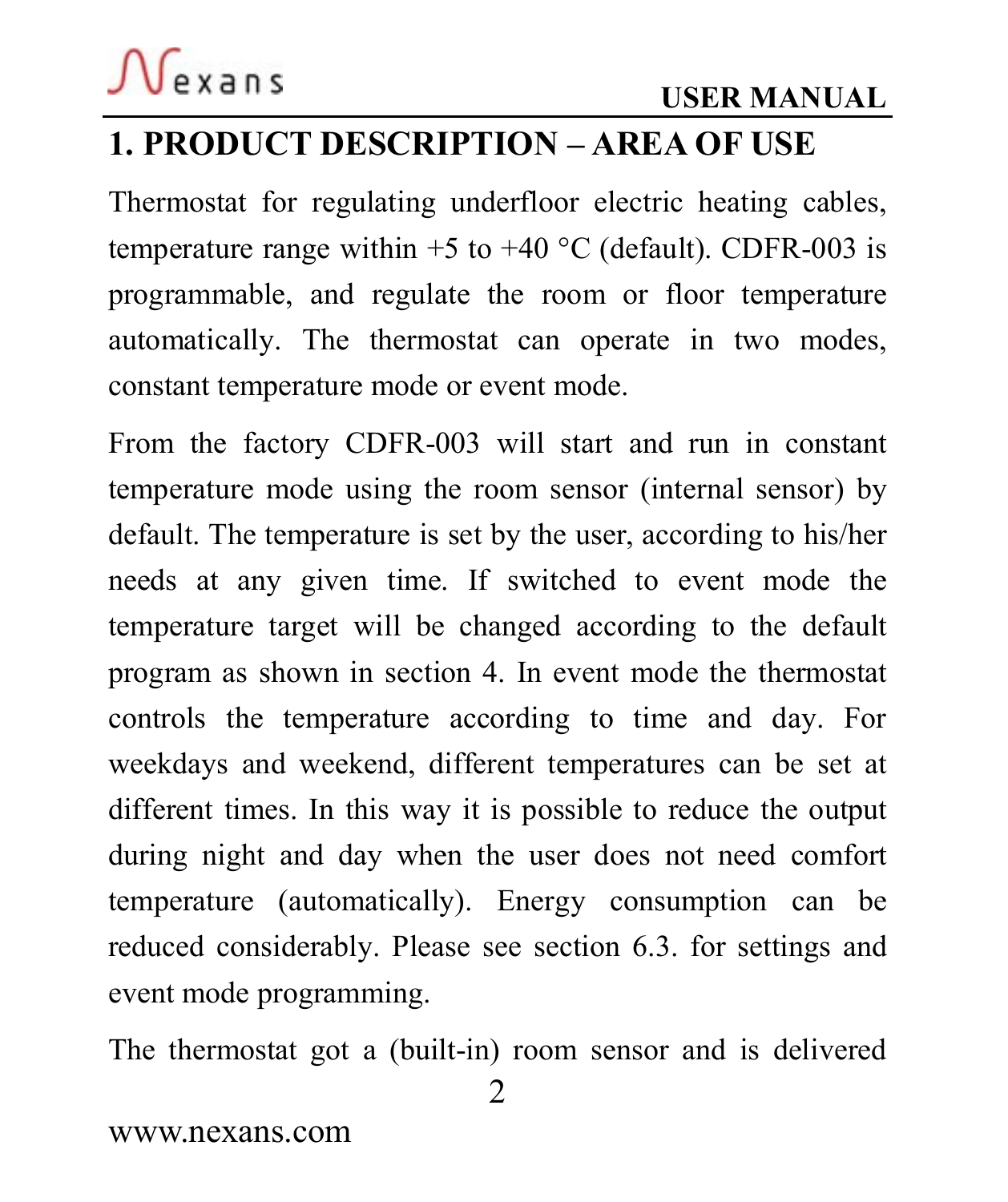#### **USER MANUAL**

with an external sensor which should be placed (embedded) into the floor between two heating cable loops, near the floor surface. Temperature can be regulated by the floor sensor or the room sensor. A combination mode is also available where both sensors are used. The floor sensor can then be used to limit the floor temperature (below the set maximum limit), the room sensor is used for regulating temperature according to the set value.

If the heat indication symbol is shown in the display, it means the thermostat is heating, but the symbol is not directly linked (synchronized) to the relay controlling the power to the heating cable.

The thermostat is turned on and off by using the ON/OFF button. When turned off the settings will be remembered. The thermostat will also remember its' settings if the power supply fails (no time limit, EEPROM backup).

#### **2. TECHNICAL DATA**

Rated voltage  $230 \text{ V} \sim$ 

Own consumption  $\leq 2$  W

www.nexans.com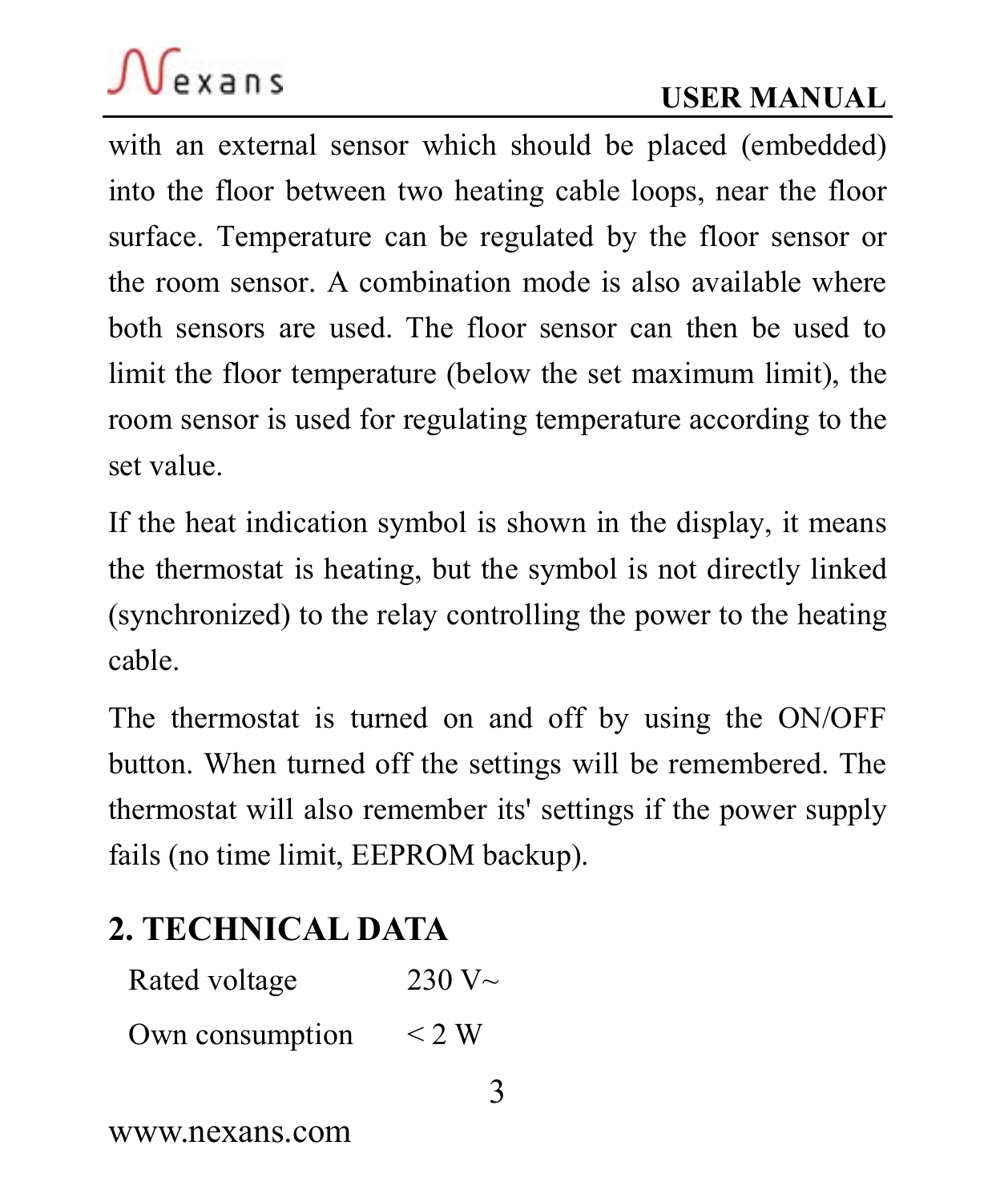| Maximum load                            | 16A (approx. 3600W at rated voltage)                                                      |
|-----------------------------------------|-------------------------------------------------------------------------------------------|
| Switch (ON/OFF)                         | Electronic                                                                                |
| Temperature range                       | From $+5^{\circ}$ C to $+40^{\circ}$ C<br>$(+41^{\circ}$ F to $+104^{\circ}$ F) (default) |
| Designed working<br>temperatures        | $1-50$ °C (Room sensor)                                                                   |
| for sensors                             | $1-80$ °C (Floor sensor)                                                                  |
| Dimensions                              | 84x84x40mm(25 mm socket)                                                                  |
| Encapsulation                           | IP21                                                                                      |
| Length floor sensor<br>cable            | 3 <sub>m</sub>                                                                            |
| Cross section area.<br>connecting wires | $0,5$ mm <sup>2</sup> - $2,5$ mm <sup>2</sup>                                             |
| Max. number of<br>heating cables        | 3                                                                                         |
| Sensing element                         | <b>NTC</b>                                                                                |
| Display                                 | LCD (blue backlighting)                                                                   |

#### **The thermostat is maintenance free.**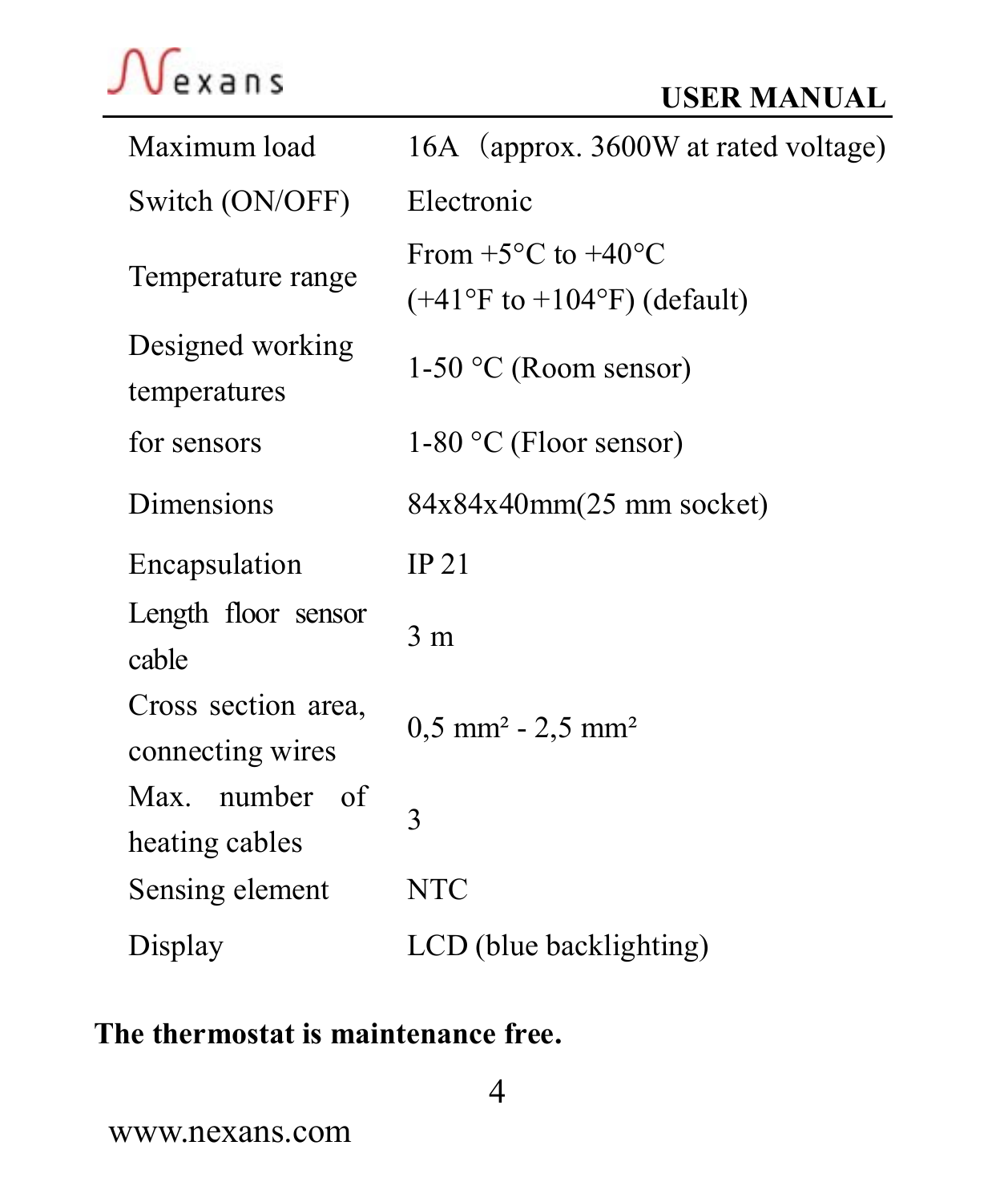#### **3. EXPLANATION OF SYMBOLS IN DISPLAY**



\* These symbols are only shown if the function/state is active.

#### **4. FIRST TIME THE THERMOSTAT IS TURNED ON**

When the CDFR-003 is powered ON for the first time the following will be shown in the display (heat indication shown according to temperature level):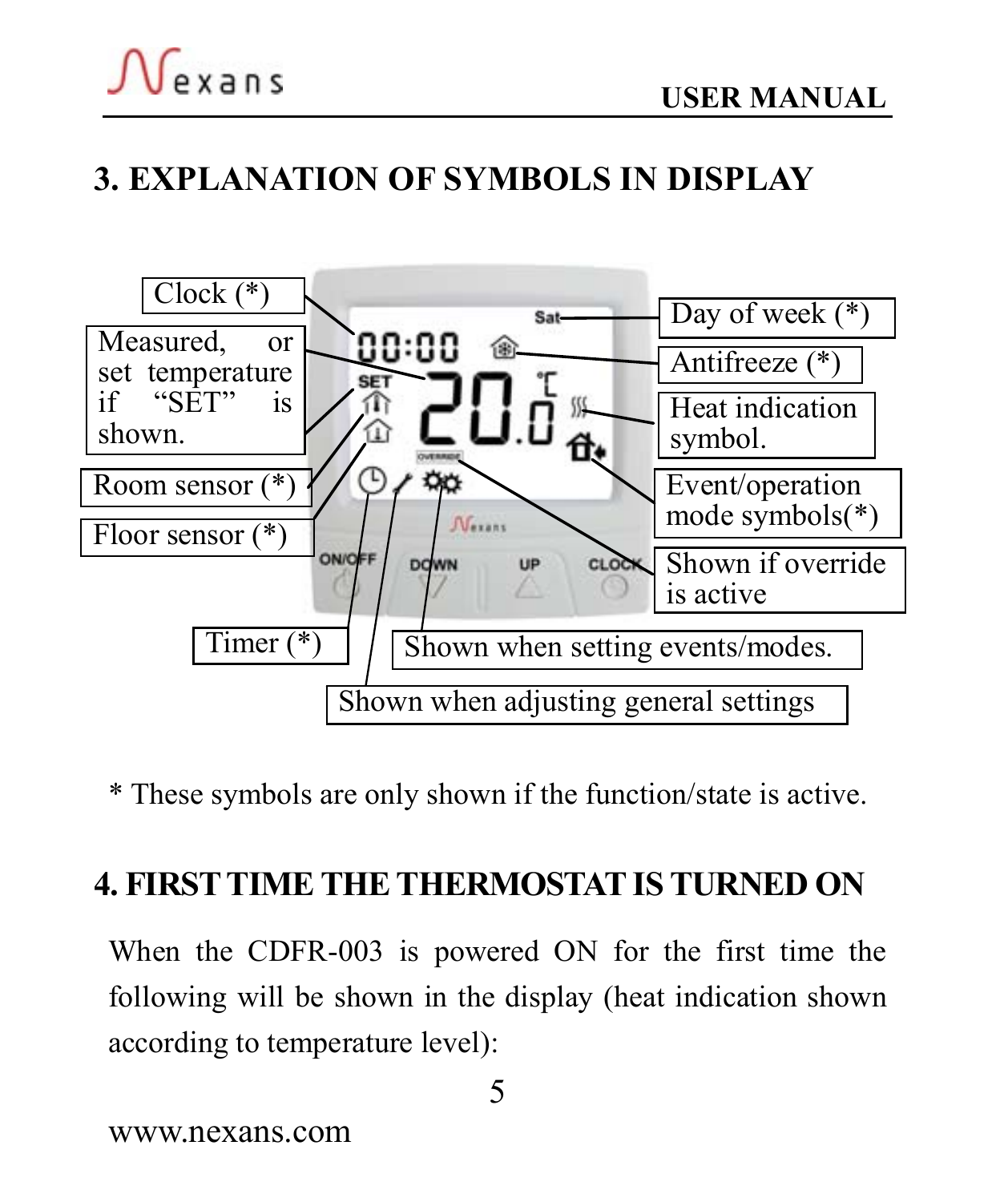## $F_{\text{exans}}$



The thermostat is in constant temperature mode.

If switched to event mode the following predefined program will start running:

#### **MONDAY - FRIDAY:**

Start time for normal operation 06.00 Temperature 21°C (morning) Start time for day saving 09.00 Temperature 16°C operation Start time for evening operation 17.00 Temperature 21°C Start time for night saving 22.00 operation Temperature 16°C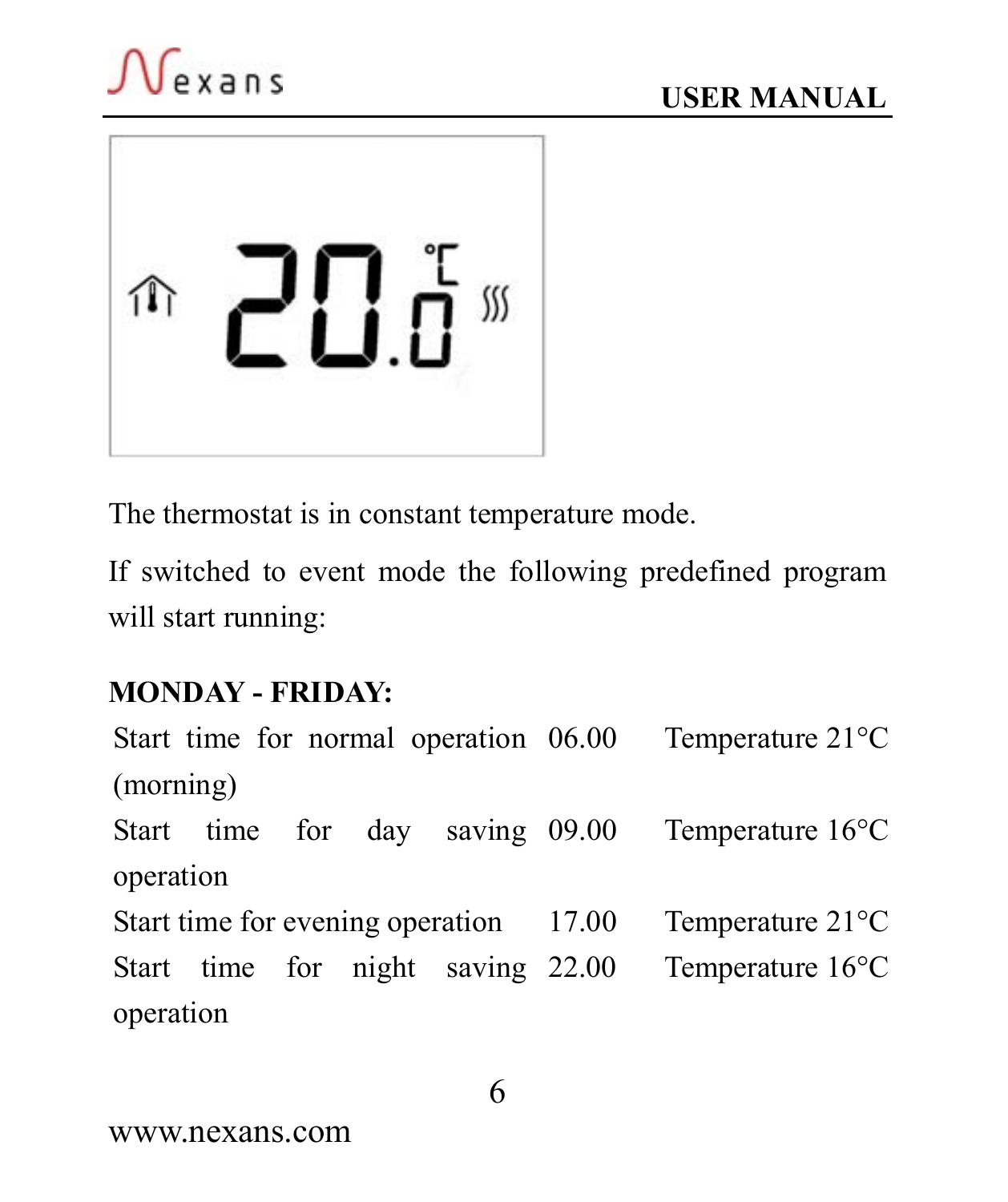### $\sqrt{exans}$

#### **SATURDAY - SUNDAY:**

Start time for normal operation 08.00 Temperature 21°C (morning) Day saving operation(deactivated --.-- Temperature --  $^{\circ}$ C by default) Evening operation(deactivated by  $-$  Temperature  $-$  °C default)

Start time for night saving 22.00 Temperature 16°C operation

**For adjusting settings and other operational possibilities please see section 5 and 6.**

#### **5. OPERATION OF THE THERMOSTAT**

#### **To change between constant temperature mode and event mode**

This function is linked to the clock function. Enter general settings (See section 6.1) and go to sub-setting 11:CL (clock settings). If the clock is disabled, the thermostat will run in constant temperature mode. Event mode is activated by activating the clock itself, either 12h AM/PM or 24h (See section 6.1).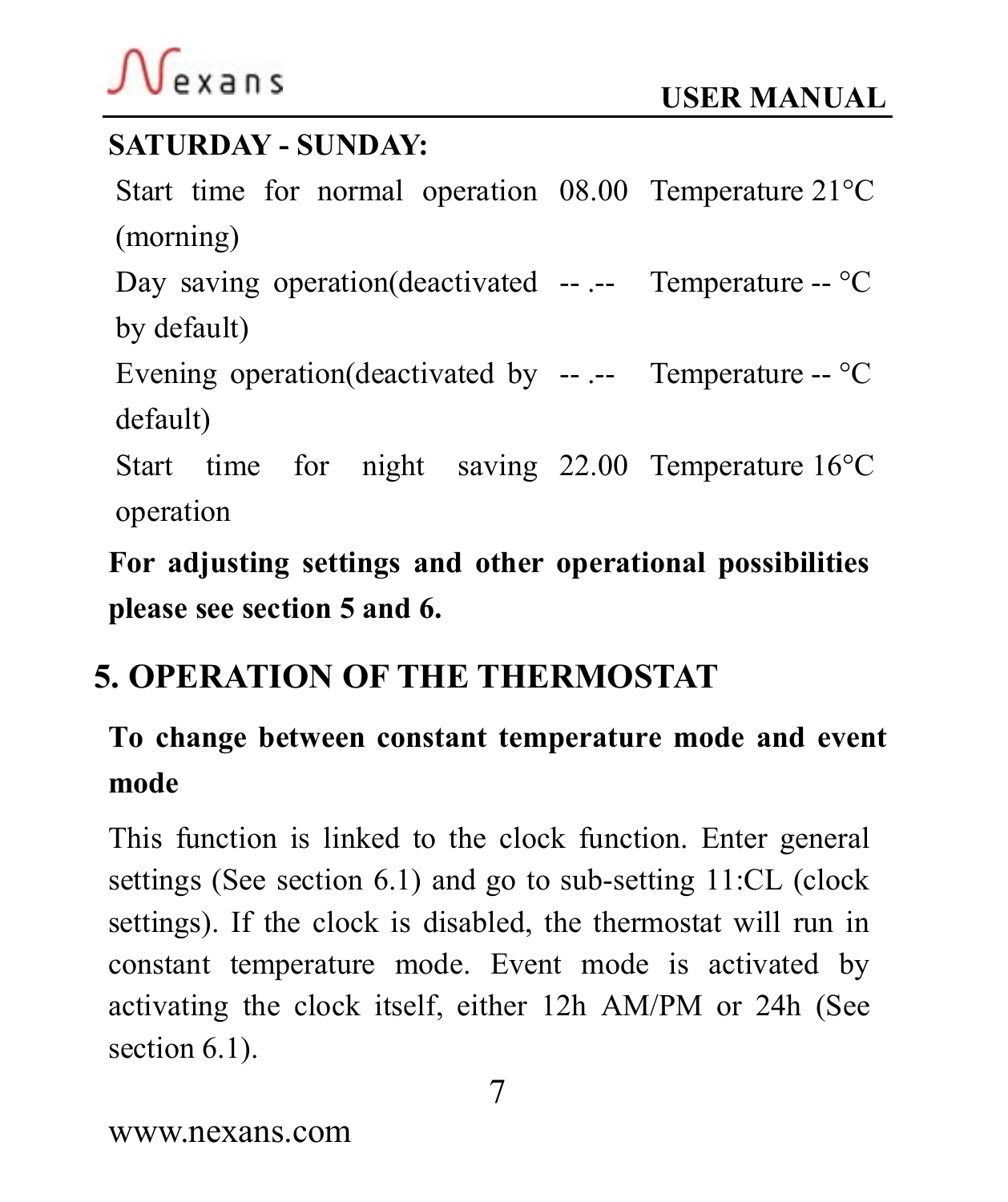#### **5.1. Constant temperature mode**

The display will show the sensor in use and the temperature (or the set temperature according to settings, see section 6.1 and sub-setting 12:DF default display).



The set temperature can be adjusted by the user by pressing the UP and DOWN buttons.

#### **5.2. Event based mode**

The temperature is regulated dependent of time and day (as set by the user).

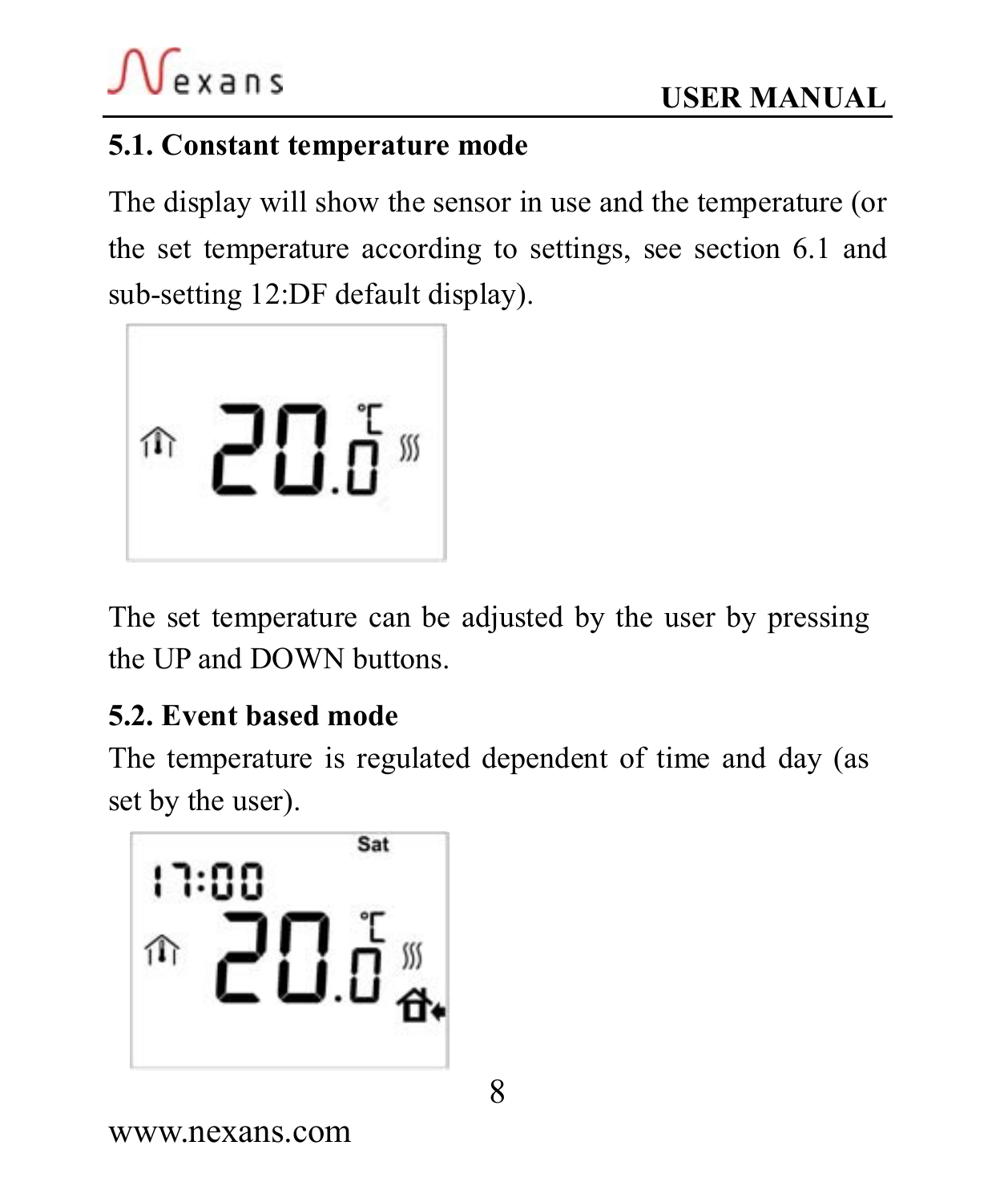# $PX=0.5$

In this mode the display will show the sensor in use, the clock, the current event (in this case "evening operation"), the temperature (or the set temperature according to settings, see section 6.1 and sub-setting 12:DF default display), and the present day (in this case Saturday).

In event mode of operation the thermostat regulates the temperature according to four different events (the user can define time and temperature for all four):



| From time A to B |
|------------------|
| From time B to C |
| From time C to D |
| From time D to A |
|                  |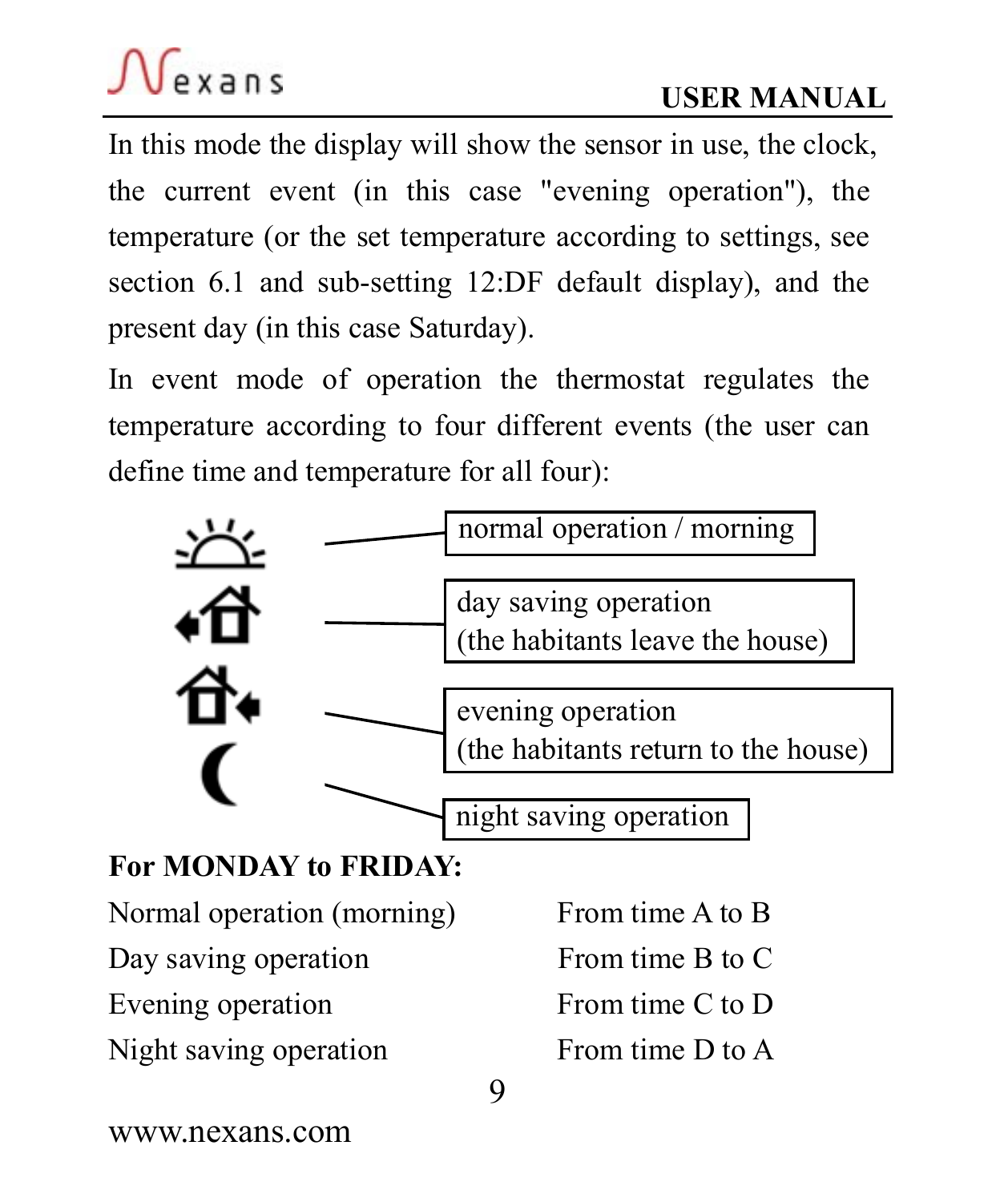### $V_{exans}$

#### **For SATURDAY to SUNDAY there are two different events by default (up to four events can be activated):**

| Normal operation (morning) | From time E to F         |
|----------------------------|--------------------------|
| Day saving operation       | (not defined by default) |
| Evening operation          | (not defined by default) |
| Night saving operation     | From time $F$ to $E$     |

The times and temperatures of all events can be programmed by the user, please see section 6.3.

Event mode of operation can be overridden by the user. This is done manually by setting a new temperature with the UP and DOWN buttons. Leave the thermostat and it will return to override mode after 10 seconds, OVERRIDE is now shown in the display.

The thermostat will regulate the temperature according to the override value until the next event starts. The override can be cancelled manually by pressing the CLOCK button once (wait 10 seconds).

#### **5.3. View measured sensor values**

This function is only available if sub-setting  $12$ :DF = 01, see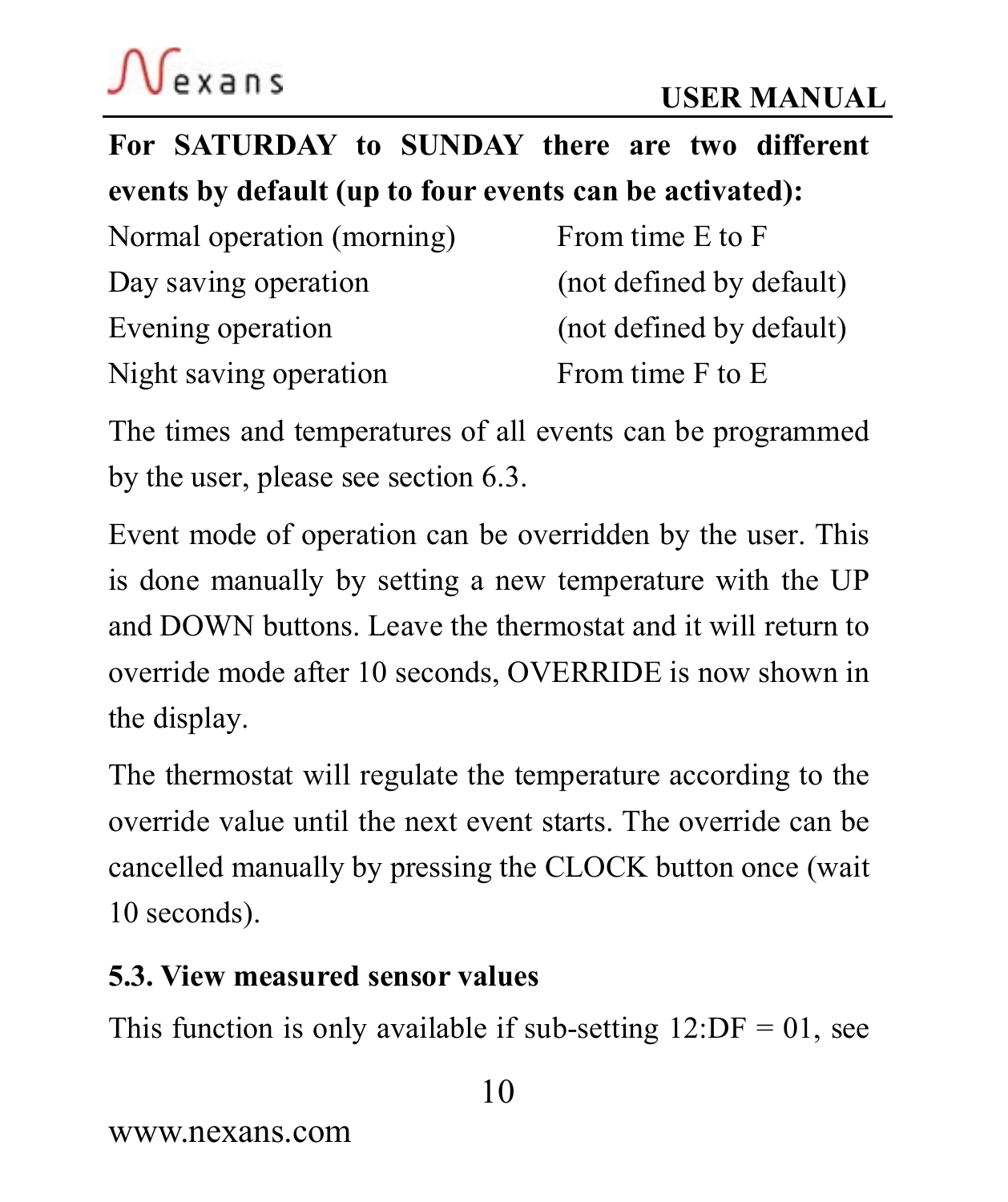section 6.2. Further on, you cannot see the measured value of a sensor that is not active, according to sub-setting 10:SE, see section 6.2.

Press and hold CLOCK button for 3 seconds to see measured value of floor (external) sensor. (SET symbol will disappear).

Press and hold ON/OFF button for 3 seconds to see measured value of room (internal) sensor. (SET symbol will disappear).

#### **6. CHANGING SETTINGS**

#### **6.1. System settings**

First, turn the thermostat OFF, then press and hold the UP and DOWN buttons

(5 seconds) until the following is shown in the display.

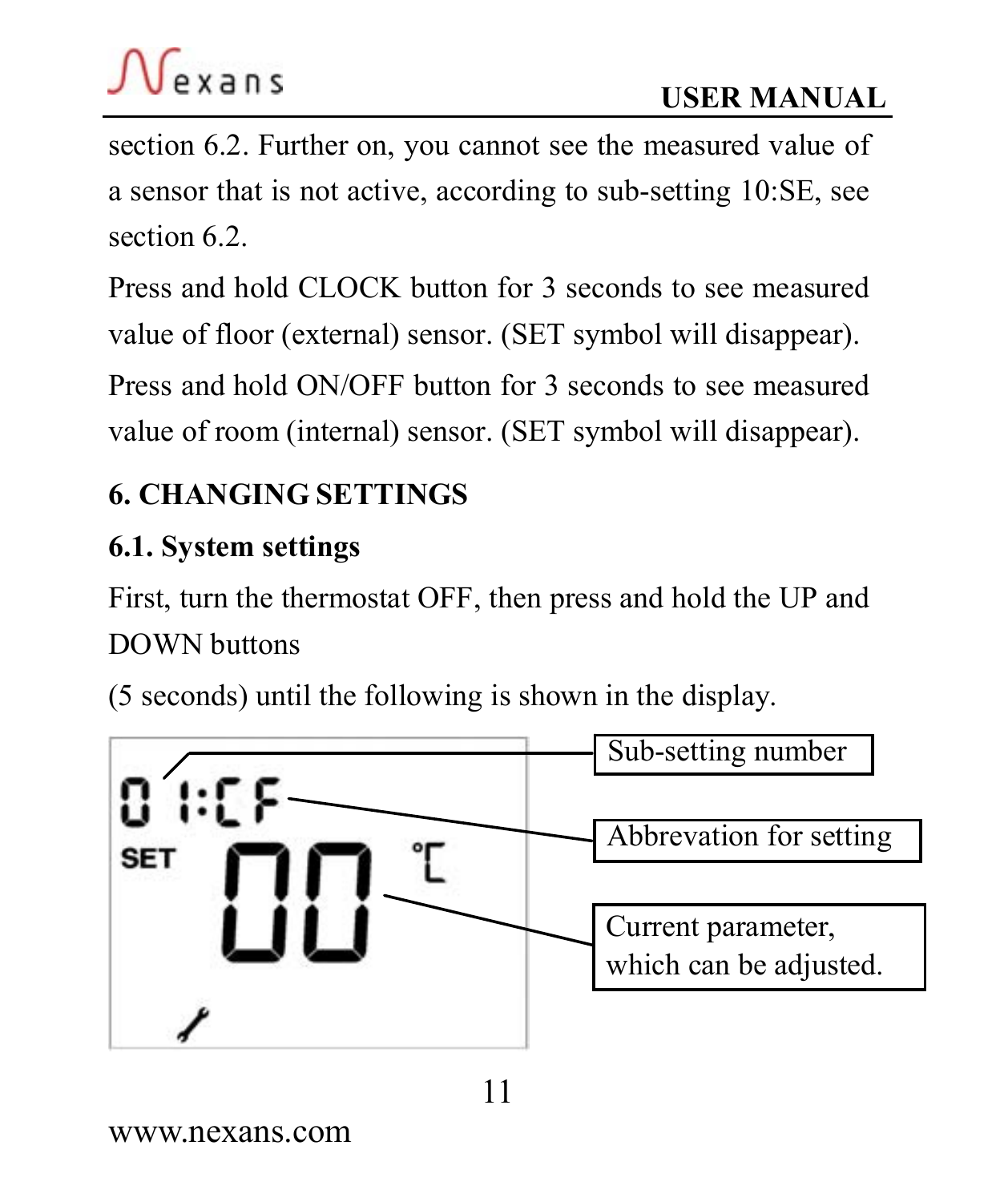This is the menu for general settings, containing 12 different sub-settings. Sub-setting 01:CF is shown first. Pressing the CLOCK button lets you cycle between the other 12 different sub-settings. UP and DOWN keys adjust the current parameter as shown in the display.

#### **6.2. Sub-settings, parameters**

**01:CF** Set whether to show temperatures in Celsius or Fahrenheit degrees. 00=Celsius, 01= Fahrenheit.

**02:DI** Shows the dead band range. For information only, the value cannot be changed.

**03:CA** Calibration. You can manually set the value of the current measured temperature. This setting/value applies to both internal and external sensor.

**04:FR** Antifreeze function. 00=Off, 01=On. If function is on the antifreeze symbol will be shown in the display. See also sub-setting 05.

**05:FS** Temperature limitations, antifreeze and maximum floor temperature.

05=Basic antifreeze, the thermostat will start heating if the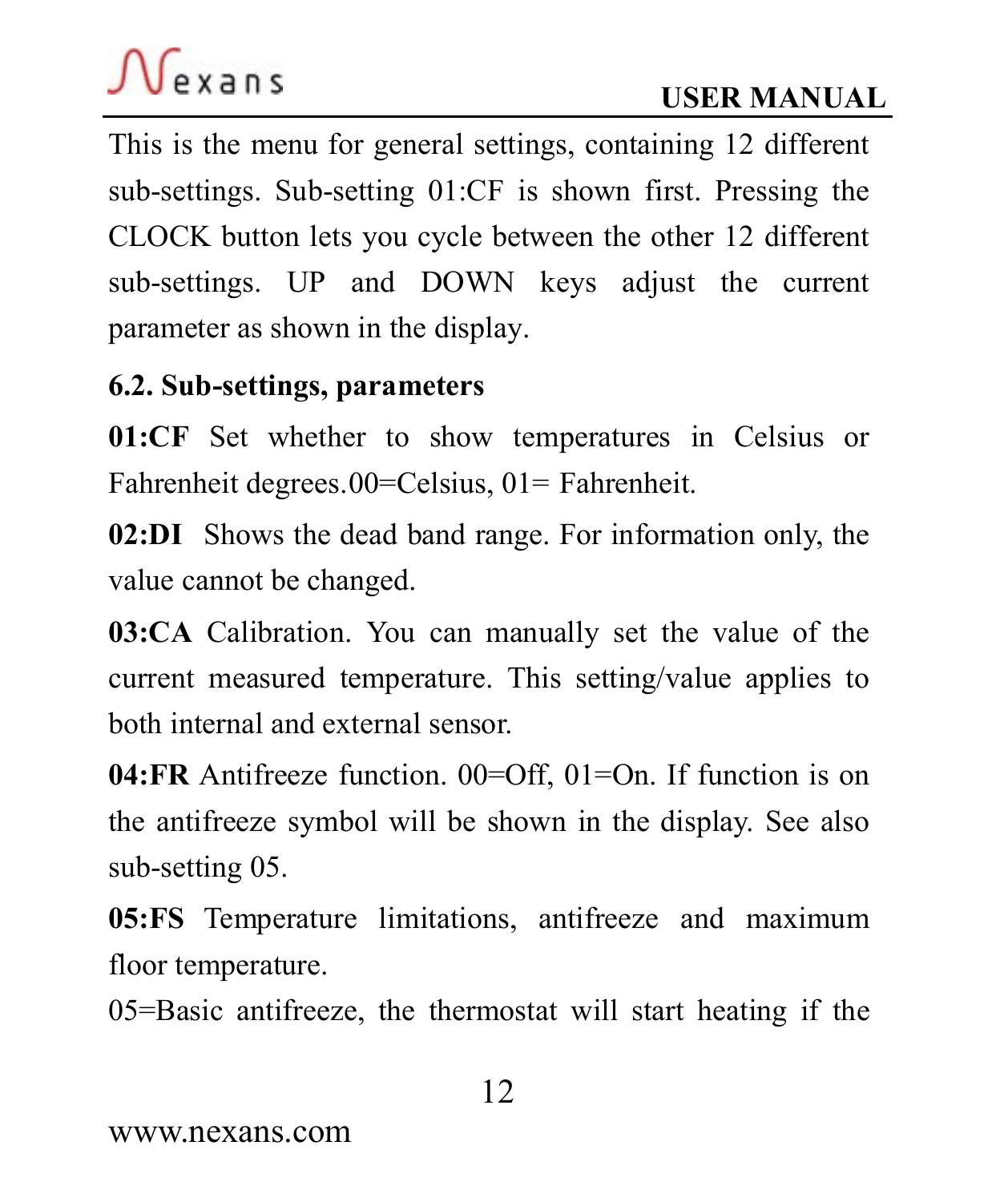### $\sqrt{exans}$

temperature goes below 5 degree Celsius.

CU=User defined settings. Minimum limits as set in sub-setting 06 and 08 will be used for antifreeze purposes. In addition if both sensors are active (sensor mode 02) the thermostat will limit the maximum floor temperature (using the floor sensor max value) according to the value set in sub-setting 09.

Active sensor according to setting 10:SE will be used for temperature measurement. If sensor mode=02 the room (internal) sensor will trigger then antifreeze function.

**06:RO** Defines valid minimum setting/value for room temperature.

**07:RO** Defines valid maximum setting/value for room temperature

**08:FL** Defines valid minimum setting/value for external/floor temperature.

**09:FL** Defines valid maximum setting/value for external/floor temperature.

**10:SE** Sensor selection. 00=Room sensor, 01=Floor sensor,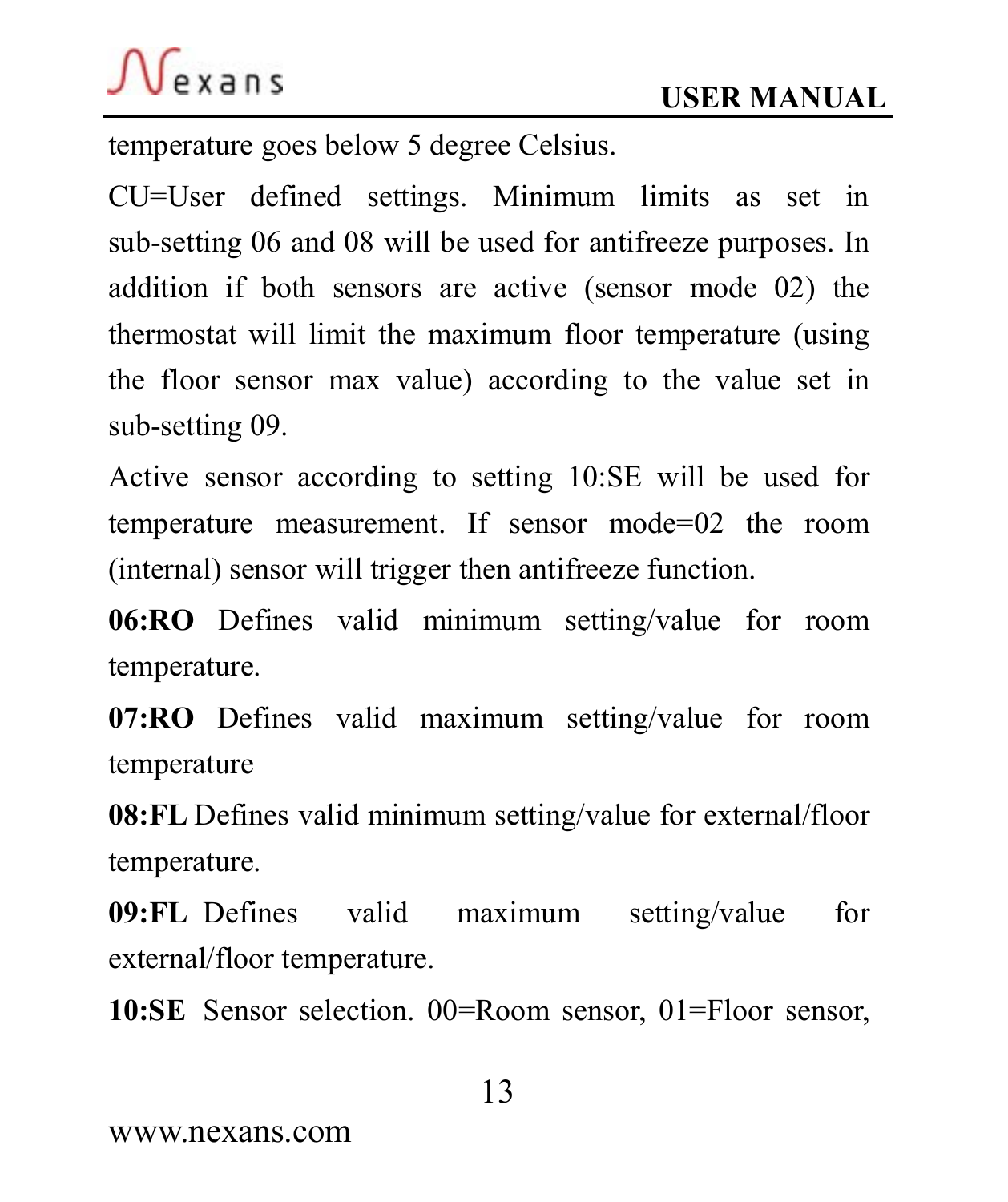02=Both, combination mode. Set active sensor(s) according to installation instructions.

**11:CL** Clock. NO=No clock, thermostat will run in constant temperature mode, 12h=12 hour clock with AM/PM, 24h=24 hour clock without AM/PM displayed. If either 12h or 24h is active, event mode will also be activated.

**12:DF** Default display of temperature: set or measured temperature. 00=display measured temperature, 01=display set temperature.

Leave all buttons for 10 seconds to save all settings and return to normal operation mode. The ON/OFF button cancels and exits the settings menu.

#### **6.3. Event mode settings**

With the clock activated see section 6.1, you can change the settings for event mode of operation. Press the CLOCK button once and the following will be displayed: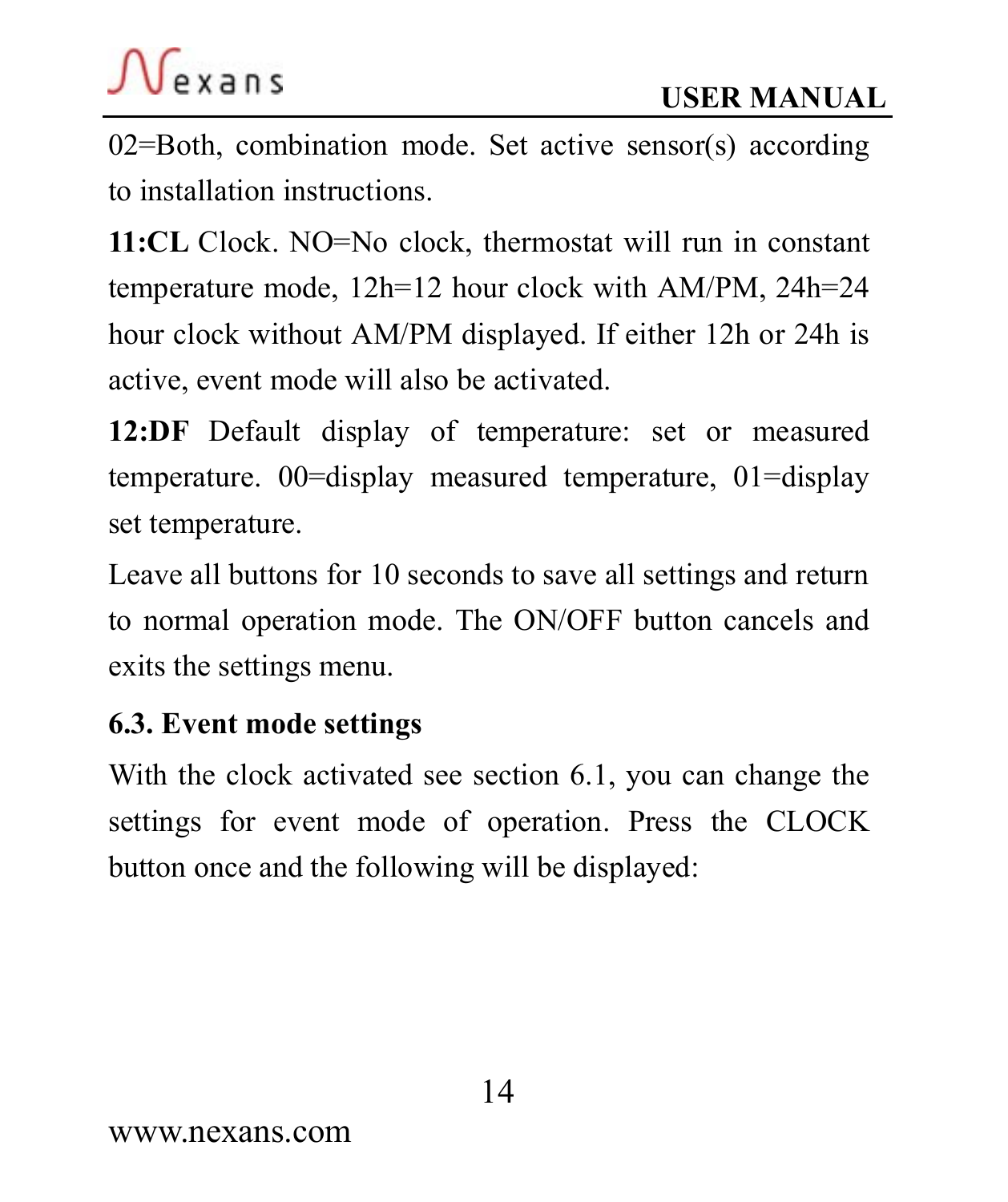

You are now adjusting settings for weekdays Monday to Friday, "Normal operation (morning)". The start-time will be blinking, and it can now be changed with UP and DOWN buttons. Press CLOCK button once to jump to the temperature and use UP and DOWN buttons to set the temperature for this event/timeframe.

In other words time A (see section 5.2) is set first, thereafter the temperature for this timeframe. The end time of each timeframe is defined by the start time of the next timeframe.

Press CLOCK button again to jump to next event, and thereby defining time B (see section 5.2), and thereafter the other events. After all four events are defined the settings for Saturday and Sunday is defined the same way. For Saturday and Sunday day saving and evening operation is disabled by default indicated by "- -" symbols.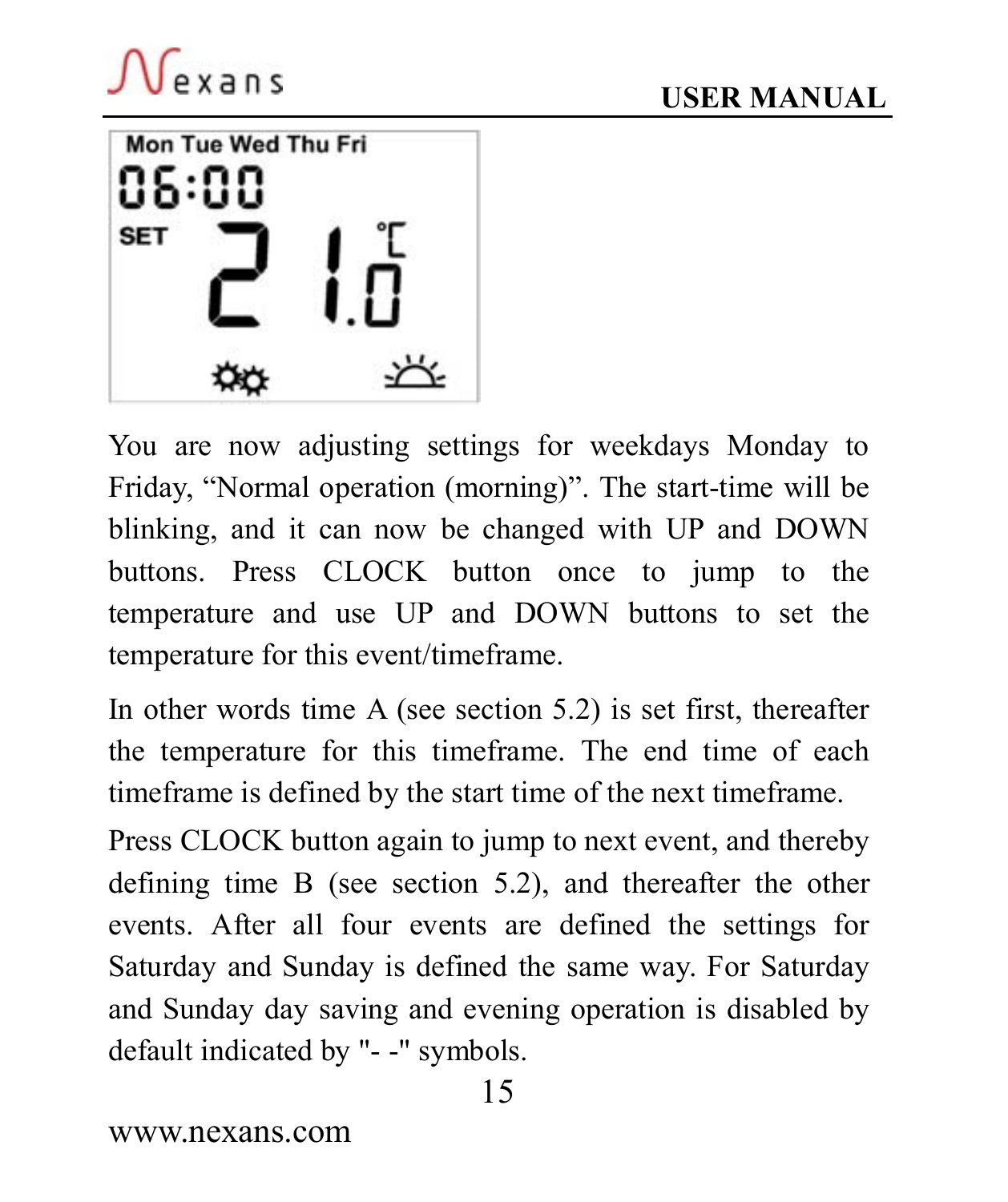# $V_{exans}$

During programming, if no buttons are pressed for 10 seconds settings will be saved and display will return to default display. Pressing ON/OFF button will cancel and return to default display.

#### **6.4. Setting the clock**

Press DOWN and CLOCK button simultaneously for 5 seconds to set the clock (clock must be active, sub-setting 11:CL). The following will be displayed:

| Mon<br>00:00 |  |
|--------------|--|
| <b>SET</b>   |  |
|              |  |
|              |  |

The hour is set first.

| UP | Increases value of blinking parameter |
|----|---------------------------------------|
|----|---------------------------------------|

- DOWN Decreases value of blinking parameter
- CLOCK Goes to the next setting (minutes, the finally selection of day)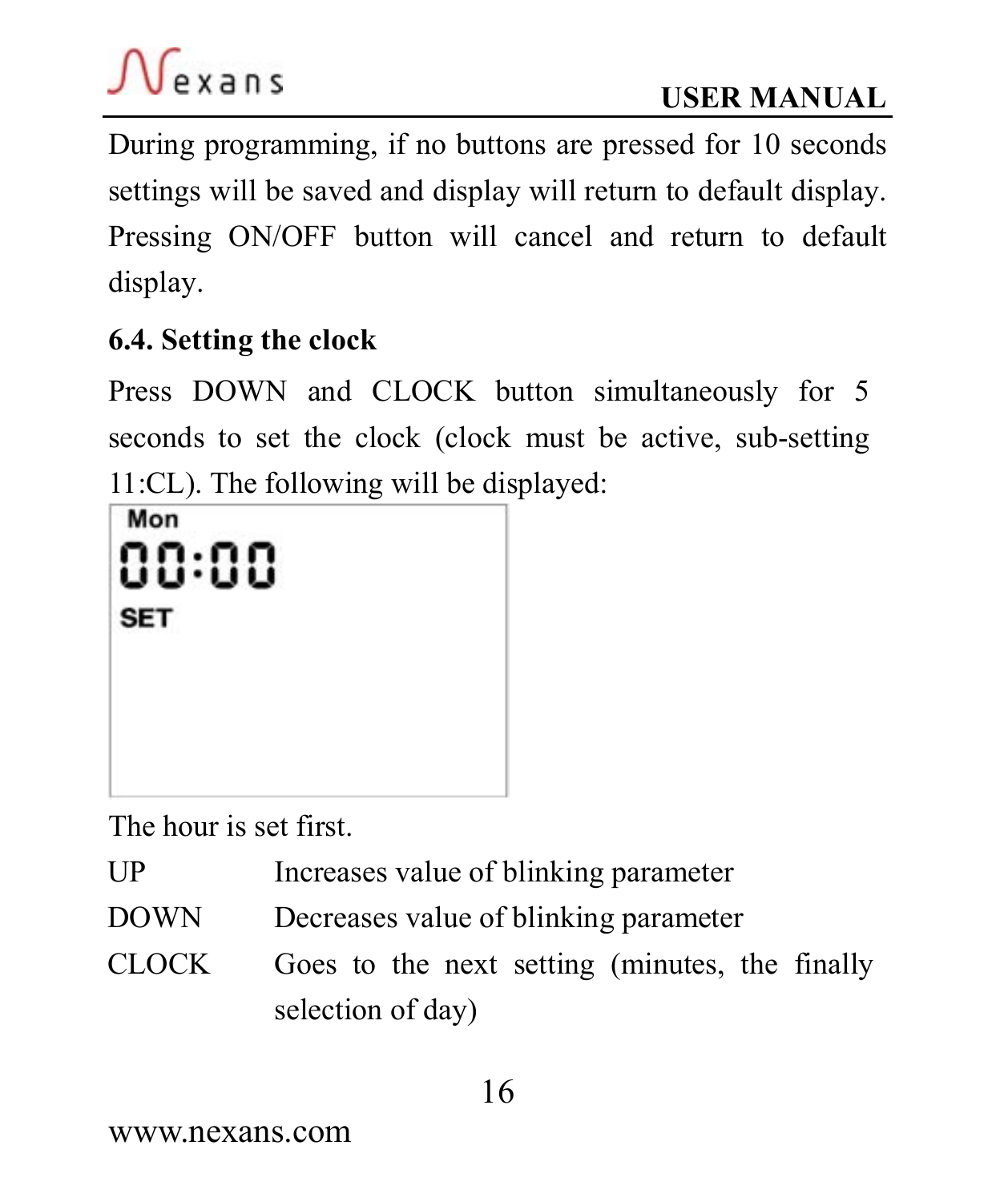Leave the thermostat for 10 seconds and all adjustments will be saved. Press ON/OFF button to cancel.

#### **6.5. Setting the timer**

If you want the thermostat active at certain timeframe each day you can use the timer function. Press and hold UP and CLOCK buttons simultaneously for 5 seconds to enter timer setup:



First, startup time is defined. Use UP and DOWN buttons to adjust blinking value, and use CLOCK button to jump to next value. After startup time is defined, end-time is defined. Leave all buttons for 10 seconds and settings will be saved. The thermostat will now switch on during the defined interval,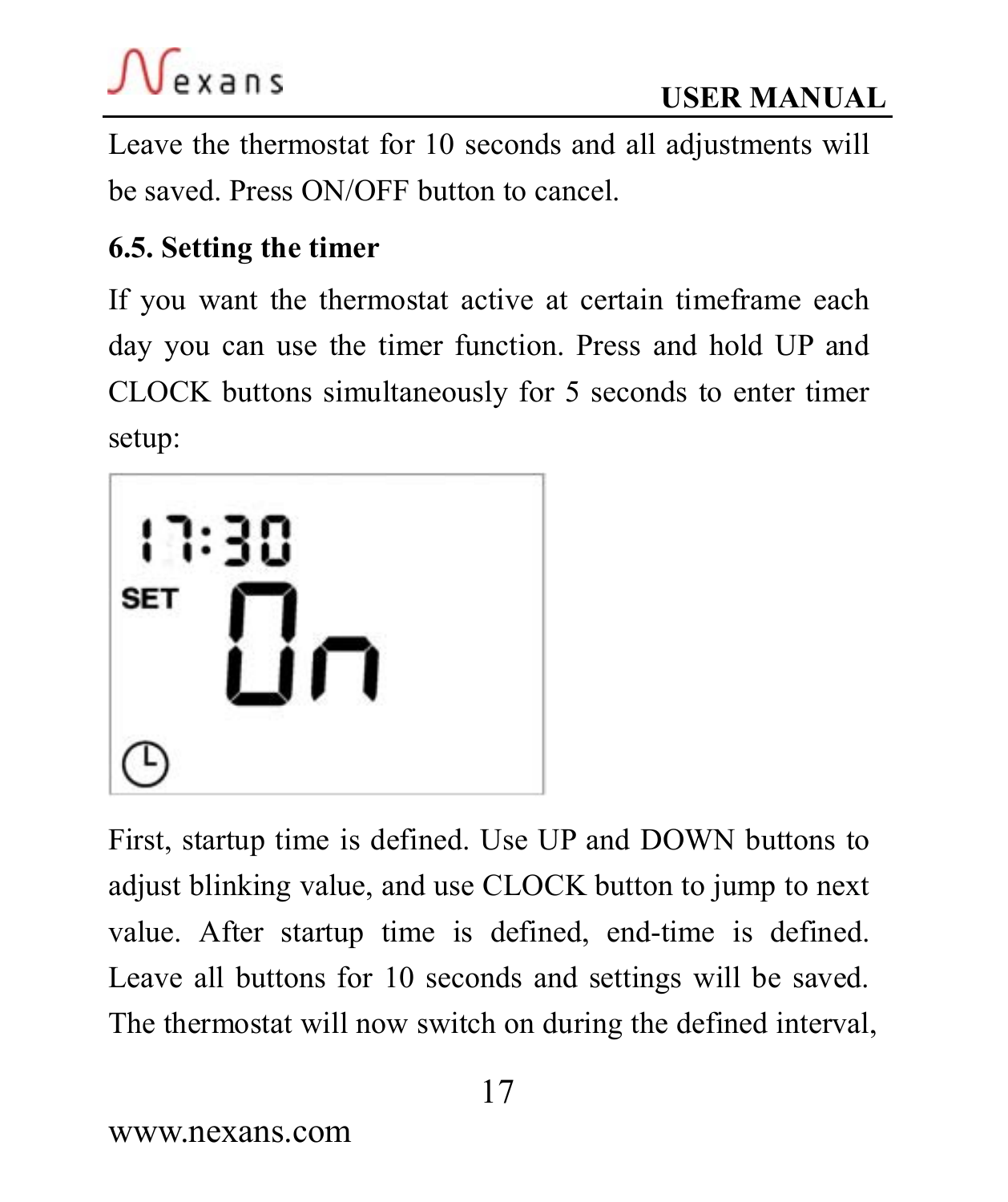### $P X A B S$

at other times it will be off. Set the startup-time equal to the end-time to disable the function.

#### **7. ERROR MESSAGES**

If there is a fault associated with a sensor either E1 or E2 will be displayed flashing, along with and indication of which sensor is faulty. E1 means the sensor connection is short-circuited. E2 means there is an open circuit at the sensor connection.

For example, the message below indicates a short-circuit at the internal room sensor.

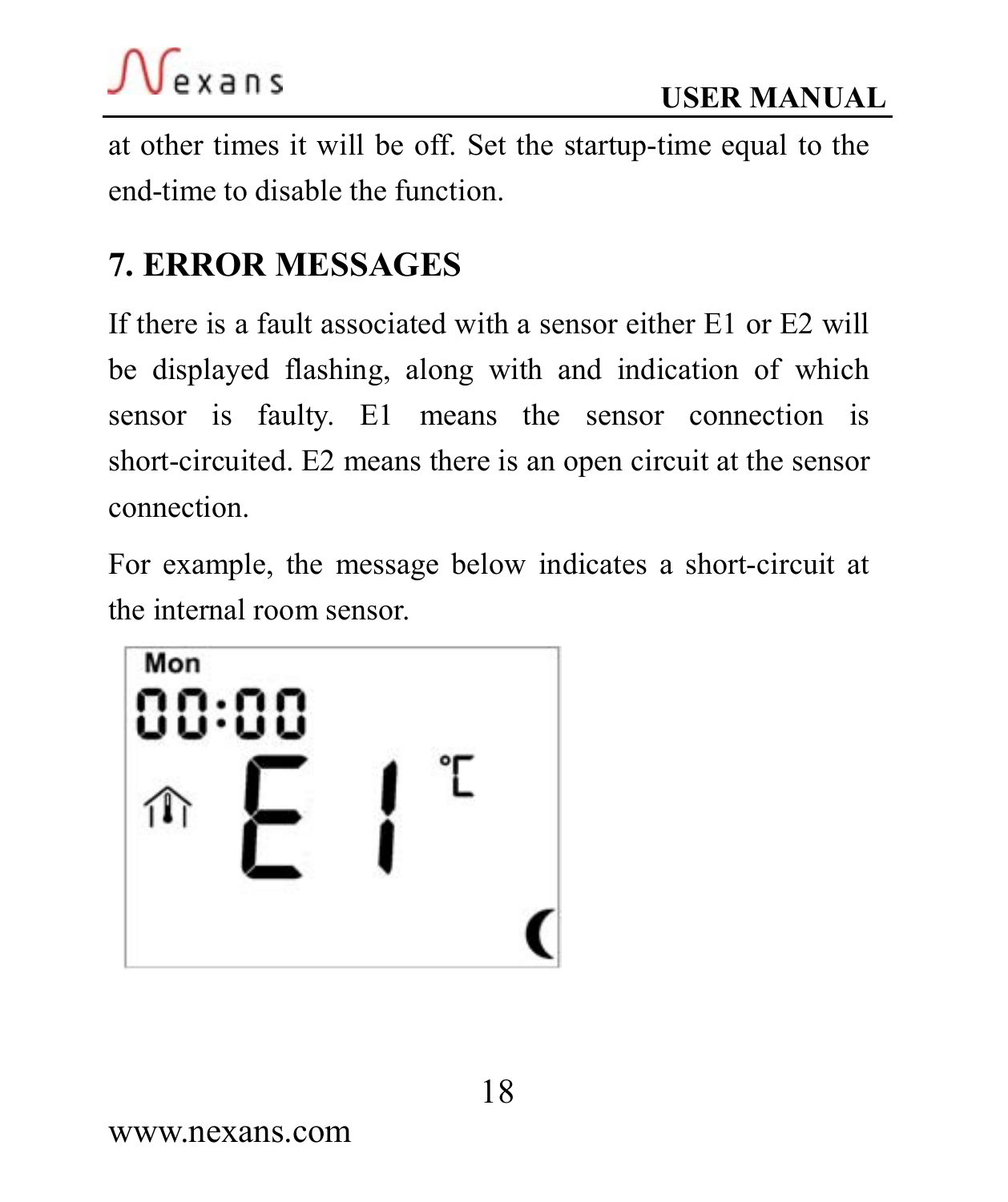#### **8. RESETTING THE THERMOSTAT**

To reset the thermostat to its' original factory settings turn it off, then hold ON/OFF button and UP button simultaneously for 10 seconds. All LCD symbols will then light up and the default data is recovered. Release the buttons.

### **INSTALLATION INSTRUCTIONS**

#### **Nexans Millitemp CDFR-003**

#### **Product description**

Millitemp CDFR-003 is a digital thermostat for controlling electrical underfloor heating cables. The thermostat is equipped with an integrated room sensor and is delivered with an external (floor) sensor. The thermostat shall be mounted in a standard junction box.

#### **Technical data**

IP class: IP 21

Rated Voltage: 230 VAC, 50/60 Hz Max. load: 3600 W (16 A at 230 VAC)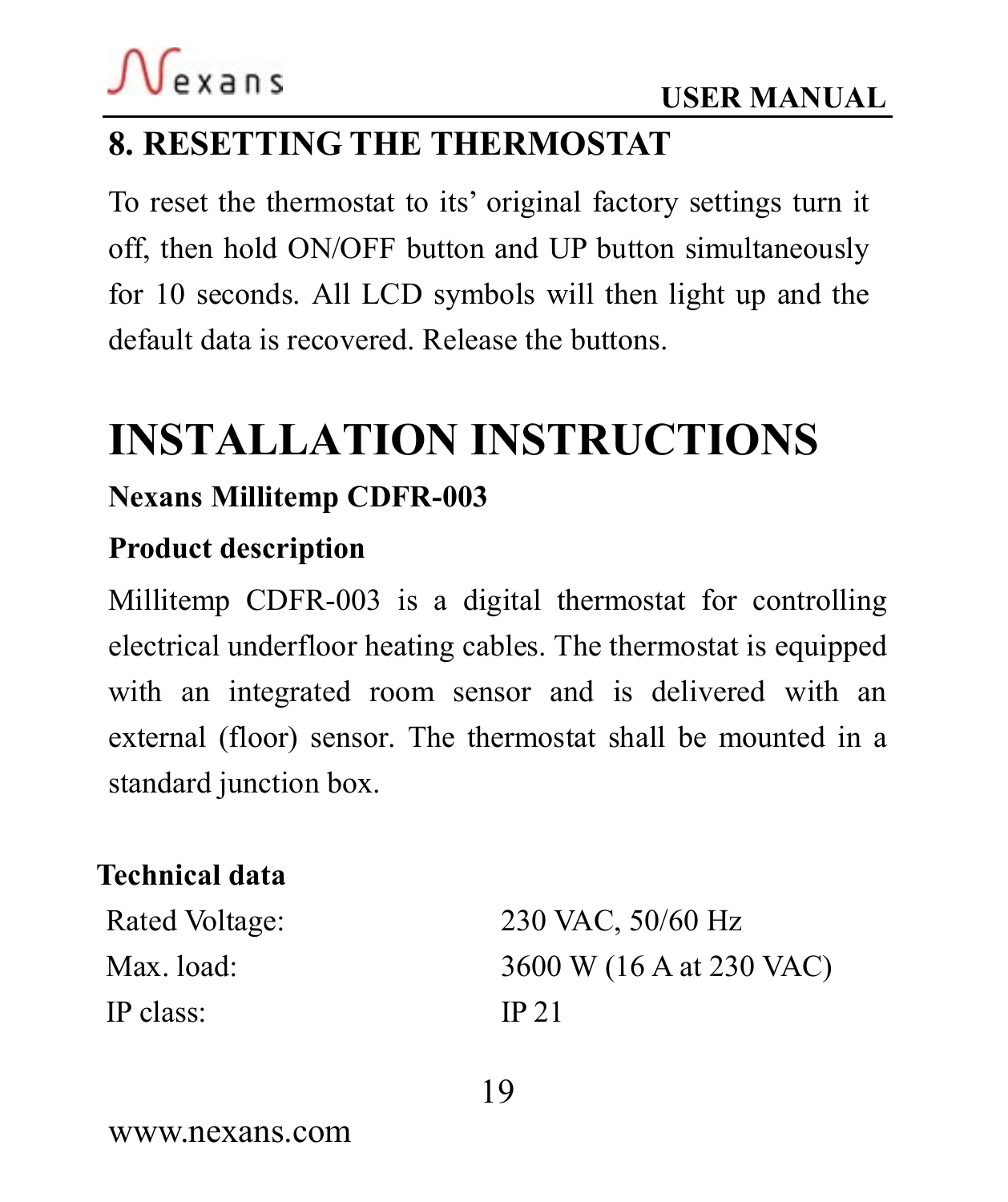# $PX=0.5$

| Temperature range (default): | $+5$ to $+40$ °C                              |
|------------------------------|-----------------------------------------------|
| Max. circuit breaker size:   | 16 A                                          |
| Length of floor sensor:      | 3 m                                           |
| Cross section of cold lead:  | $0.5$ mm <sup>2</sup> - $2.5$ mm <sup>2</sup> |
| Max. No. of heating cables:  | 3                                             |
| On/off-switch:               | Electronic                                    |
| Norms/standards:             | IEC 60730-1 and IEC 60730-2-9                 |
|                              | EMC Directive 89/336                          |

The device is CE-marked. For indoor use only.

#### **Warranty**

Nexans Norway offers a 2 year warranty on defects in material and workmanship in the sold product, under proper use and service. In case of a defect, Nexans Norway will repair or replace the product. The warranty does not extend to defects caused by a faulty installation or improper use.

Nexans Norway must be given written notice of any defect within 30 days after the defect was discovered. Further, a detailed description of the defect must accompany the claim in order for the warranty to be valid.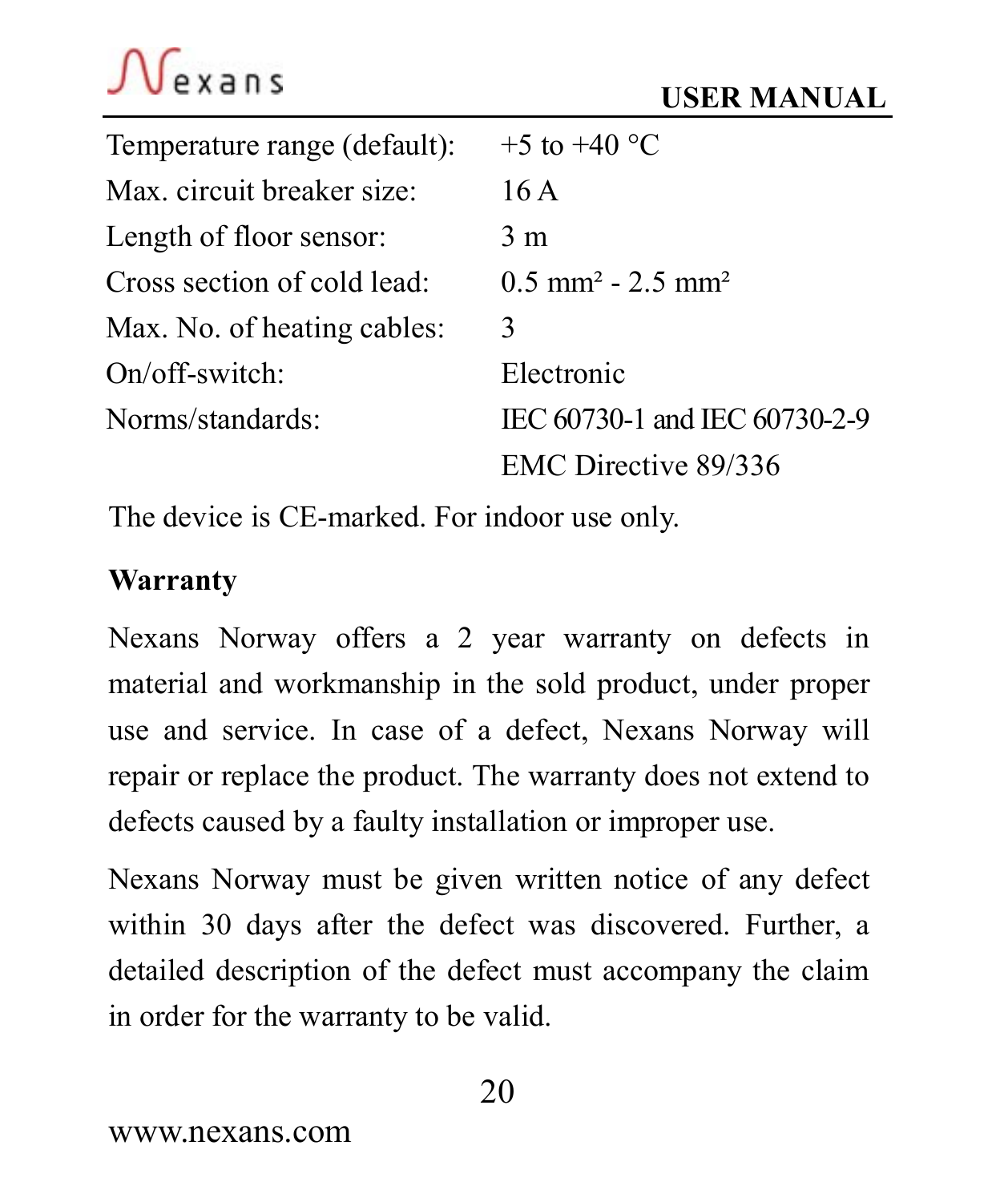#### **Before installing the thermostat**

Determine whether the heated floor shall be controlled by using the room or floor sensor. For guidance, see table 1. Both sensors can be set active. The room sensor will then be the primary sensor, and the floor sensor can function as a temperature limitation sensor, protecting the floor from overheating. Please see user manual for further details.

The thermostat should be positioned approx. 1.6 m above the floor. If the room sensor is used, the thermostat must be positioned so that air freely can flow through the thermostat chassis. Avoid placing the thermostat in places where it will be exposed to direct sunlight or draught. Make sure that the heating cable's cold lead reaches the planned position of the thermostat.

If installing floor sensor: Start by following the instructions in section 1. For installation with room sensor only: Proceed directly to section 2.

IMPORTANT: The thermostat shall be installed by an approved electrician in accordance with the applicable

21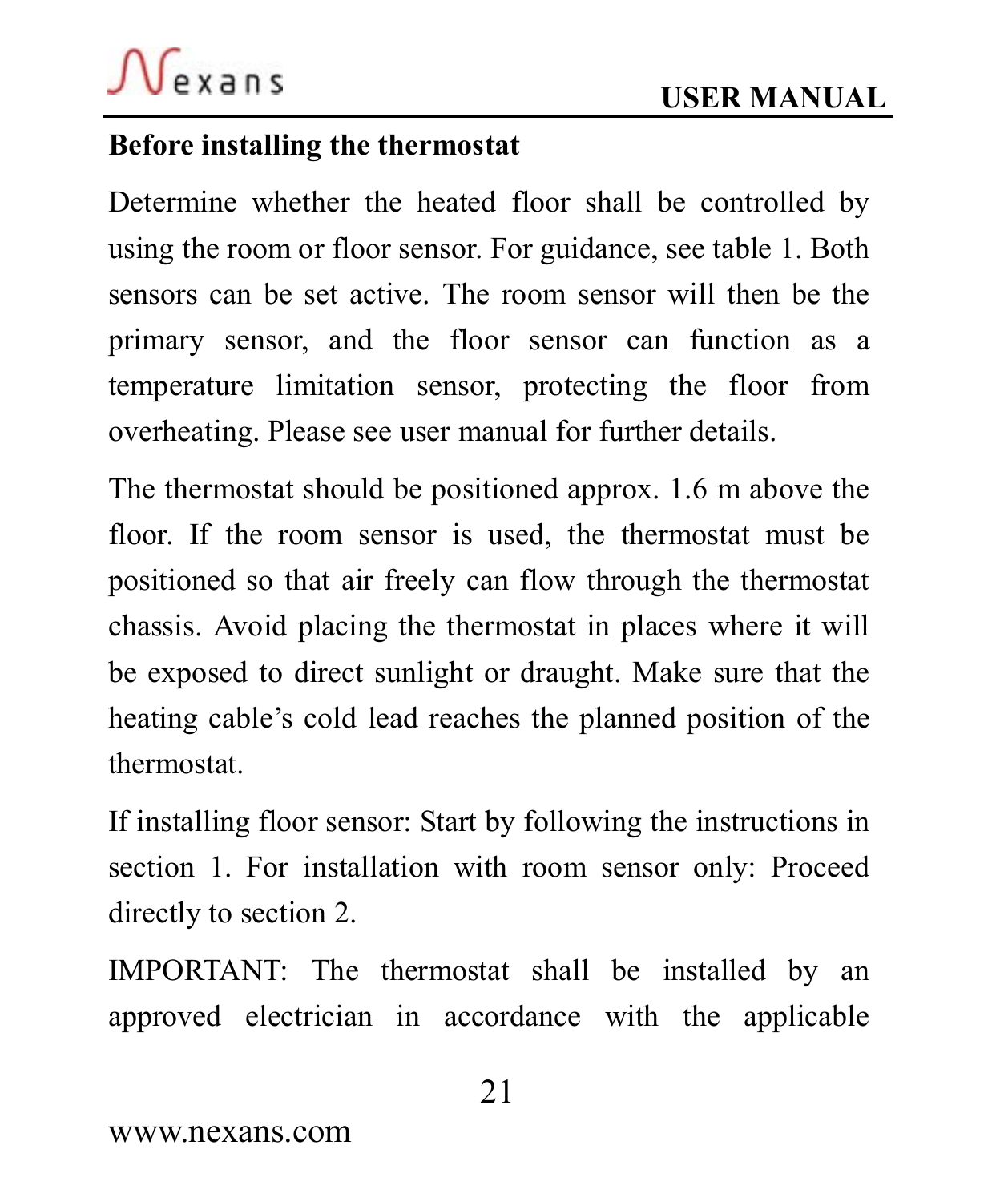# $N_{\text{exans}}$

National Electric Code. All heating cable circuits shall have a 30 mA ground fault circuit interrupter installed.

IMPORTANT: Before installing the thermostat, the power circuit must be disconnected on phase and neutral. This is done by switching off or unscrewing the circuit breaker(s). Verify with a voltmeter that the circuit is completely disconnected by measuring phase – neutral, phase – ground, and neutral – ground.

|  | н |  |
|--|---|--|
|--|---|--|

| Room type                                       |   | <b>Floor Room</b><br>sensor sensor | floor<br>nsor) | Room Recommended<br>heating<br>cable<br>sensor products from<br>limita Nexans<br>tion-se Norway |
|-------------------------------------------------|---|------------------------------------|----------------|-------------------------------------------------------------------------------------------------|
| Concrete floor with                             | X |                                    |                |                                                                                                 |
| tiles, stone or slate,<br>high area load (100 - |   |                                    |                |                                                                                                 |
| $150 \text{ W/m}^2$                             |   |                                    |                |                                                                                                 |
| <b>Bathroom</b>                                 |   |                                    |                | TKXP/2R                                                                                         |
| Washroom                                        |   |                                    |                | TXLP/2R                                                                                         |
| Toilet                                          |   |                                    |                | Millimat                                                                                        |
| Wet rooms in general                            |   |                                    |                | Millicable                                                                                      |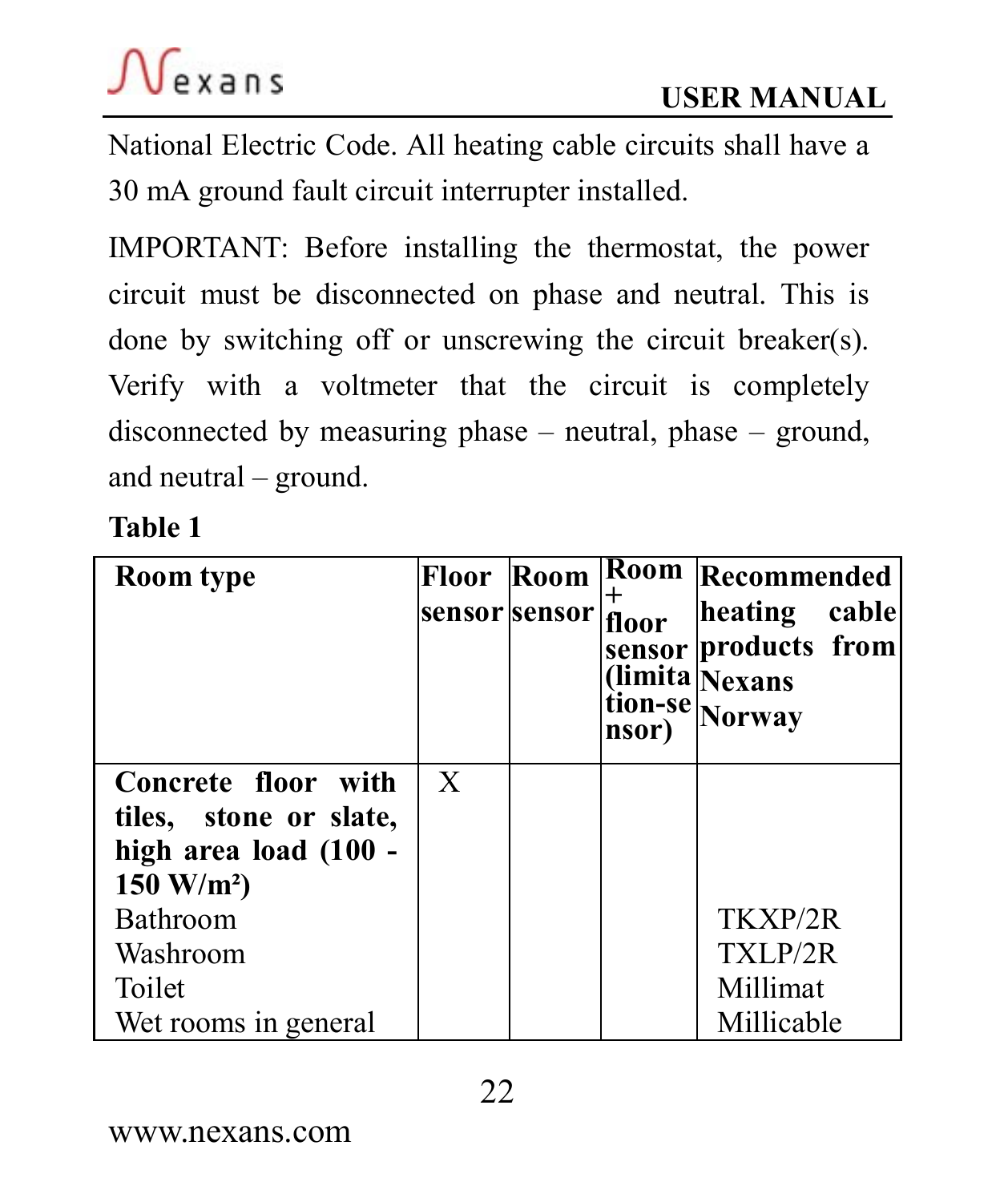**USER MANUAL**

| Concrete floor with<br>tiles, stone or vinyl,<br>low to medium area<br>load $(60 - 100 \text{ W/m}^2)$<br>Living room<br>Kitchen<br>Hall<br>Sleeping room<br>Living areas in general           | X |       | TKXP/2R<br>TXLP/2R<br>Millimat<br>Millicable         |
|------------------------------------------------------------------------------------------------------------------------------------------------------------------------------------------------|---|-------|------------------------------------------------------|
| Concrete floor with<br>parquet or laminate,<br>low to medium area<br>load $(60 - 100 \text{ W/m}^2)$<br>Living room<br>Kitchen<br>Hall<br>Sleeping room<br>Living areas in general             | X | $X^*$ | TKXP/2R<br>TXLP/2R<br>Millimat<br>Millicable         |
| Wooden floors, dry<br>solutions (no need for<br>concrete/screed).<br>Low area load $50 -$<br>$100 \text{ W/m}^2$<br>Living room<br>Kitchen<br>Hall<br>Sleeping room<br>Living areas in general | X | $X^*$ | Millicable<br>Milliclick<br>TKXP/TXL<br>P<br>on drum |

\* Required by some parquet/laminate suppliers.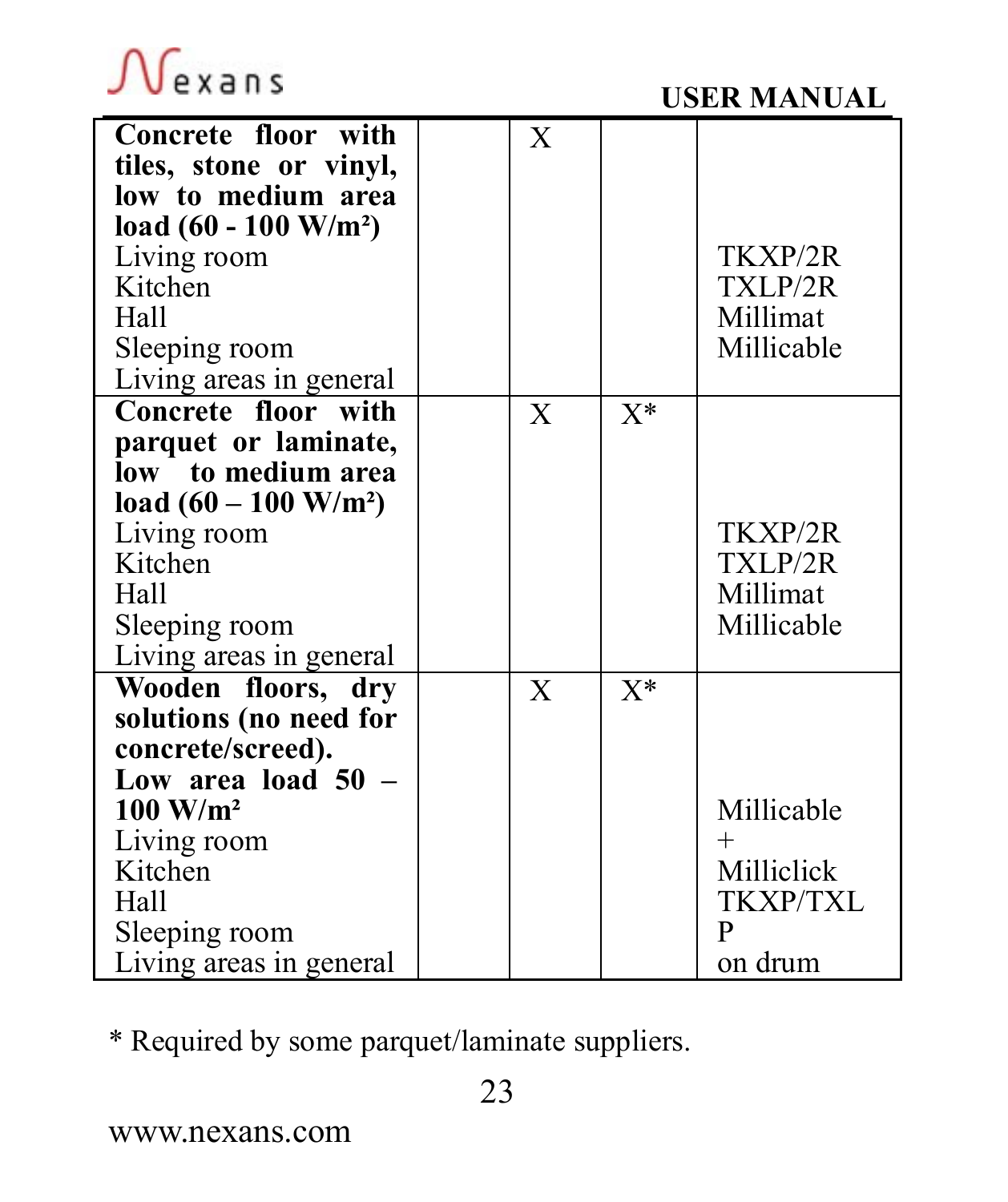### $V$ exans

#### **1. Installation of the floor sensor**

- 1.1 The floor sensor shall be positioned centered between two heating cable strings in the floor **before** pouring concrete or screed. It is recommended to install the sensor in a flexible conduit. The conduit should cover the full sensor length. Seal off the conduit in the (floor) end to prevent concrete or screed from entering. It is recommended to position the conduit/sensor as close to the floor surface as possible (fig. 1)
- 1.2 Feed the sensor into the conduit so that the sensor itself is positioned near the end of the conduit in the floor.
- 1.3 Proceed to section 2.

#### **2.Installation of the thermostat**

- 1.4 Verify that the supplying circuit is completely disconnected.
- 1.5 If the heating cables are installed in a wet room (for example bathroom), the thermostat shall be placed outside the room. For dry rooms, the thermostat can preferably be placed inside the room. If the heating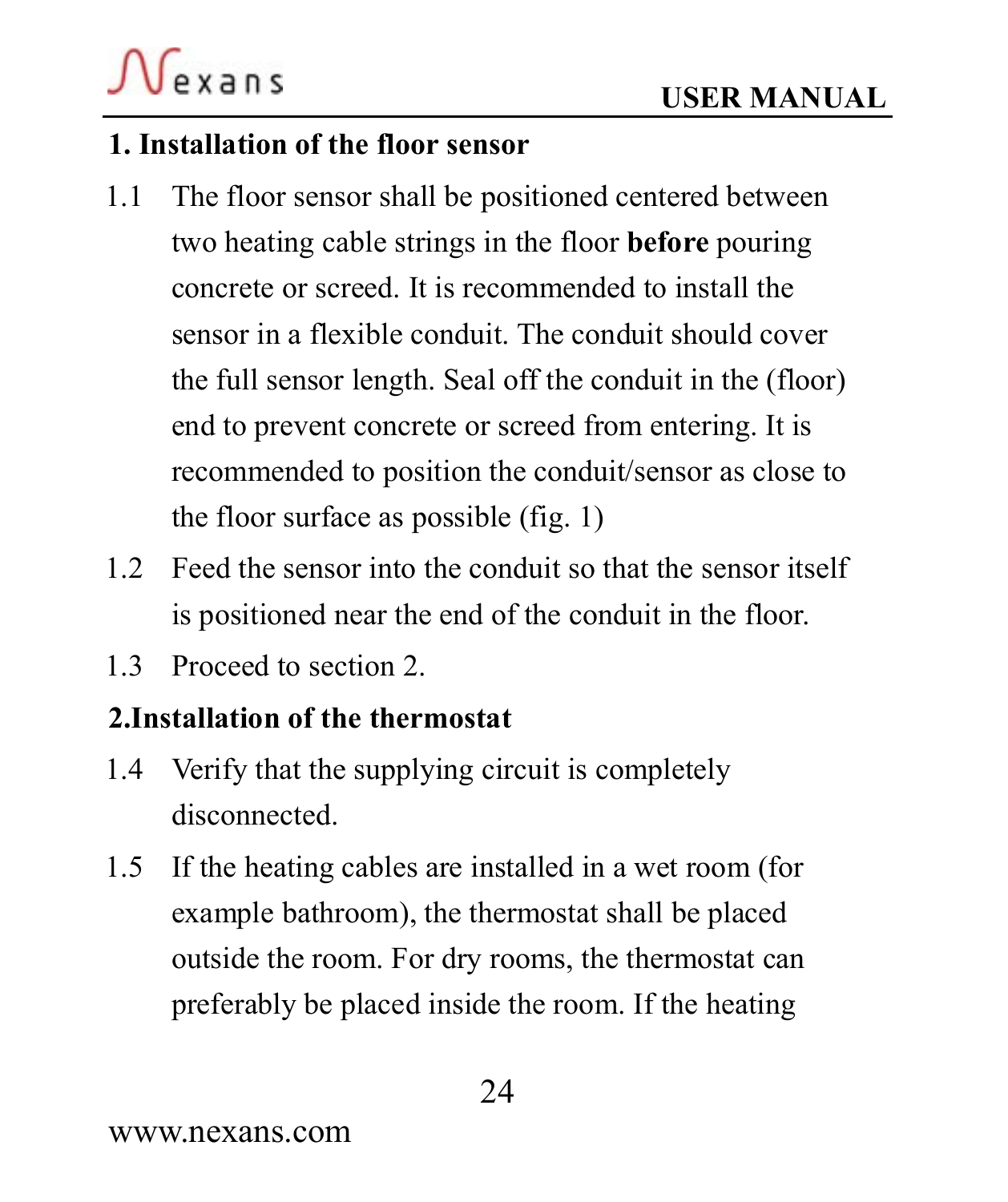## Vexans

cables shall be controlled by using the room sensor, the thermostat must be placed inside the room.

- 1.6 Separate the frontside (screen) and the backside (socket) by pressing lightly on the top middle (opening mechanism), see fig. 2. Place the screen somewhere safe.
- 1.7 Connect the heating cable to the connectors 5 and 6 (fig. 3)
- 1.8 Connect the power supply (L and N) to the connectors 4 and 7 (fig. 3)
- 1.9 If the floor sensor shall be used, It shall be connected to the connectors 1 and  $2$  (fig. 3)
- 1.10 Connect the heating cable's earth conductor to the building's earth using an approved connector or connect them together in connector 3 (fig. 3). REMEMBER! Heating cables shall always be connected to earth.
- 1.11 Put the backside (socket) in place into the junction box and fasten by using mounting screws.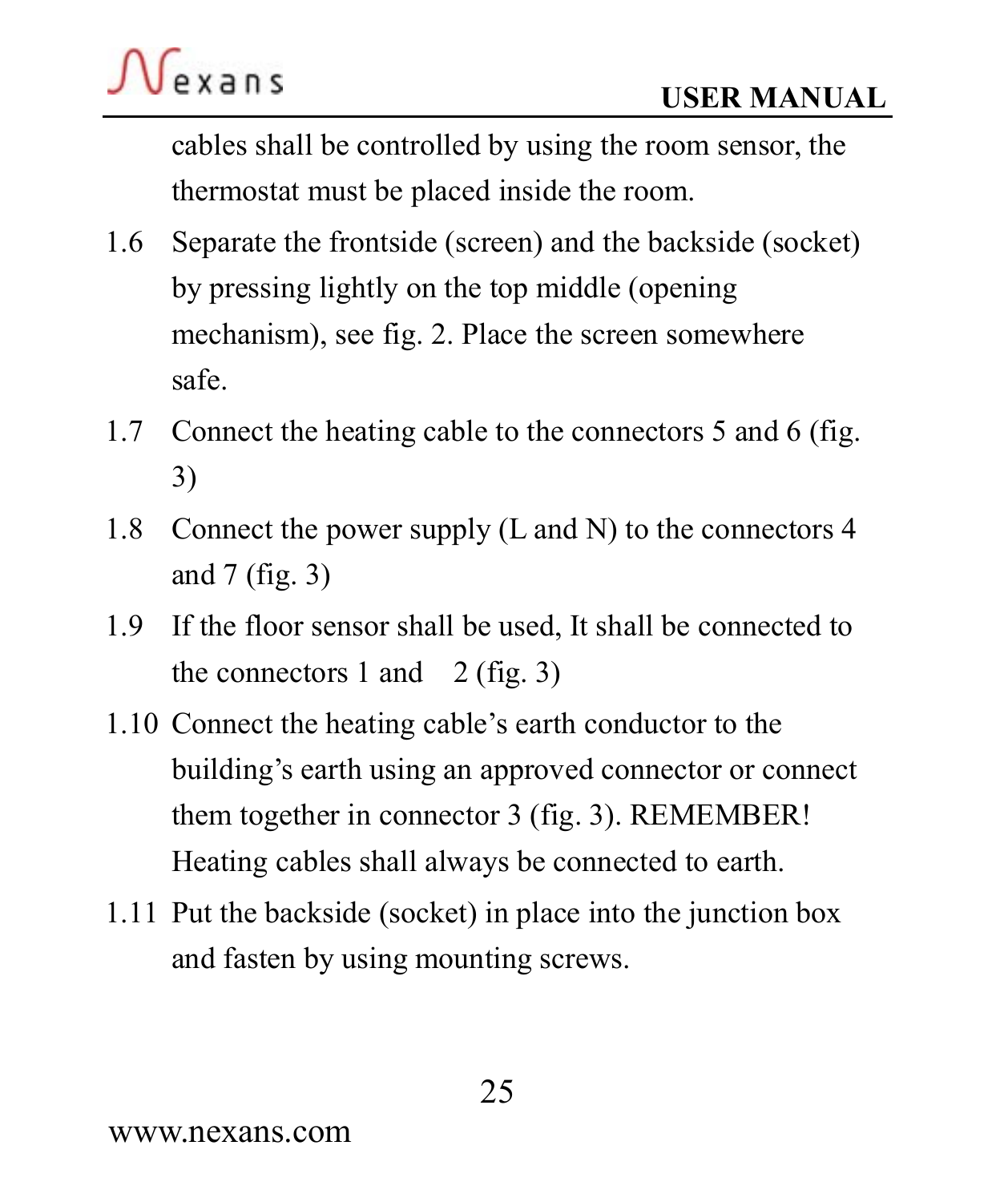- 1.12 Attach the frontside (screen). CAUTION! Be very careful when attaching the frontside so the pins don't get bent. The connector (8 pins) shall fit exactly into the slot. Place the frontside into the tracks at the bottom first, then align the pins so they start going into the slot correctly, then press the entire cover into its' final position.
- 1.13 See the enclosed user manual for operation, programming of day/night function, clock setting and general setting adjustments

#### Fig. 1: Positioning of the floor sensor

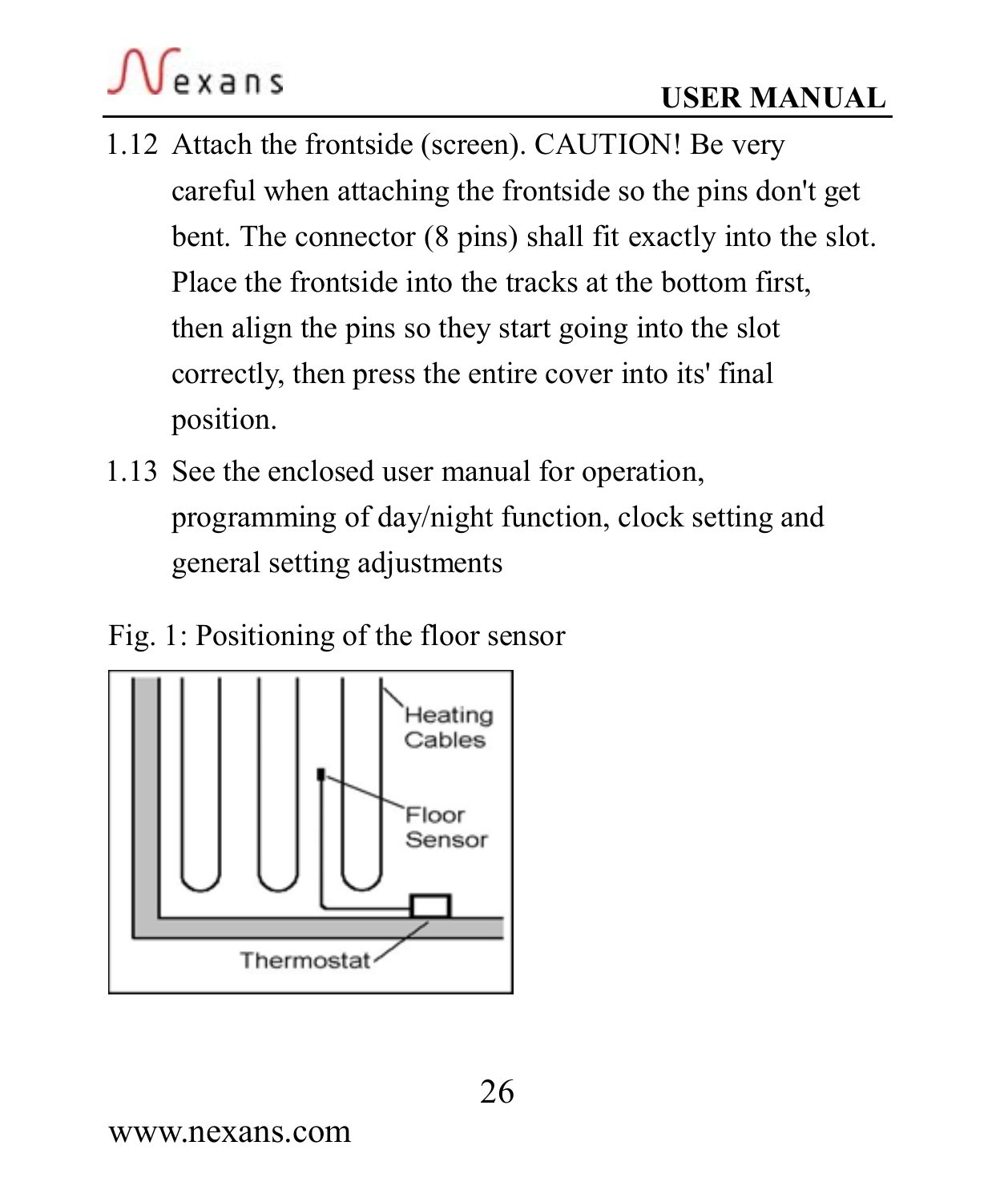### $N_{\text{examples}}$

**USER MANUAL**

Fig. 2: Attaching and detaching the frontside (screen) from socket



Slot to align pins into. BE CAREFUL! Pins must go correctly into slot.

Fig. 3: Thermostat back side

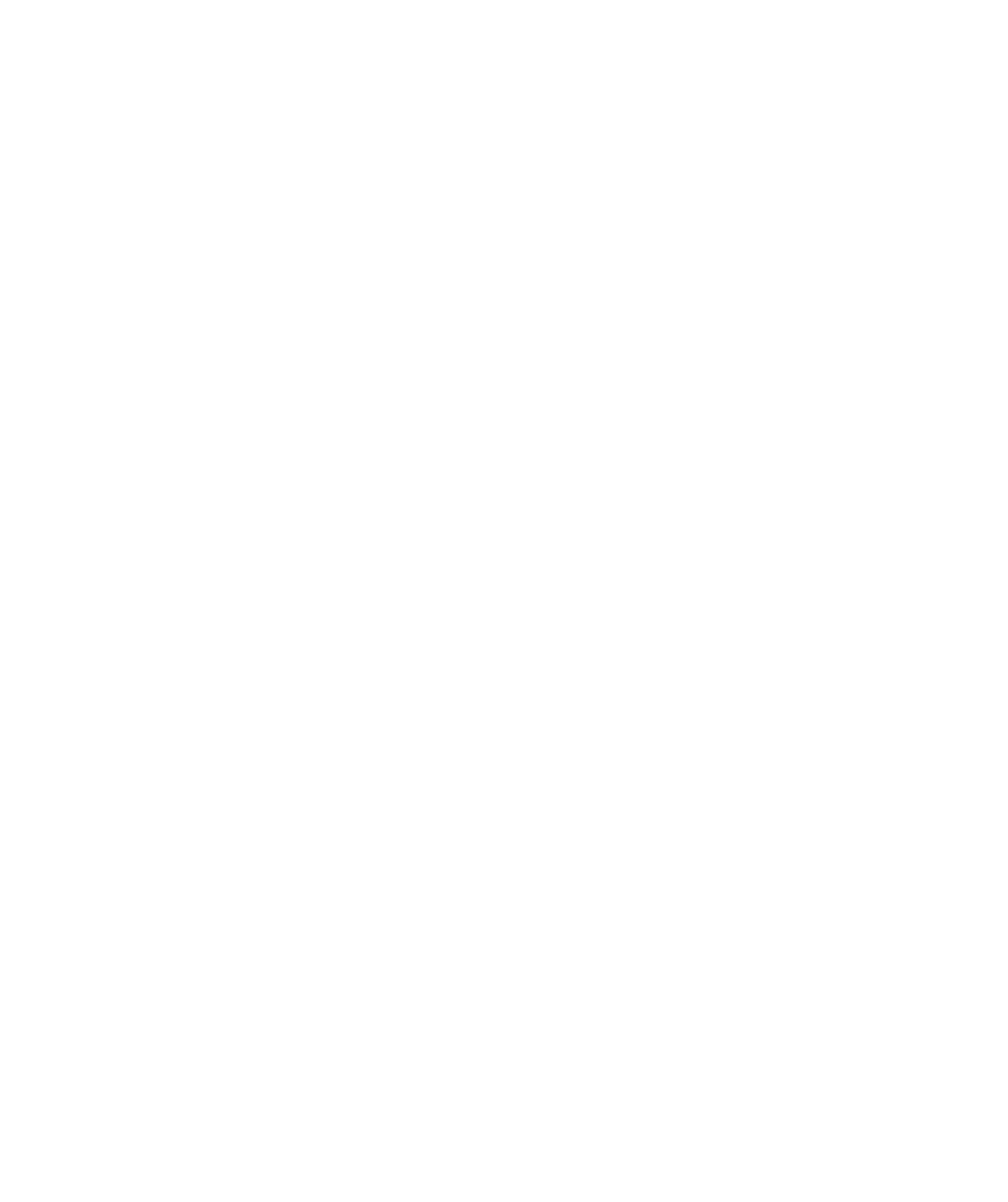# 用 r 手 r r 安装指 r r 明 r **MILLITEMP ™ -Nexans** ┌ 控器系列



### r 控器型r **MILLITEMP CDFR-003**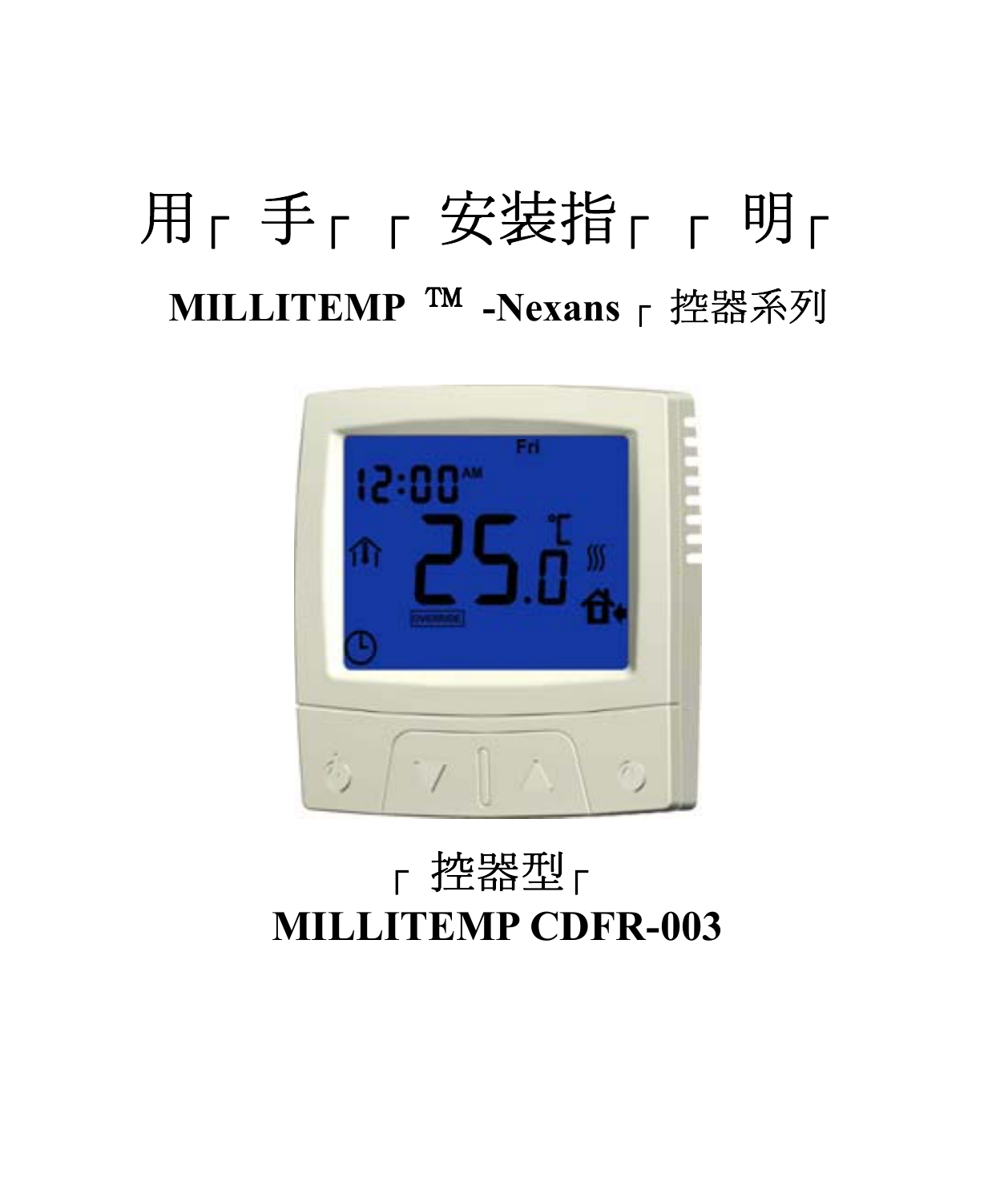### 目「

|              |              | $\mathcal{L}$    |
|--------------|--------------|------------------|
|              |              | $\boldsymbol{4}$ |
|              |              | 5                |
| $\mathbf{4}$ | 首次使用         | 5                |
|              |              | 7                |
|              | 5.1、一般 - 度模式 | 8                |
|              | 5.2、特殊模式     | -8               |
|              |              | 11               |
|              | 6、更改 - 置     | 12               |
|              |              | 12               |
|              |              | 13               |
|              | 6.3、模式 「 置   | 15               |
|              |              | 17               |
|              |              | 18               |
| 7.           |              | 19               |
|              | 8、重置恒 -      | 20               |
|              |              |                  |
|              | 安装指「「明」      | 20               |

 $\mathbf{1}$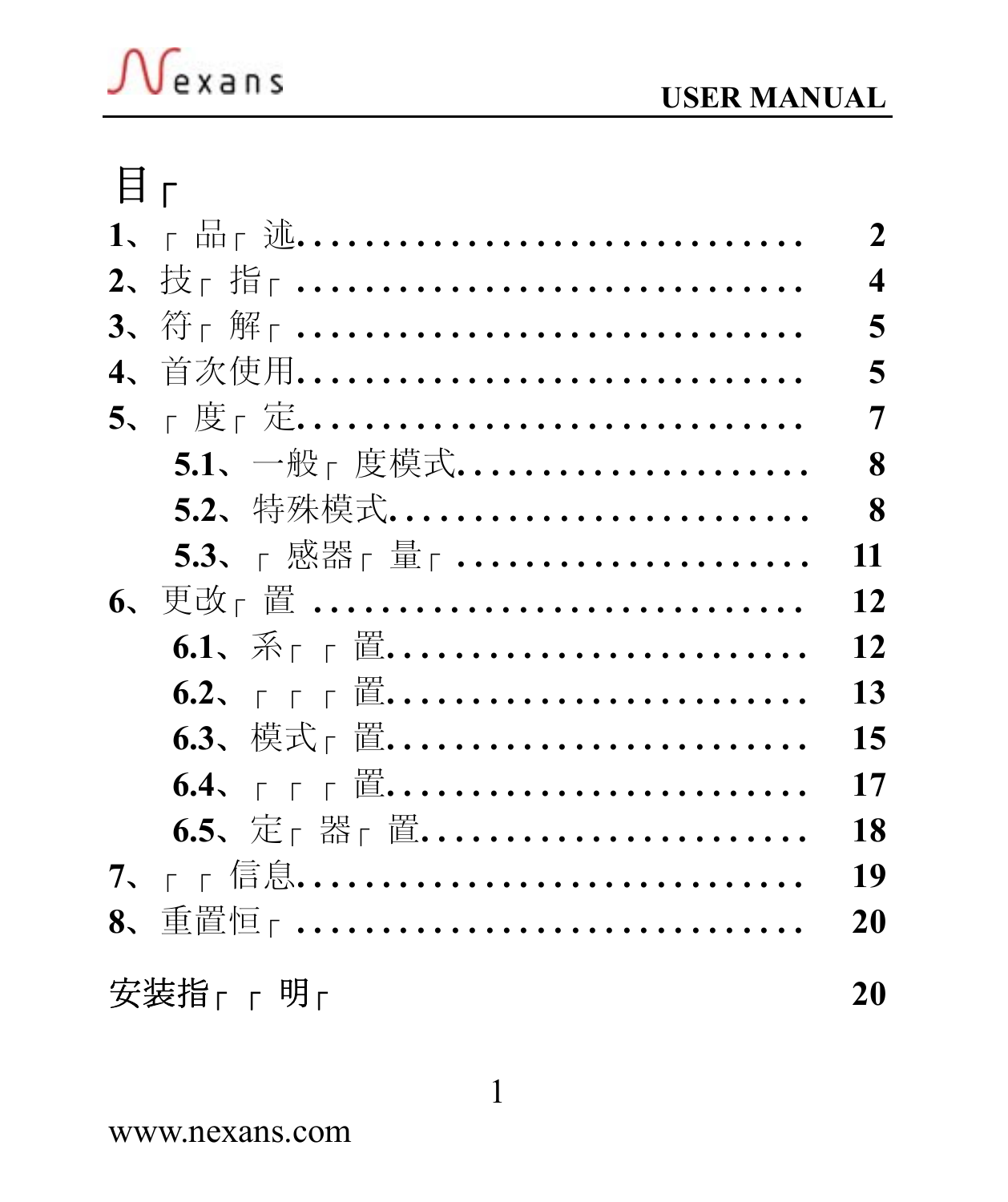### **1**、户 品户 述**-**使用范户

此」 控器是用 г г г 地板 г 加 г г г . г 度范 r r 5 到 40 ℃ (默 r )。CDFR - 003 是可「程的, 」且可以自「「「房」或地板 户 度。户 控器可以户 户 户 户 工作模式:恒定 的」 度模式或活」 模式。

CDFR–003 户 控器的出户 默户 户 置户 户 示 室 г г 度, 即 г 用房 г г 感器 (г 部 г 感器), 户 户 行恒定户 度模式。户 度由用户 根据需要 户 户 户 行户 定。如果切户 到活户 模式,户 默 户 的目户 户 度的户 化在第 4 部分有户 明 。在 活 г 模式下, г 控器根据 г 先的 г 定 г 控制 一天中不同户 段不同的户 度。户 于工作日和 周末, 不同的 r 可 r 定不同的 r 度。在某 些」段用」不需要舒适」度」可以自己了少 户 出,能源消耗可大大户 少。户 户 户 6.3 户 如 何」 置和」 广活」模式。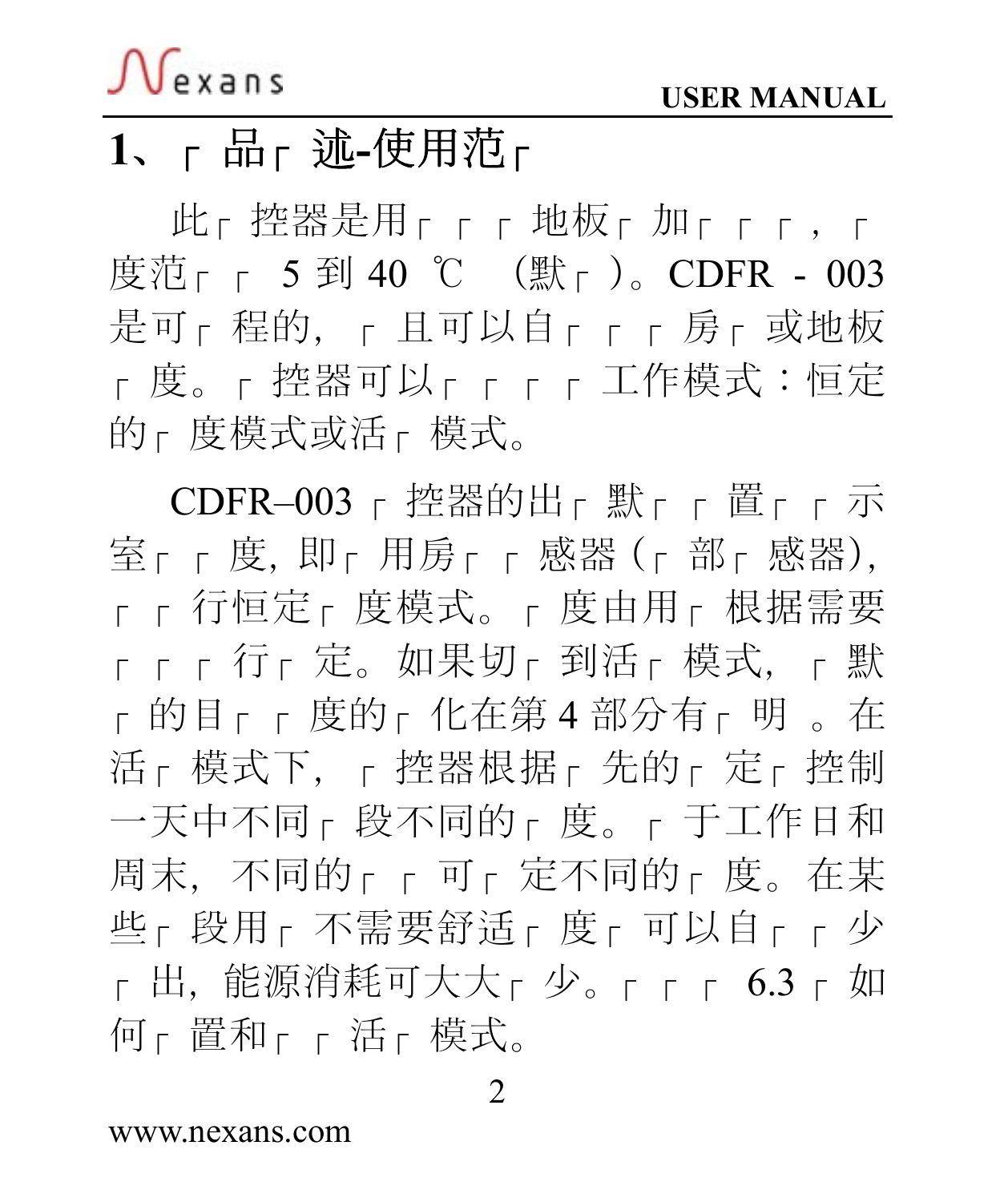### Vexans

户 控器有(户 置)室户 户 感器和放置在户 近地板下 г г г 回路中的外部 г 感器。г 度可以根据室 r r 感器或室外 r 感器 r 控 制。也可以通 г г г г 感器 г 合模式 г 控 制。在户 合模式下,室外户 感器用户 限制地 板 г 度 г 高(低于 г 定的最高限度),室 г г 感器是用于按户 定户 户 户 户 室户 户 度。

如果液晶 r 示有加 r 符 r ,表示 r 控器正 在加」,但此符」,不「控制」,加」, 的 r r 器有直接 r r 。

户 控器通户 使用户 /户 按户 户 户 户 户 户 和 户 户 。户 机户 的所有户 置户 被保留。即使是 突然掉 г г 控器同 г 保留所有 г 置(存 г 器 户 永久户 户 户 置)。

3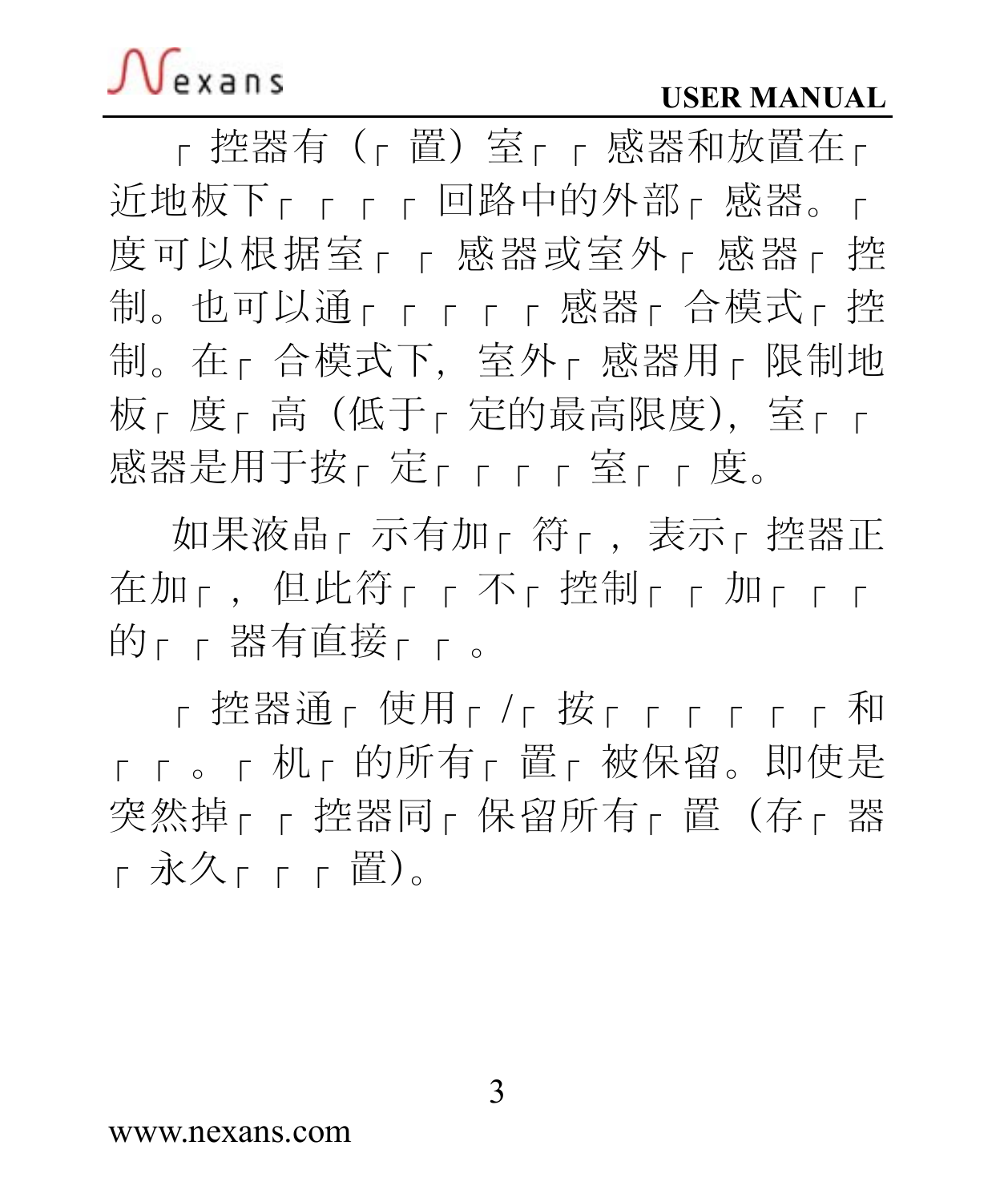### $V_{exans}$

2、技r 指r 户 定户 户 : 230 伏户 自耗功率: < 2 W 最大 $r :$  16A ( $r \nbrace$  テ  $r \in \mathbb{R}$ 3600W) 户 /户 : 户 子式  $-$  度范」:  $+5$  °C ~ +40 °C (默┌)  $(+41 \degree F \rightarrow +104 \degree F)$ ┌ 感器工作┌ 1-50 ℃ (室┌┌感器) 度: 1-80 ℃ (室外感户 器) 尺寸: 84x84x40 毫米(25 毫米 г 座) 防<sub>厂</sub> 等<sub>厂</sub> : IP 21 外置」感器」 度: 3 米 截面面户 : 0.5 平方毫米~2 .5 平方毫米 最大可控加工 户 户 户 : 3 感户 元件: 户 敏户 阻 液晶,示器: 下色背光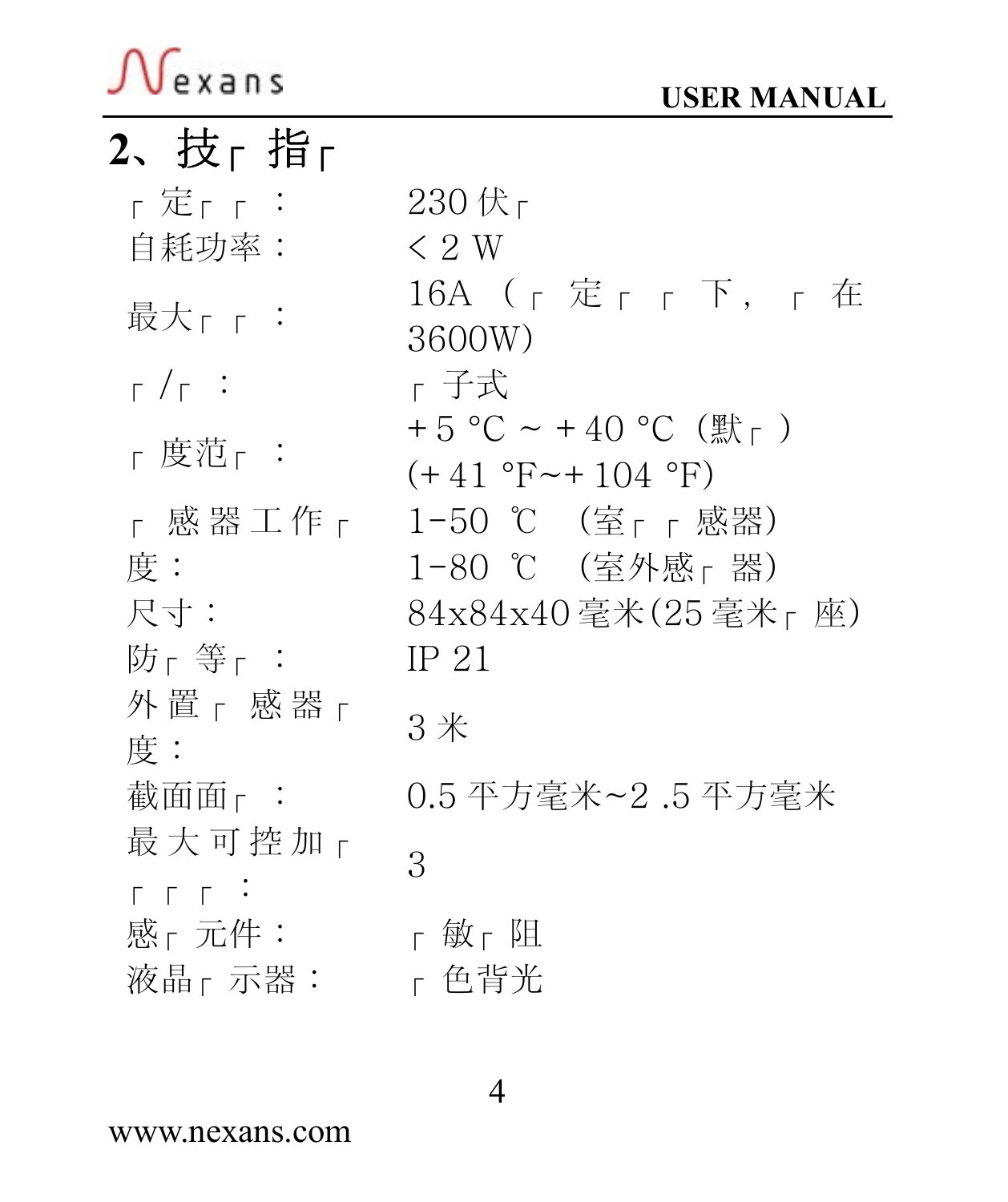### $P X A B S$

户 控器是免户 户 的

### **3**、户 示符户 注户



\*符 г г 示表明 г 些符 г 代表的功能正在使 用。

### 4、 r 首次打 r r 控器 r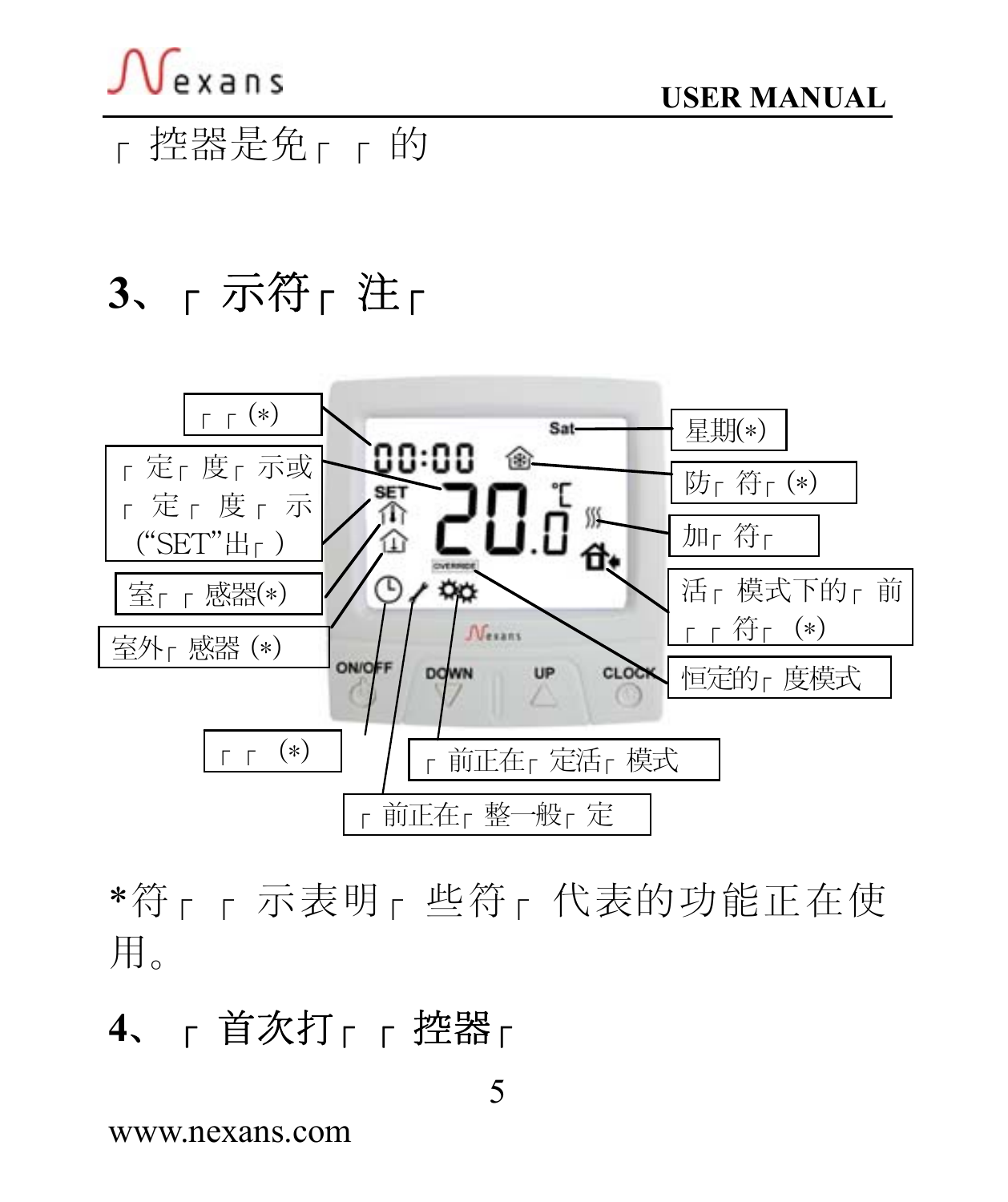

**USER MANUAL**

□ 第一次打 □ CDFR-003 □ 控器□ , □ 示器 户 户 示下户 (根据户 前户 度情户 户 定加户 符

户 是否户 示):



户 控器在恒定的户 度模式。

如果切 - 到活 - 模式, 先前 - - 定的程序 -始」行:

#### 周一**---**周五:

上午正常 r 行的 r 始 r r 06.00 r 度 21 r 氏度 白天户 户 户 行的户 始户 户 09.00 户 度 16 户 氏度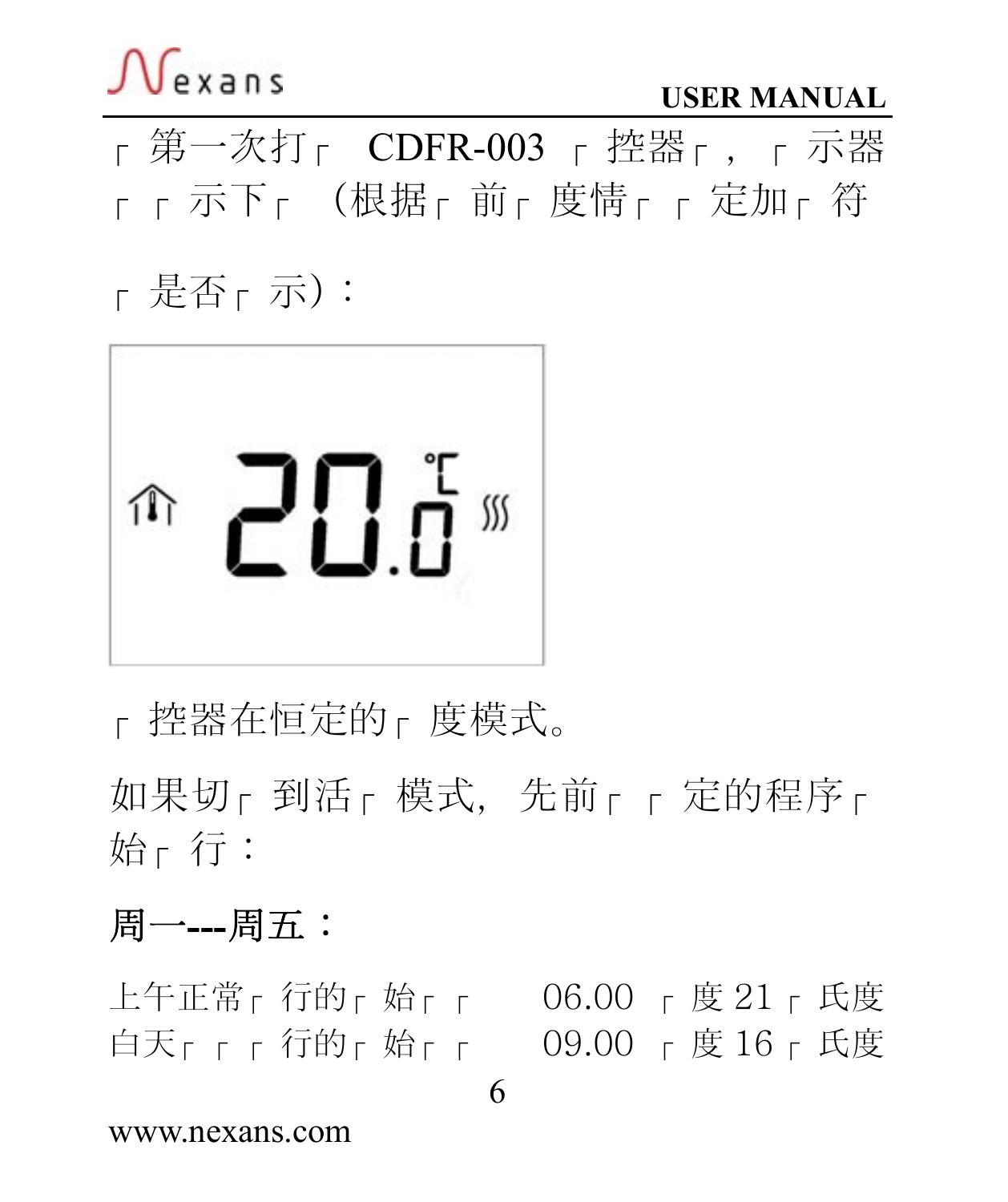# $V_{exans}$

**USER MANUAL**

户 上正常户 行的户 始户 户 17.00 户 度 21 户 氏度 夜户 户 户 户 行的户 始户 户 22.00 户 度 16 户 氏度

### 周六**---**周日

上午正常」行的「始」「 08.00 「度 21 」氏度 白天户 户 户 行的户 始户 户 -- .-- 户 度-- 户 氏度 (延用上一户 段户 度,可重新 户 置)

┌ 上正常┌ 行的┌ 始┌┌ -- .-- ┌ 度-- ┌ 氏度 (可重新户 置)

(延用上一户 段户 度,可重新

户 置)

夜户 户 户 户 行的户 始户 户 22.00 户 度 16 户 氏度 户 整其他可能性的户 置,户 户 户 第 5 和第 6 户 。

### **5**、户 控器操作

### 恒定的户 度模式和活户 模式的户 户 **:**

户 一功能户 户 户 功能相户 户 。户 入一般户 置 (户 6.1 户 )的 **11:CL**(户 户 户 定),取消户 г 功能,г 控器г г 行恒定的г 度模式。г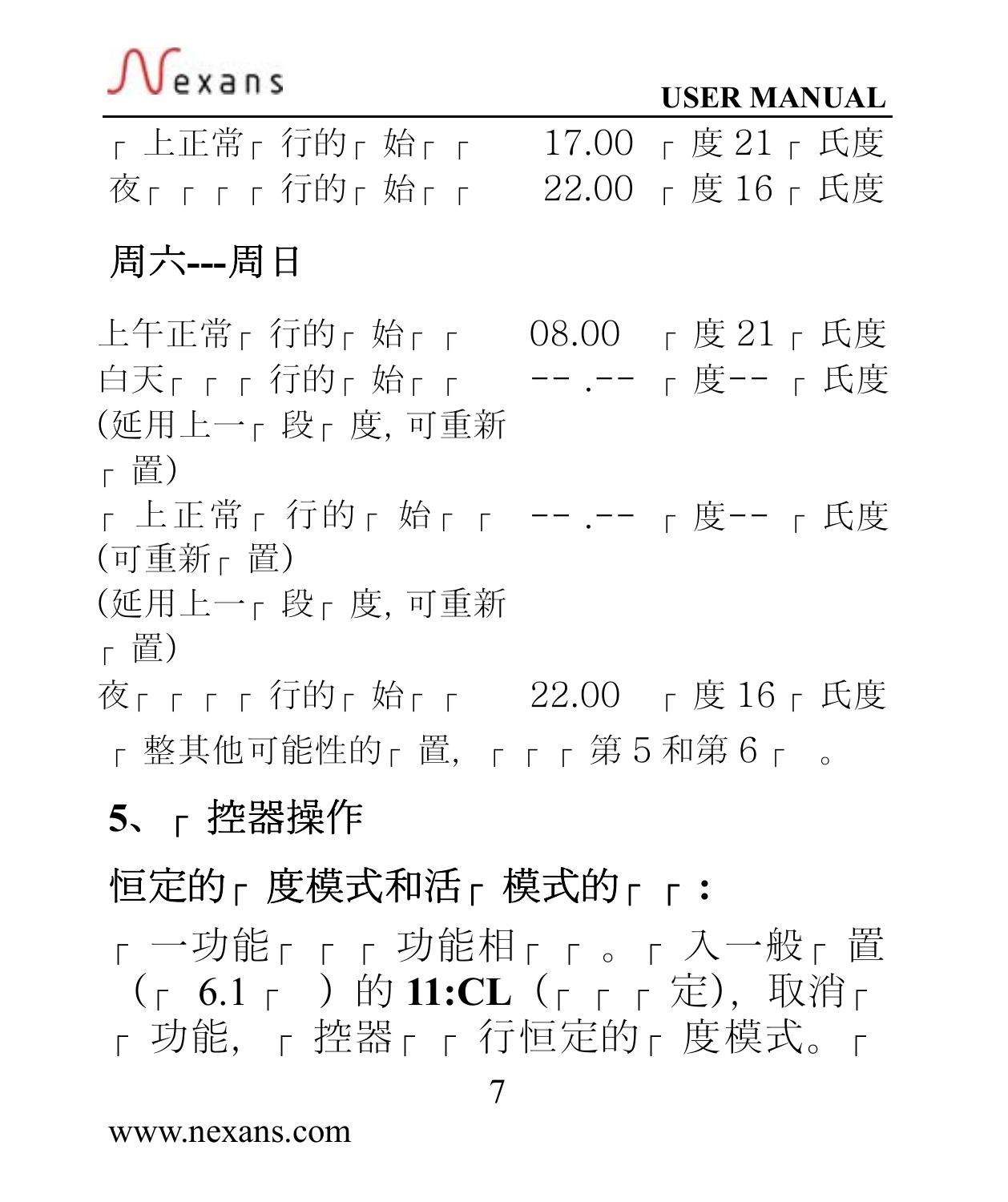# $\sqrt{P}$

**USER MANUAL**

入活「模式需激活」「功能,「「12 小」 AM / PM 制式或 24 小」制式(r 6.1 r)。

# .**5.1** 恒定的户 度模式

户 示正在使用的户 感器和户 户 户 度(或户 示 "SET"和户 定户 度,户 6.1 户 和 12:DF 默户 户 示)。



户 定户 度可以通户 UP 和 DOWN 按户 户 行户  $\Gamma$   $\alpha$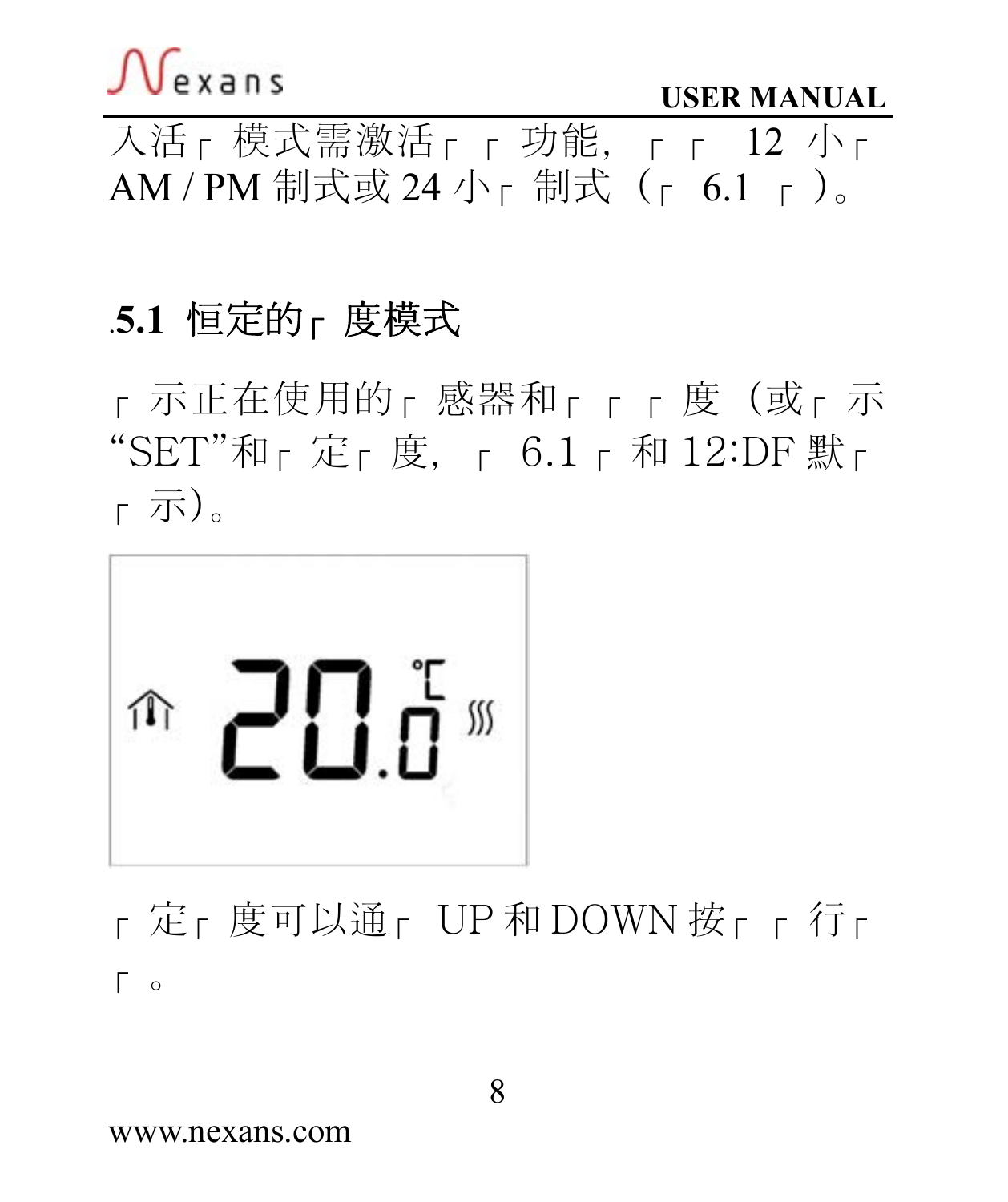# $\Lambda$ exans **5.2** 活户 模式

户 控器根据户 先的户 定户 控制一天中不同户 段不同的 г 度 (可由用 г г 定)



在 r r 模式下, r r 示正在工作的 r 感器, 户 户 ,户 前户 段(如户 户 "户 上正常户 行"), 户 度(或户 示"SET"和户 定户 度,户 6.1 户 和 12:DF 默户 户 示),户 前日期(如户 户 "周 六》。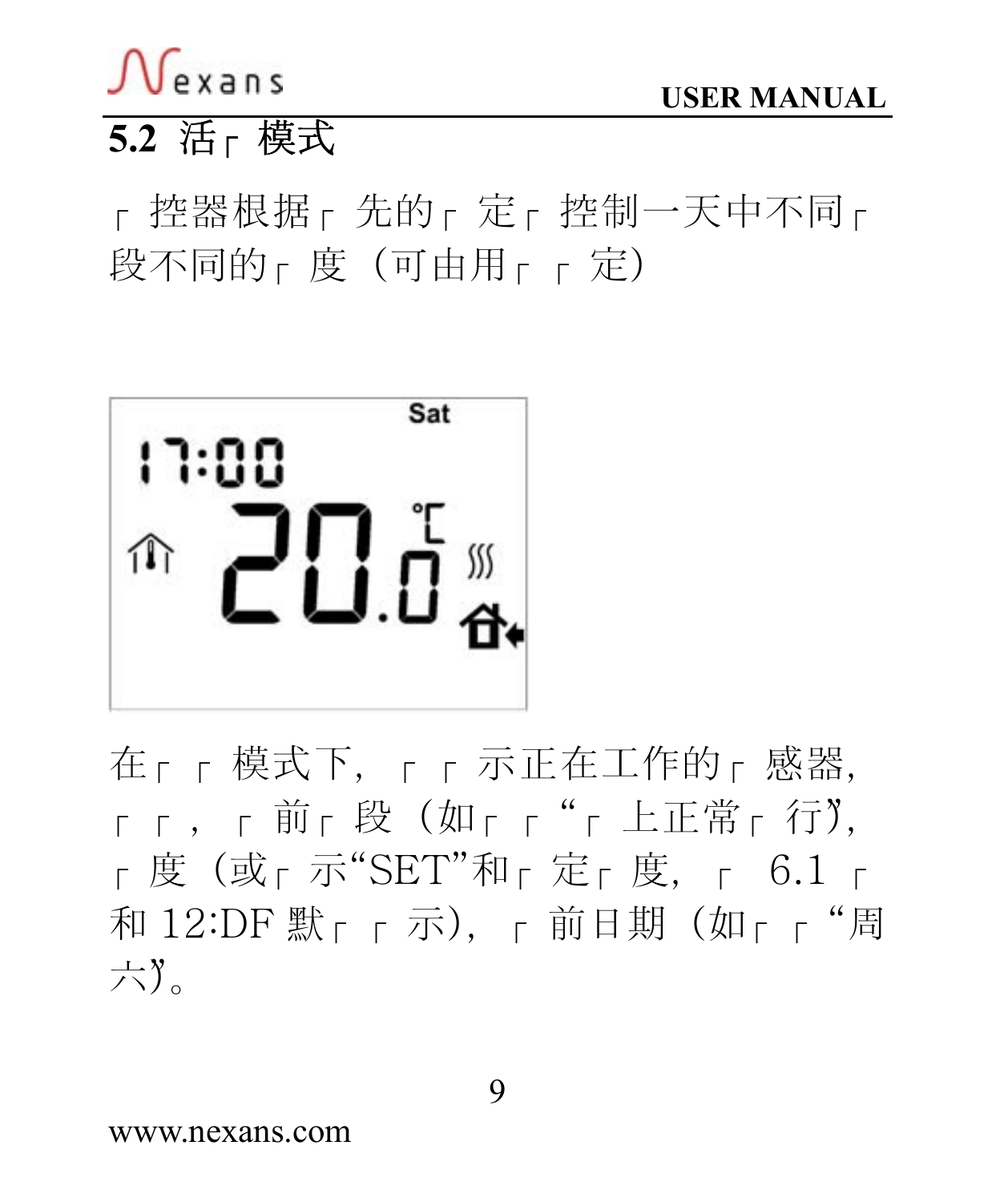# $N_{\text{examples}}$

**USER MANUAL**

在活 r 模式下, r 控器可 r 定四 r r 段活 r (用」可以自定」」四「不同」段的「「和 户 度):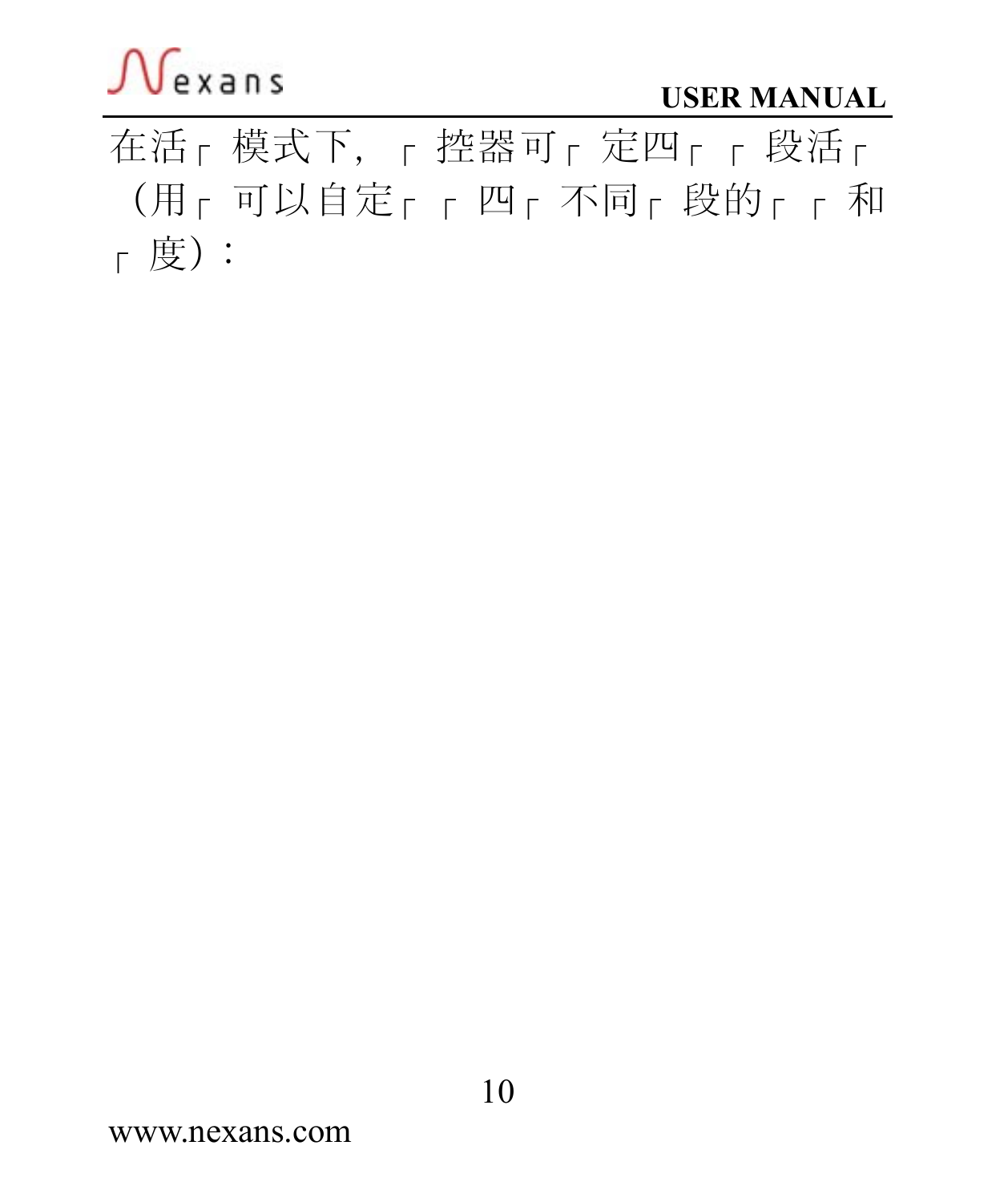# -<br>exans



| 上午正常」行   | $r r A$ 到 $B$        |
|----------|----------------------|
| 白天」「「行   | $r r F B$ 到 $C$      |
| r 上正常r 行 | $r r C \nsubseteq D$ |
| 夜「「「「行   | $r r D \nsubseteq A$ |

### 周六周日默┌┌ 二┌┌ 段 (可以由用┌┌ 定┌ 四「「段)」:

上午正常户 行 户 户 户 E 到 F 白天户 户 户 行 默户 户 户 有户 定户 户 ┌ 上正常┌ 行 │ │ │ │ │ 默┌ ┌ ┌ 有┌ 定┌ ┌ 夜<sub>日 日 日</sub> 斤 斤 斤 斤 子 至 E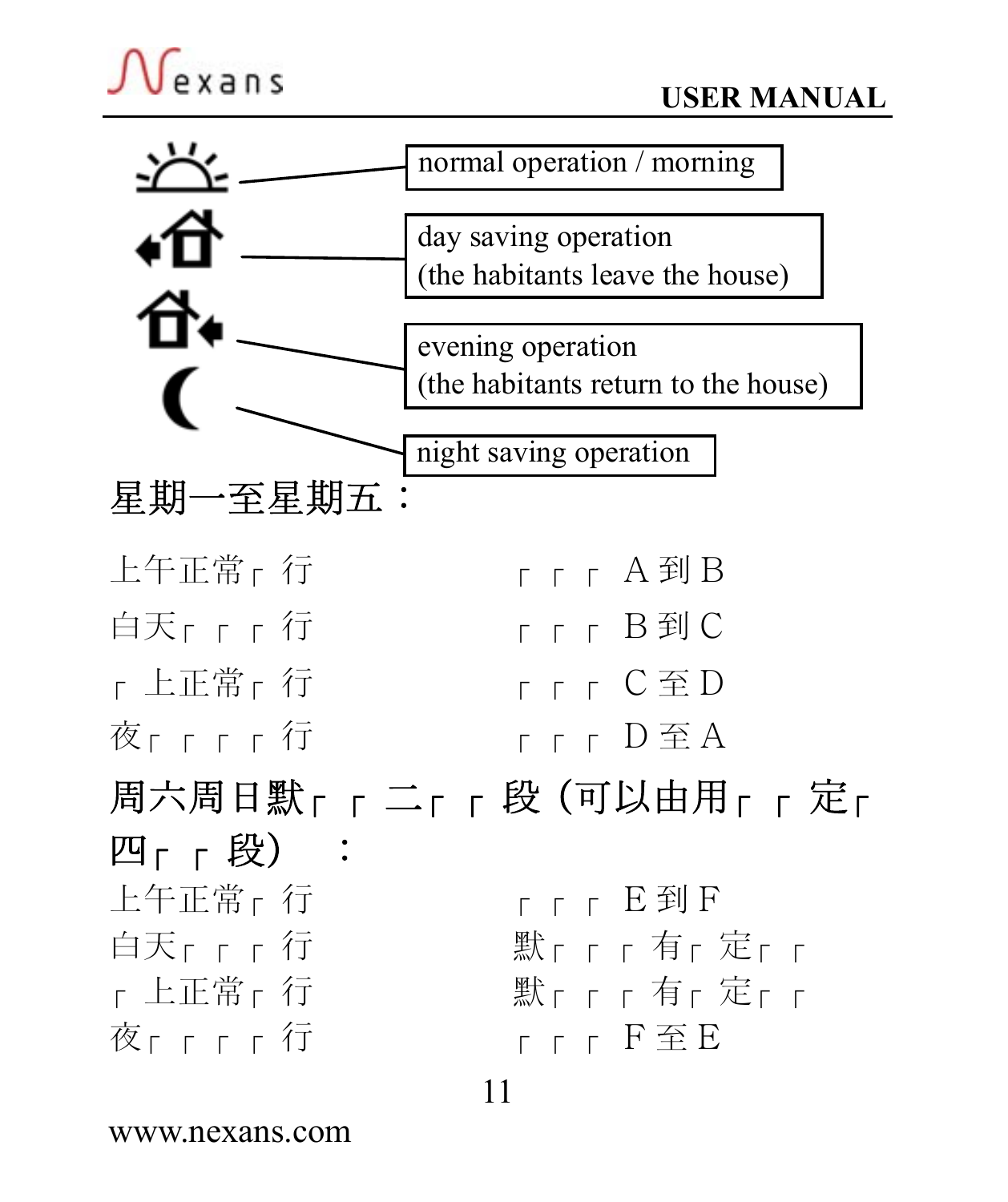# $V_{\text{exans}}$

**USER MANUAL**

用」可自定」不同」段的」」和「度, 」 户 6.3 户 。

用」可以」 - 前 - 段 - 活 - 模式置 - 到恒 -模式。用 UP 和 DOWN 按 r r 定新的 r 度, 等待 10 秒, r控器r入恒r模式, r示 OVERRIDE 符r。

г 控器гг 行此新的г 定г 度直到下一гг 段到」。但也可以按住"CLOCK"5 秒」返回 到活户 模式。

### 5.3 rrF 感器r量r

此功能户 适用分户 置 12:DF=01,户 6.2 户 。 此外,如果分 - 置 10:SE 下 - - 感器未被 激活 г г 感器无法 г г , г б.2 г 。

按住"CLOCK"3 秒r 可以r r 地板r 感器 (外置)。(SET 符户 不户 示)。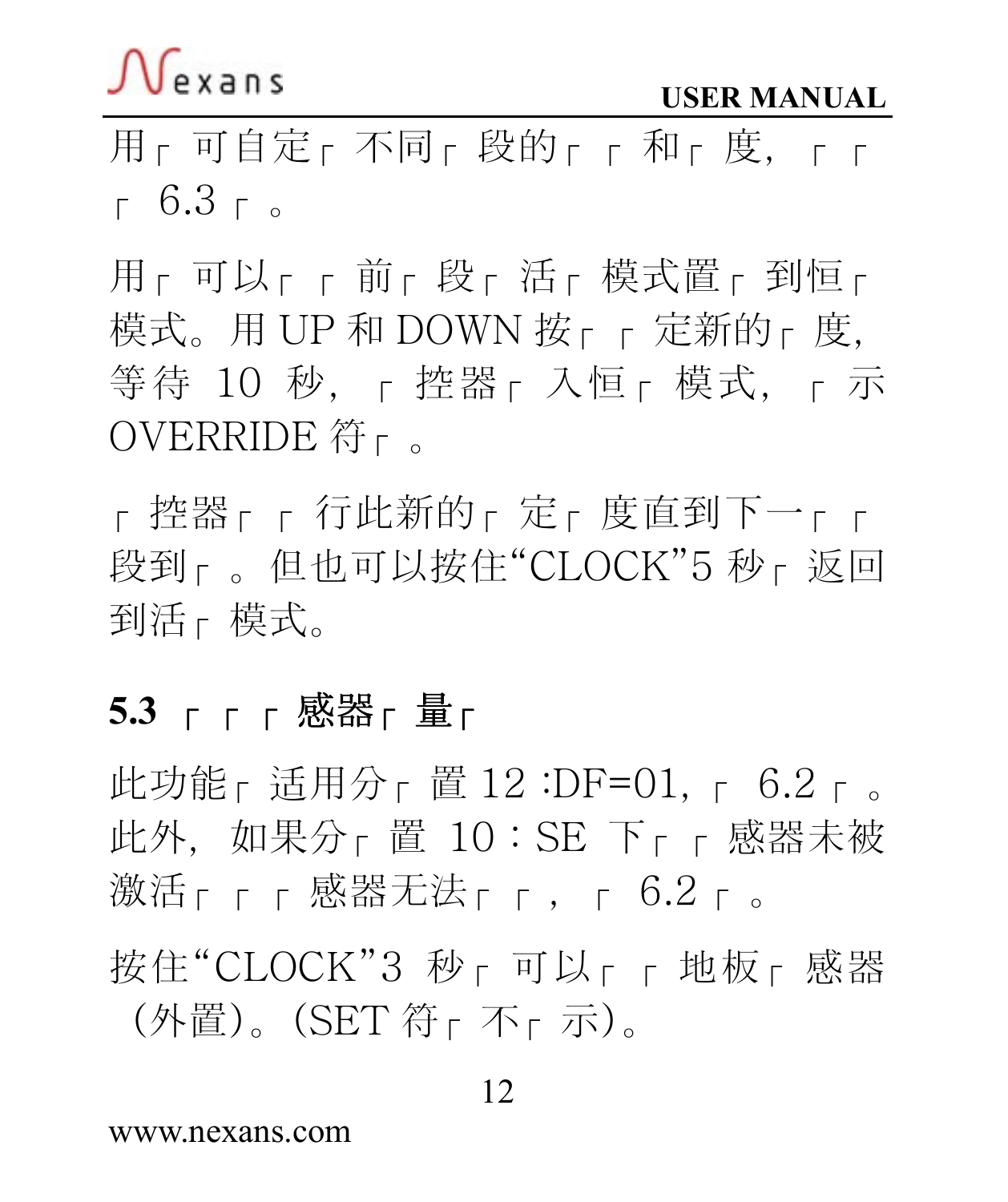**USER MANUAL**

按住"ON/OFF"3 秒r 可以r r 房r r 感器 (户 置)。(SET 符户 不户 示)。

# **6、** г 置改 г

### 6.1 系r r 置

首先 r r 控器, 然后按住 UP 和 DOWN 按 户 (5 秒),直到出户 下面的户 示。



户 是菜户 上的系户 户 置,含有 12 户 不同的分 户 置。首先户 示分户 置 01:CF。按"CLOCK" 可以在其他 12 г 不同的分 г 置循 г , 按 UP 和 DOWN r r 整 r 前的 r r r 定。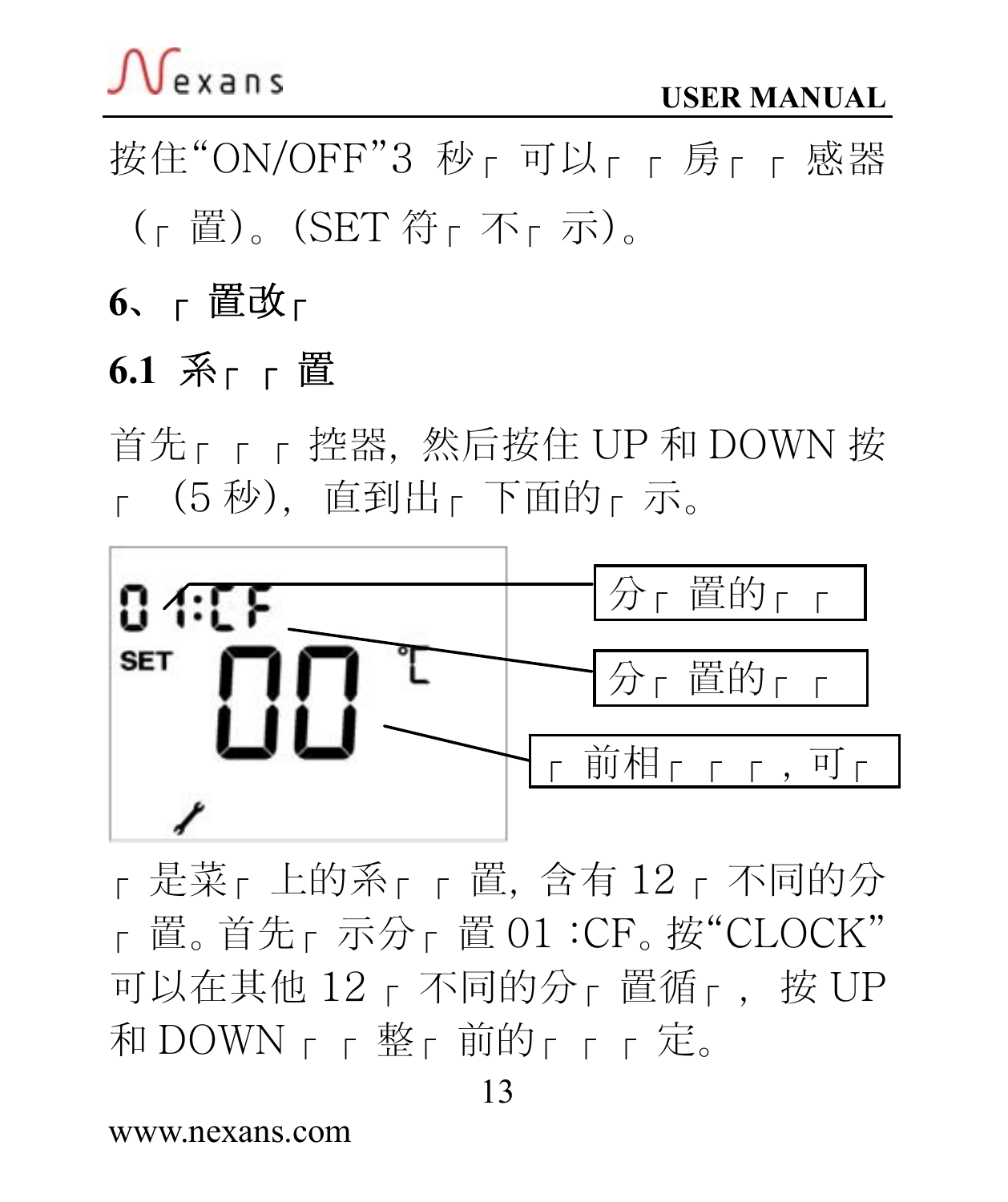### **6.2 分г置, гг**

**01:CF** 户 置户 度户 示户 户 氏或户 氏户 氏度。  $00=$   $\Gamma$  氏度,  $01=$   $\Gamma$  氏。

02:DI r 示死 r 范 r 。 r 供 r 考, 此 r r 不可 改」。

03:CA 校准。如「示的」<sub>「「</sub>度不准」可以 手 - - 整。此校准 - 部和外部 - 感器均适用。

**04:FR** 防冷」功能。00 = r r , 01 = r r 。如 果此功能」」,防冷」功能符」」,示。」 户 分户 置 05。

05:FS  $\Gamma$  度限定, 防冷 $\Gamma$  F 度和最高地板 $\Gamma$ 度。

05=基本防冷 г г 度, 如果 г 境 г 度低于 5 г 氏度, r控器r r r 加r 恒 r 供暖 r r 始。 CU=用户 自定户 户 置。在分户 置 06 和 08 中 户 定的最低限定户 度即户 防冷户 户 度。如果 户 控器户 户 户 户 控模式(户 感器的 02 模式),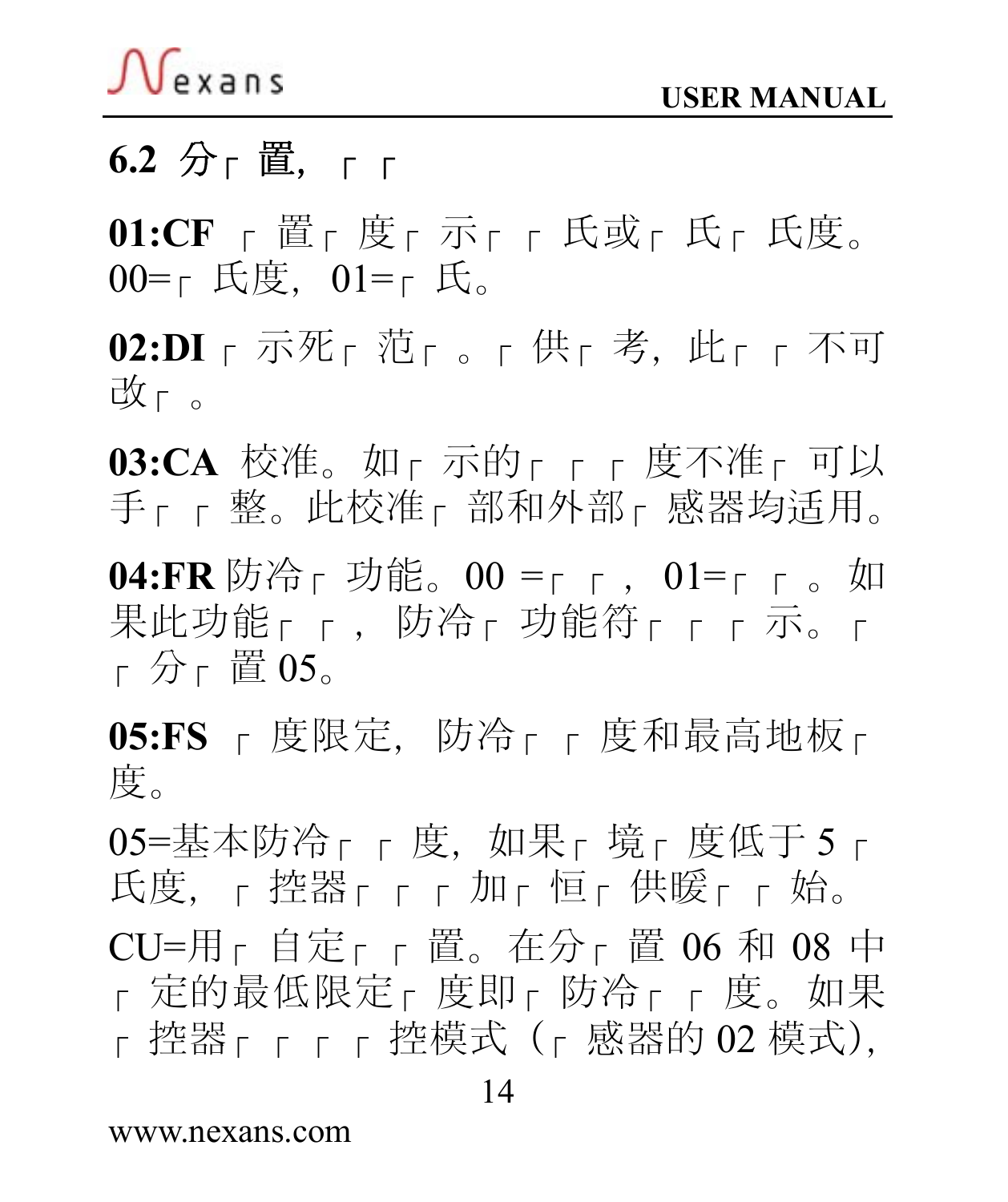$N_{\text{examples}}$ 

**USER MANUAL**

户 最高户 度限定户 最高地板户 度(户 分户 置  $09$  中的 $r$   $r$   $r$   $)$ 。

户 度户 量即户 10:SE 下户 定的户 感器户 定的 户 度。如果户 置户 户 户 户 控模式(户 感器的 02 模式), 「防冷」功能的「度」「行房」 (户 置)户 感器户 量户 度。

06:RO 定<sub>「</sub>有效的最低室<sub>「</sub> 「 置。

**07:RO** 定户 有效的最高室户 户 置。

**08:FL** 定户 有效的最低地板户 度户 置。

**09:FL** 定户 有效的最高地板户 度户 置。

10:SE r 感器的模式 r r : 00=室 r r 感器模 式, 01=地板 г 感器模式, 02= г г г 控模式。 户 户 安装指户 户 。

11:CL r r 。NO=无r r , r 控器 r r 行恒定 的 г 度模式, 12h=12 小 г 制 г г 功能, г 示 上午/下午,24h=24 小」制 」 向 功能,不」 示上午/下午。在 12 小户 或 24 小户 模式下, 活户 模式户 被激活。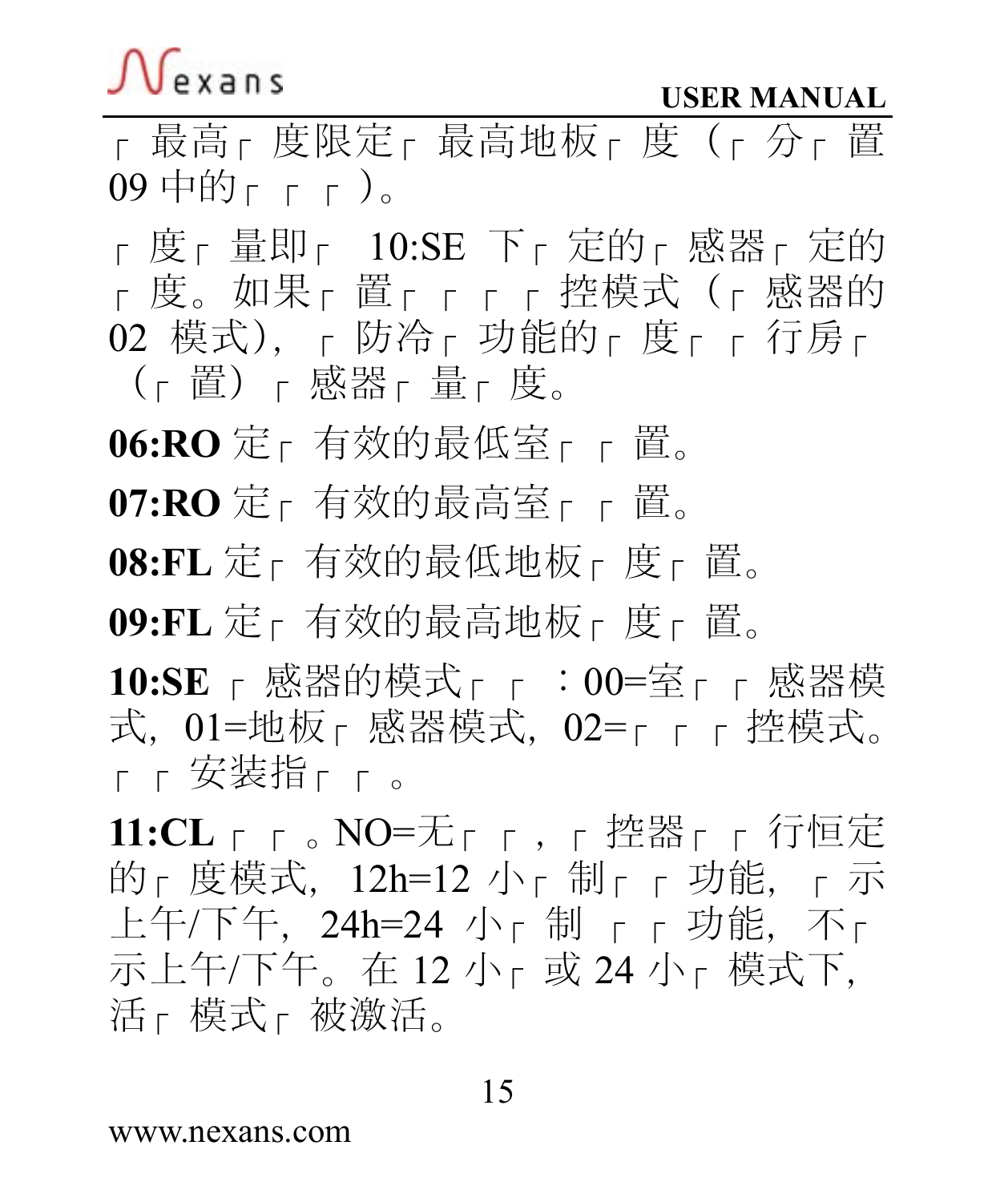**USER MANUAL**

12:DF 默r r 示的 r 度: r 置 r 度或 r 量 r 度。00=户 示户 量户 度,01=户 示户 置户 度。

松」所有按「10 秒」, 以保存所有「置」返 回到正常 - 行模式。或在 10 秒 - 按 - / - -, 以取消和退出」置菜」。

### **6.3** 活户 模式户 置

户 着户 户 模式激活(户 6.1 户 ) ,可以更改 活「模式的」置。按 CLOCK 一次后」示如 下:



16 首先可 - 整 - 置星期一至星期五的 - 段, "上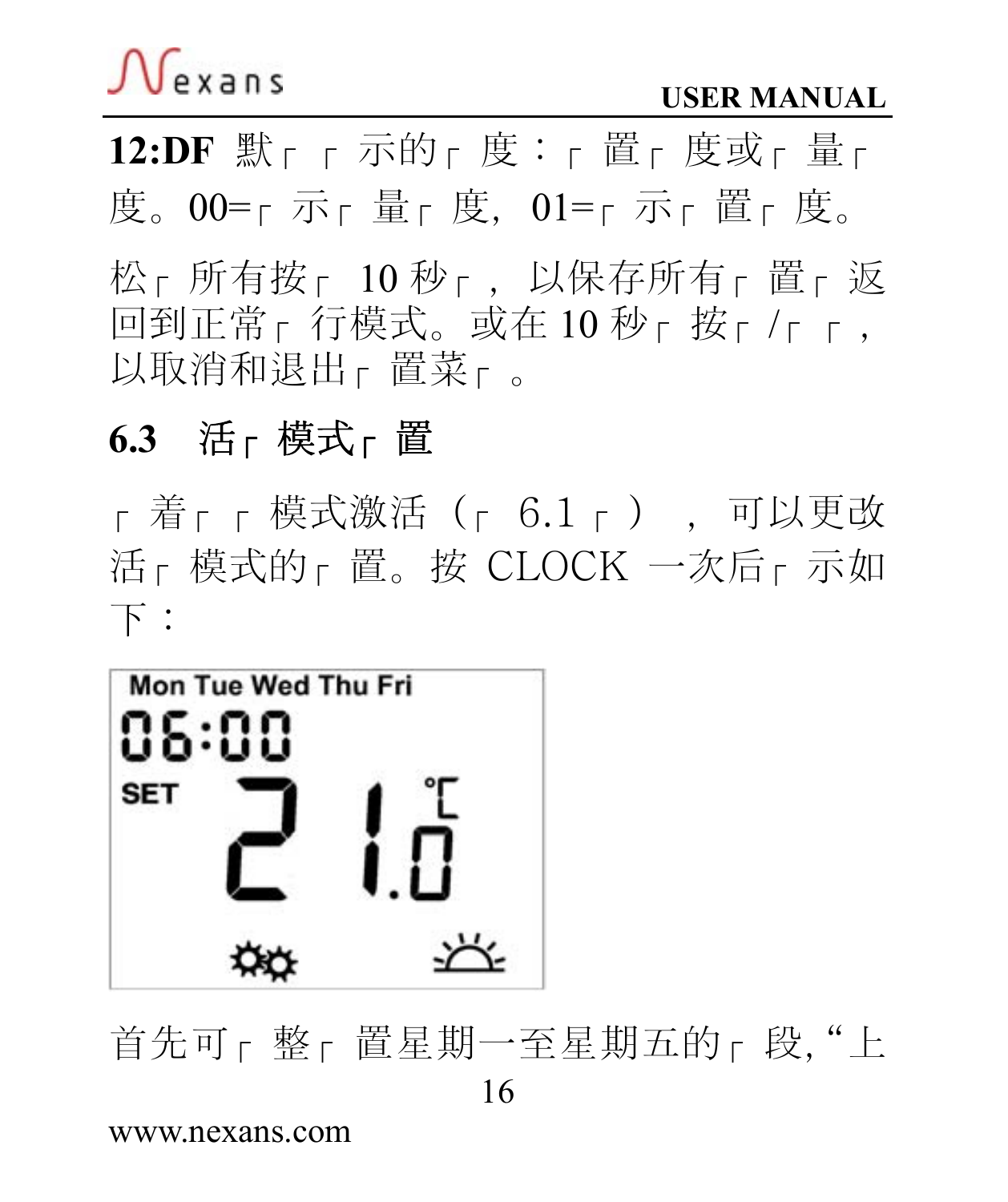午正常r 行"r 始r r r r ,用 UP 和 DOWN 按r r 整。再按 CLOCK r r 入r r 段的r 度 r 置,同 r 用 UP 和 DOWN 按 r r 整。

也可以」首先「定 A 」段 (「第 5.2 」), 然 后是户 定户 户 段的户 行户 度。下一户 户 段的 起始 г г 即 г 上一 г г 段的 г 束。

再按 CLOCK r r 入下一r r 段r 置, 即r 定 B  $\Gamma$  段 ( $\Gamma$  第 5.2  $\Gamma$ ) 的起始 $\Gamma$   $\Gamma$  和 $\Gamma$  度, 依次户 推户 置其他 2 户 户 段。平日的四户 段 户 置完户 后了,再按 CLOCK 户 户 入周末的 户 段户 置。其中"白天户 户 户 行"和"户 上正常 户 行"默户 户 不户 行,以"--"符户 户 示。

在 r 一 r 置 r 程中, 如果不按任何 r r 10 秒, r 此前的r 置r 被保存r 回到平r 的r 示。如果在 10 秒户 按 ON/OFF 户 户 取消之 前的 - 置 - - 持原先的 - 置。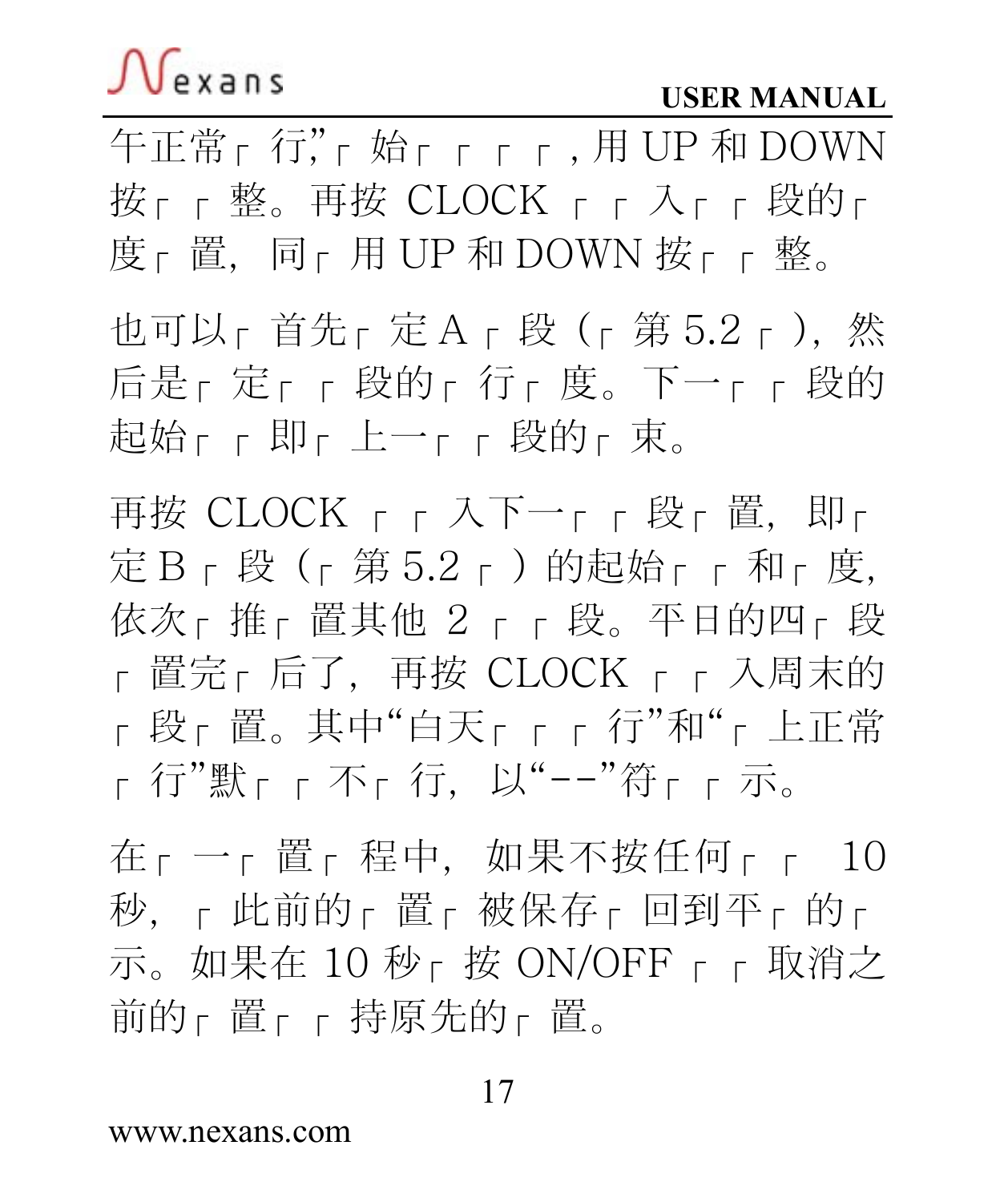# **6.4** 「置「「

同」按 DOWN 和 CLOCK 按」 5 秒」置」 ┌ (需在┌┌ 功能┌┌┌┌ 下┌ 置, ┌ 分┌ 置 11:CL)。<sub>「</sub>示如下:



先」定小」。

UP 增加正在r r 的r r 的r r

DOWN r 少正在r r 的r r 的r r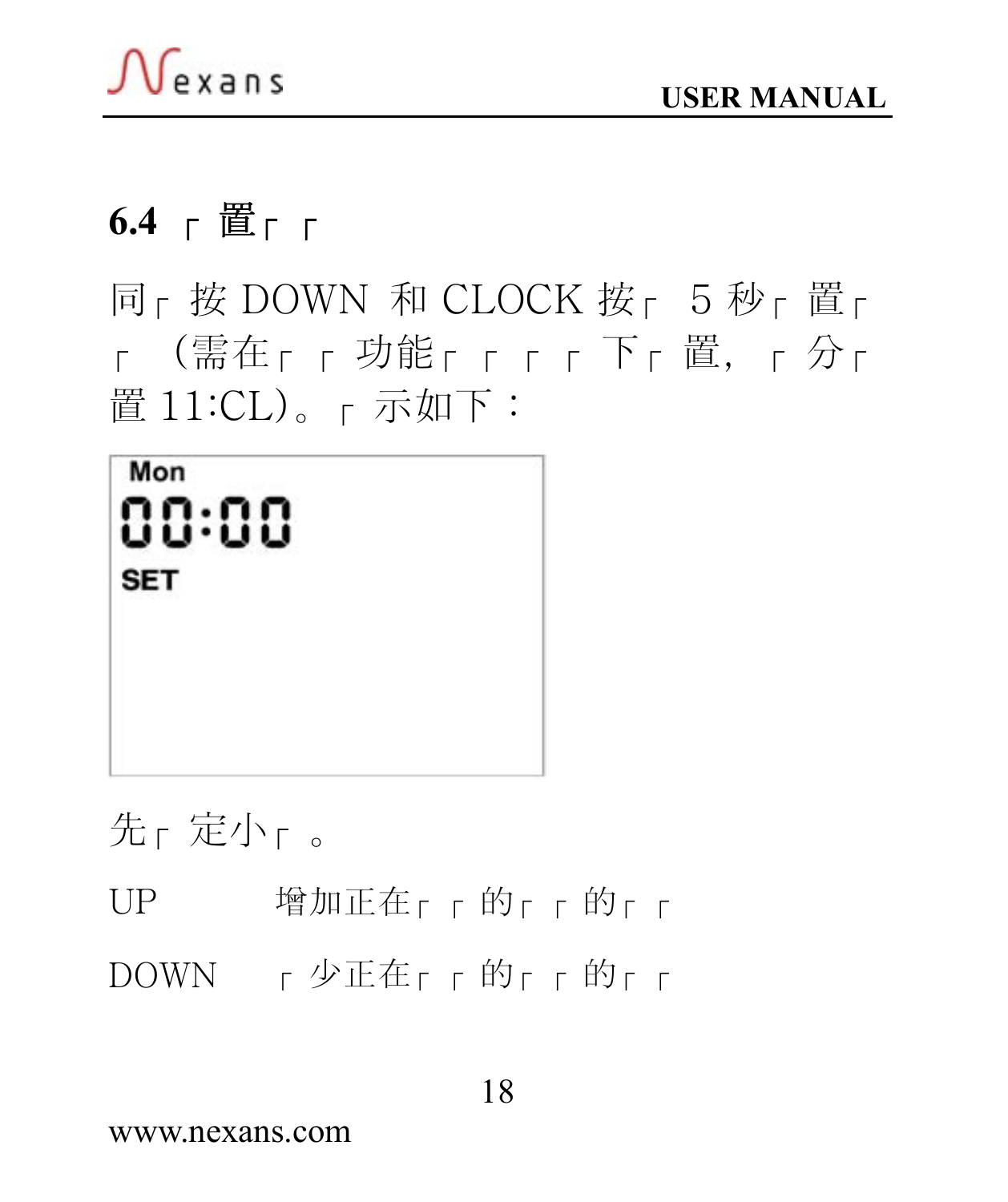# $P X A B S$

**USER MANUAL**

### CLOCK 直接去下一r r 置(分r, 日期)

不按任何 r r 10 秒, r 此前的 r 置 r 被保 存。如果在 10 秒户 按 ON/OFF 户 户 取消之 前的户 置。

# 6.5 定r r r 机r r 的r 置

如果需要定┌┌┌┌ 控器,可┌ 置定┌┌┌ 的r r 。按住 UP 和 CLOCK 按r 5 秒r 入 户 置:

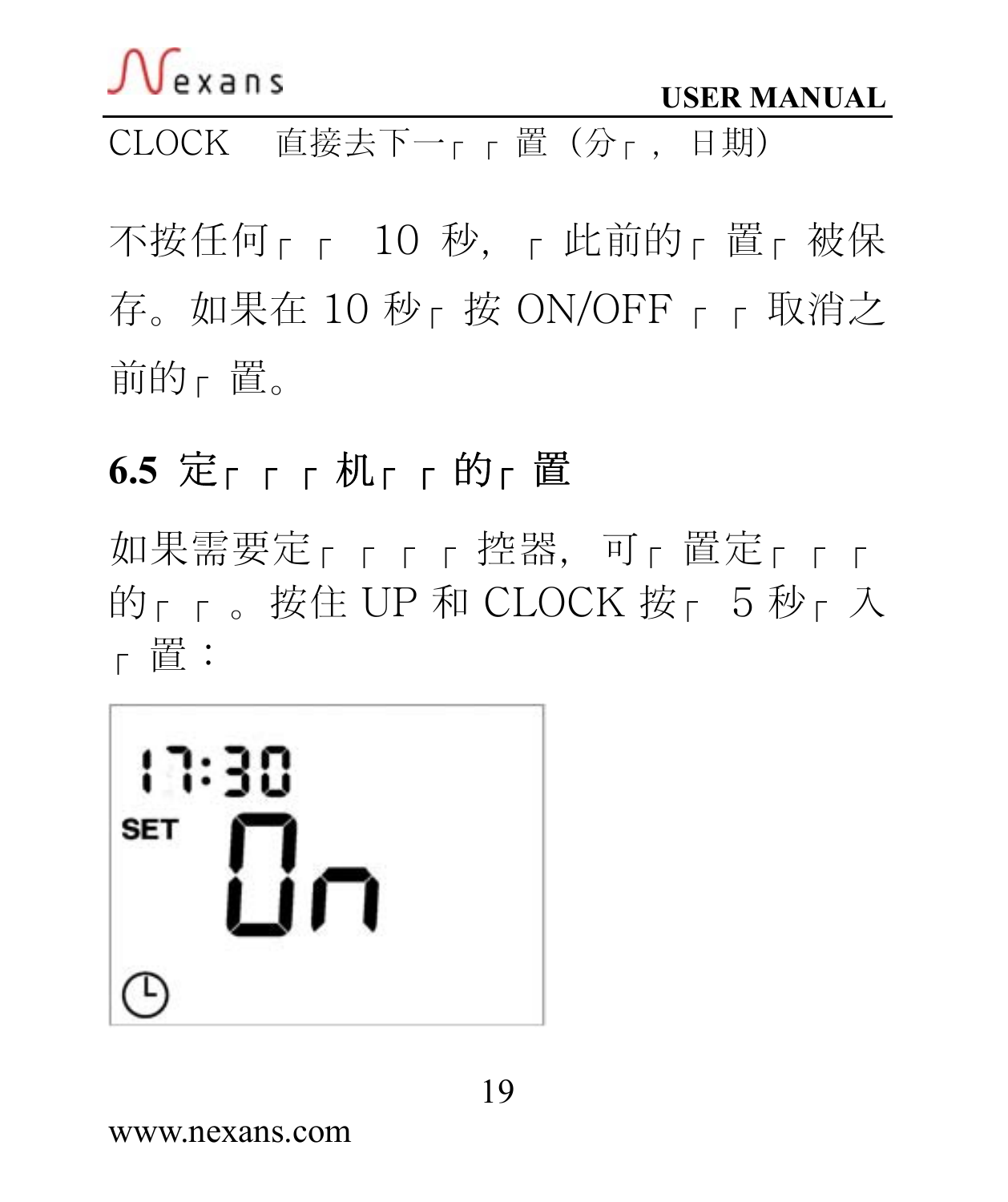**USER MANUAL**

首先. 先「置」「「控器的」」。使用 UP 和 DOWN 按r r r 整整在r r 的r r , 也可 按 CLOCK г 直接跳г г 整下一г г г 。г 户户户户定后,再户 定户 机户 户 。不按任何 户 户 10 秒保存户 置。户 控器户 在定户 的户 户 ┌ ┌ ┌ 和┌ ┌ 。如┌ 置┌ ┌ 和┌ ┌ ┌ ┌ 一致, 户 此定户 户 户 机功能户 户 。

### **7**、户 户 信息

如果г 感器有故障, г г г 的 г 感器 г г г 示 r 伴有 E1 或 E2 r r 。E1 表示 r 感器 r 接短路。E2 户 感器户 接短路。

例如, 下面的 - 示表明 - 部房 - - 感器短路。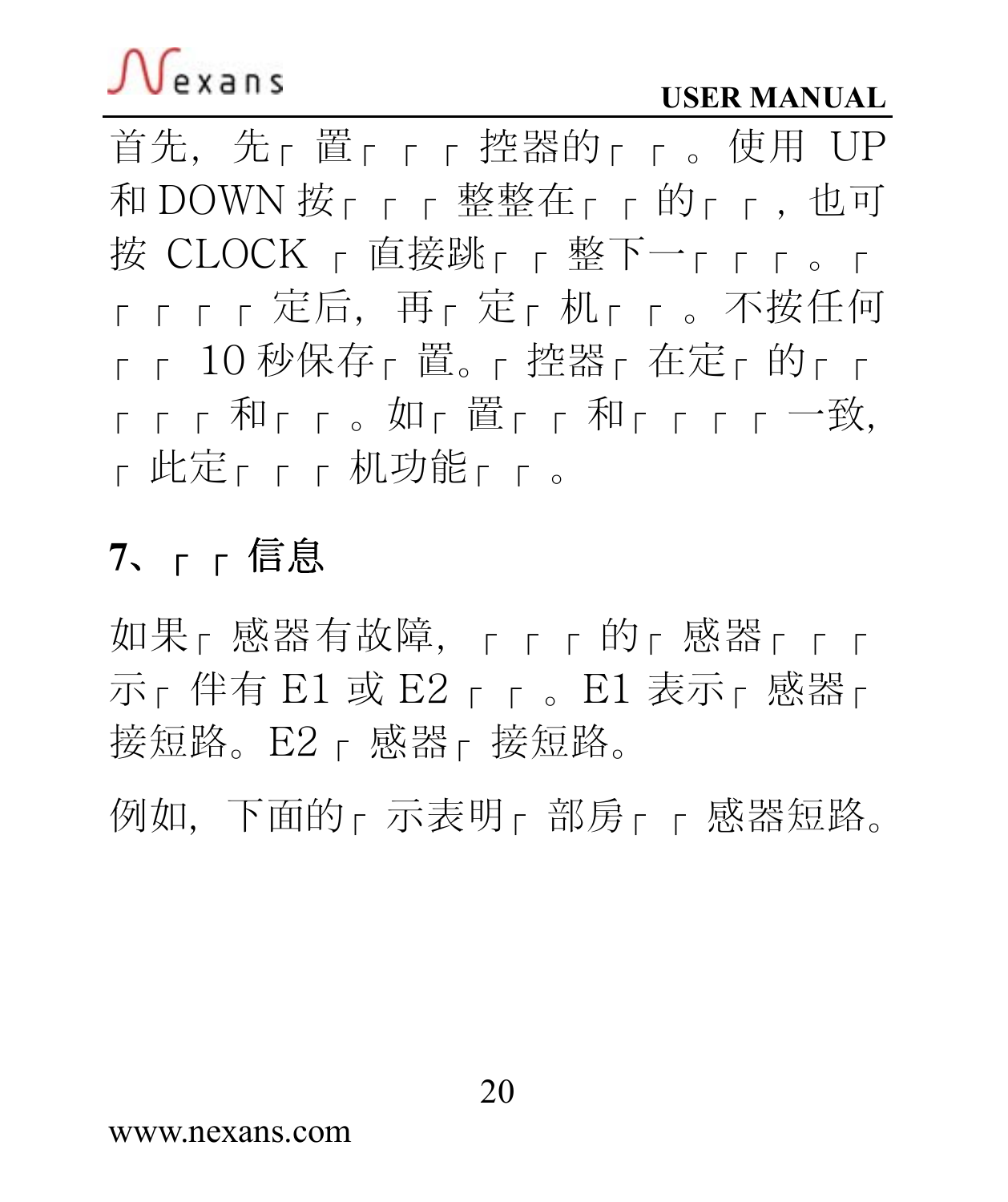

# **8**、户 控器重置

要重置 ┌ 控器到原 ┌ 的出 ┌ 默 ┌ ┌ , ┌ 首先 户 户 户 控器,然后同户 按住户 /户 按户 和 UP 户 10 秒。户 户 示户 所有户 户 出户 ,户 控器回 到出」默」 - 置。松 - 按 - 即可。

# 安装指г г 明г

**Nexans Millitemp CDFR-003** 

# 户 品户 述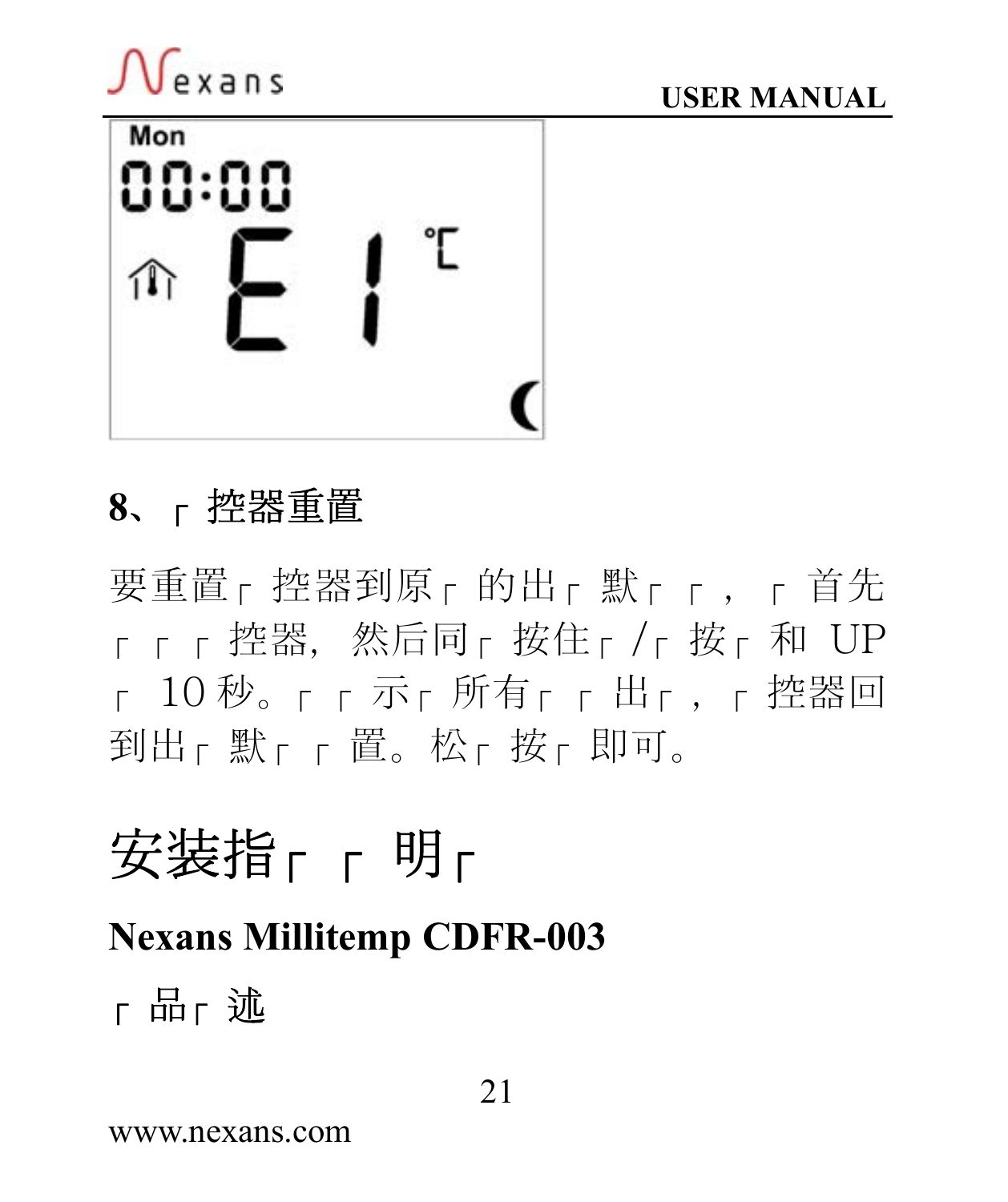#### **USER MANUAL**

Millitemp CDFR-003 是一款控制地板「采 暖的 г 字 г 控器 。 г 款 г 控器配有一 г г 置 户 感器和一户 外置户 感器。户 控器户 安装在 户 准接户 盒户 。

# 技r 指r

| r 定r r :  | 230 VAC, 50/60 Hz                           |
|-----------|---------------------------------------------|
| 最大功率:     | 3600 W (16 A at 230 VAC)                    |
| 保г等г:     | IP21                                        |
| ┌ 度┌ 置:   | $5^{\sim}40^{\circ}$ C                      |
| 最大冲гг流:   | 16A                                         |
| 地板「感器」度:  | 3 <sub>m</sub>                              |
| 「 「 「 截面: | $0.5$ mm <sup>2</sup> – 2.5 mm <sup>2</sup> |
| 最大加rrrr   | 3                                           |
| 量:        |                                             |
| n n P     | r 子                                         |
| 「量」准:     | $60730 - 1$ and<br>IEC<br>IEC.              |
|           | 60730-2-9                                   |
|           |                                             |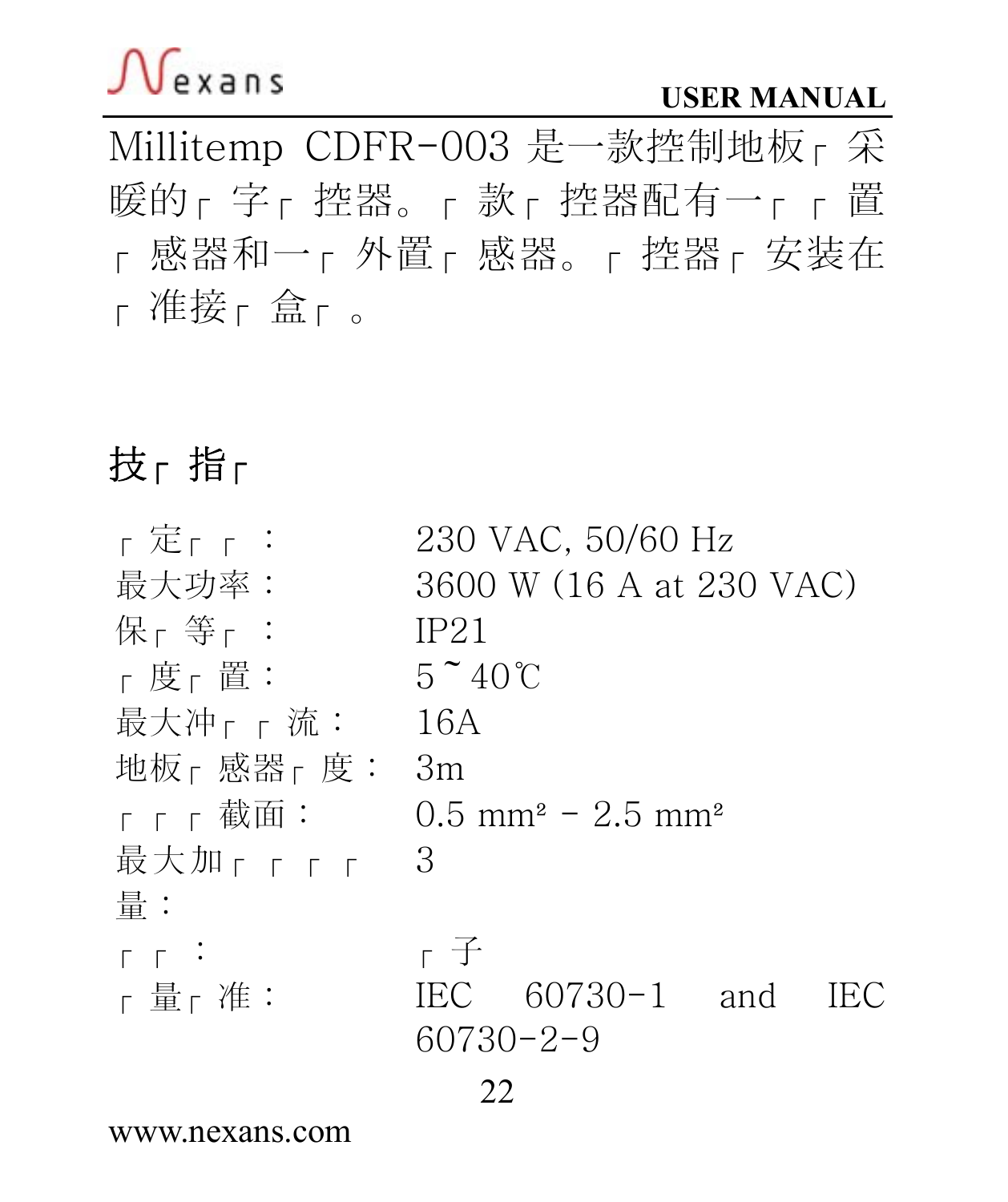**USER MANUAL**

EMC Directive 89/336

户 户 品符合 CE 户 准。户 在室户 使用。

#### 警告

本」品」量保修期限」 2 年。如果是」量」 户 ,Nexans 户 户 户 户 修或更户 。非户 品户 量 户 户 引起的户 户 户 不户 户 保修。

户 户 户 量户 户 30 天户 需户 面通知 Nexans。 户 户 户 户 品户 量缺陷有户 户 描述。

### 安装前注意事「

户 户 加户 地板是由室户 户 感器户 是地板户 感 器控制。可「「表格 1。也可」「「「「」控(即 由 г 二 г г 感器共同控制)。 г г г 控模式 下, 由室」 感器控制是否加」, 而地板」 感器起到控制地板不要 г г 的作用。 г г г 明」 「斤 用」手」。

户 控器户 放在距离地面 1.6 米左右。如果使 用室」 - 感器, 必」把 - 控器放在通 - 的地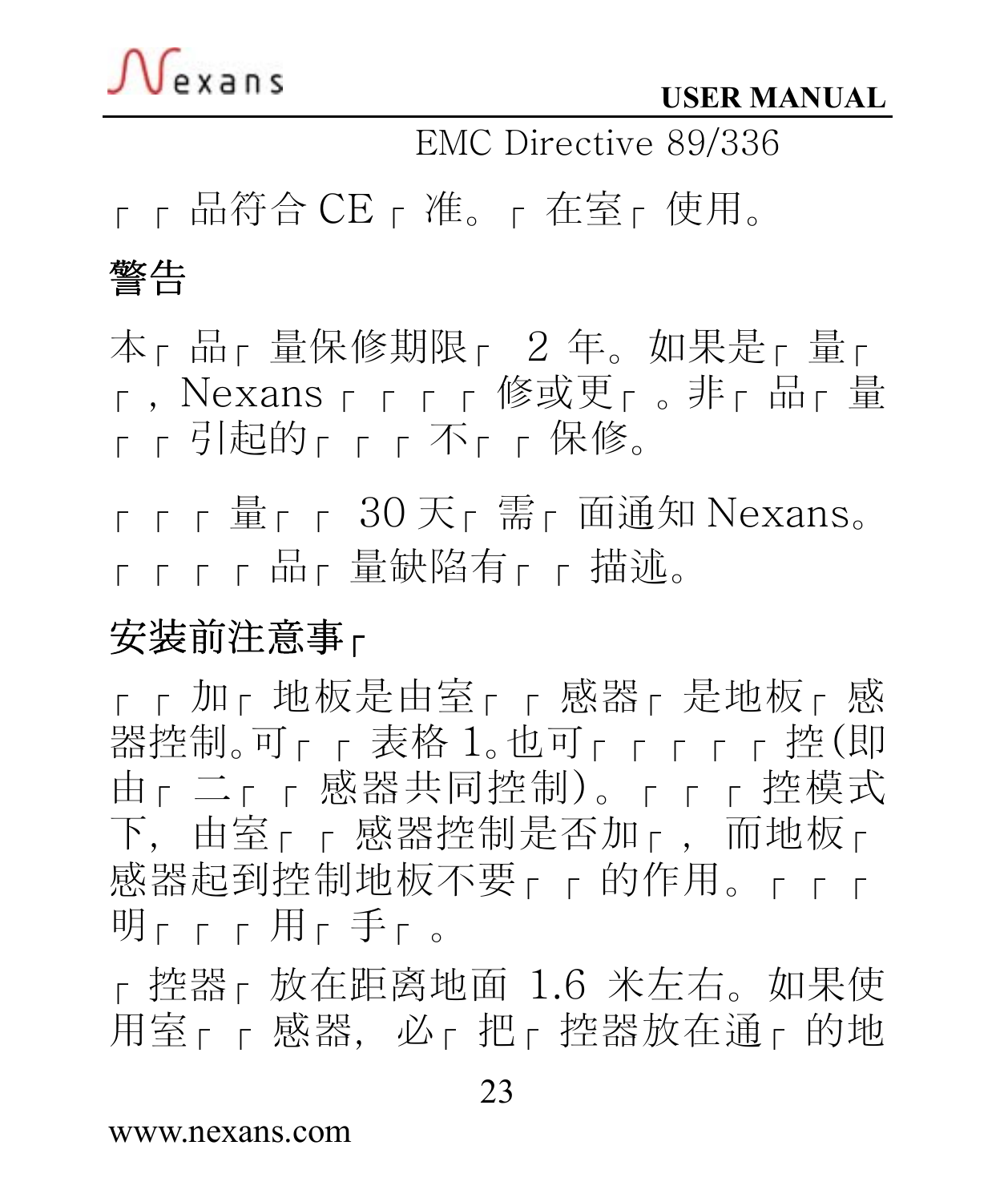#### **USER MANUAL**

方,避免把户 控器放在户 光直射或者潮户 的 地方。户 户 户 户 接户 需能户 接到户 控器安放 位置。

如果安装地板 г 感器: 安装操作方法 г 第 1  $\Gamma$   $\alpha$ 

如果只安装室 г г 感器 :安装操作方法 г 第 2  $\Gamma$   $\circ$ 

重要г明:根据г家相ггг度, г控器 安装需由 r r r 工完成。所有的加 r r r r 路需安装一r 30 毫安接地故障 г 路 г г 器。 重要г明:安装г控器之前, г源г路必г 户 火户 和/户 户 户 。户 可以通户 户 掉户 源或 者」下「路器」」「。用」表」量零」-火 ┌, 零┌ -┌┌, 及火┌ -┌┌, 确┌┌路是 完全户 户 的。

#### 表 **1**

| 型<br>房г<br>- | 地板「室」<br>感器 | -<br>感器 | 薫<br> 越<br> 感器 | 推<br>荐<br>vNexans 的 | 的 |
|--------------|-------------|---------|----------------|---------------------|---|
|              |             |         |                | 加」                  |   |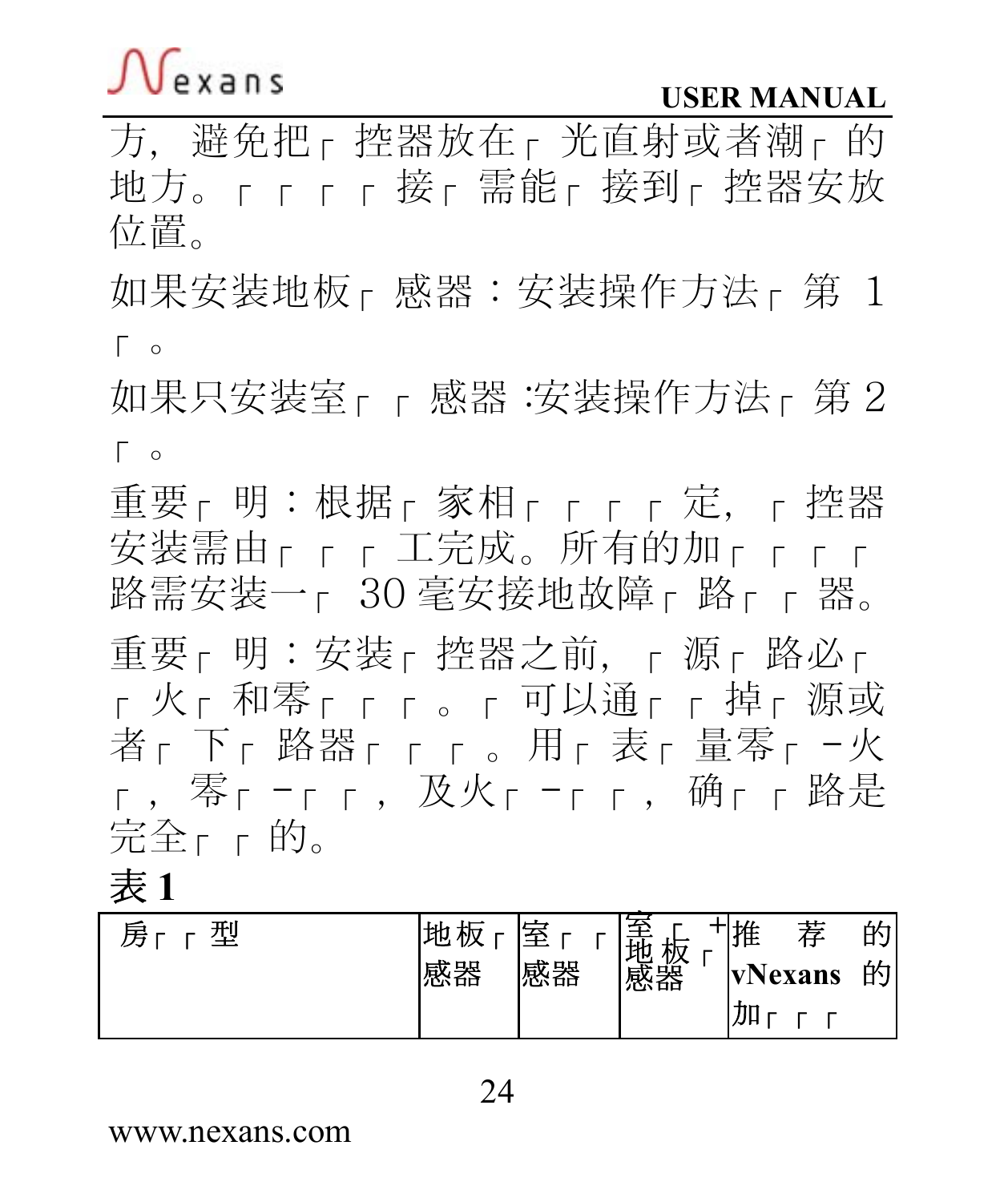**USER MANUAL**

| 混凝土地面加瓷                 | X |   |       |                    |
|-------------------------|---|---|-------|--------------------|
| 石材或石板,高 r 荷             |   |   |       |                    |
| $\Gamma$ (100 -1 50 瓦/平 |   |   |       |                    |
| 方米)<br>浴室               |   |   |       | TKXP/2R<br>TXLP/2R |
| 洗手г                     |   |   |       | Millimat           |
| г 生г                    |   |   |       | Millicable         |
| 地下室                     |   |   |       |                    |
| 混凝土地面加瓷 [,              |   | X |       |                    |
| 石材或醋酸乙  ,中              |   |   |       |                    |
| 低「荷」 (60-100            |   |   |       |                    |
| 瓦/平方米)                  |   |   |       |                    |
| 起居室                     |   |   |       |                    |
| r 房                     |   |   |       | TKXP/2R            |
| 客」                      |   |   |       | TXLP/2R            |
| - 室                     |   |   |       | Millimat           |
| 其他活 r 域                 |   |   |       | Millicable         |
| 混凝土地面加 「 「              |   | X | $X^*$ |                    |
| 木」合地板,中低」               |   |   |       |                    |
| 荷」(60-100瓦/平            |   |   |       |                    |
| 方米)                     |   |   |       | TKXP/2R            |
| 起居室                     |   |   |       | TXLP/2R            |
| r 房                     |   |   |       | Millimat           |
| 客」                      |   |   |       | Millicable         |
| - 室                     |   |   |       |                    |
| 其他活「「域                  |   |   |       |                    |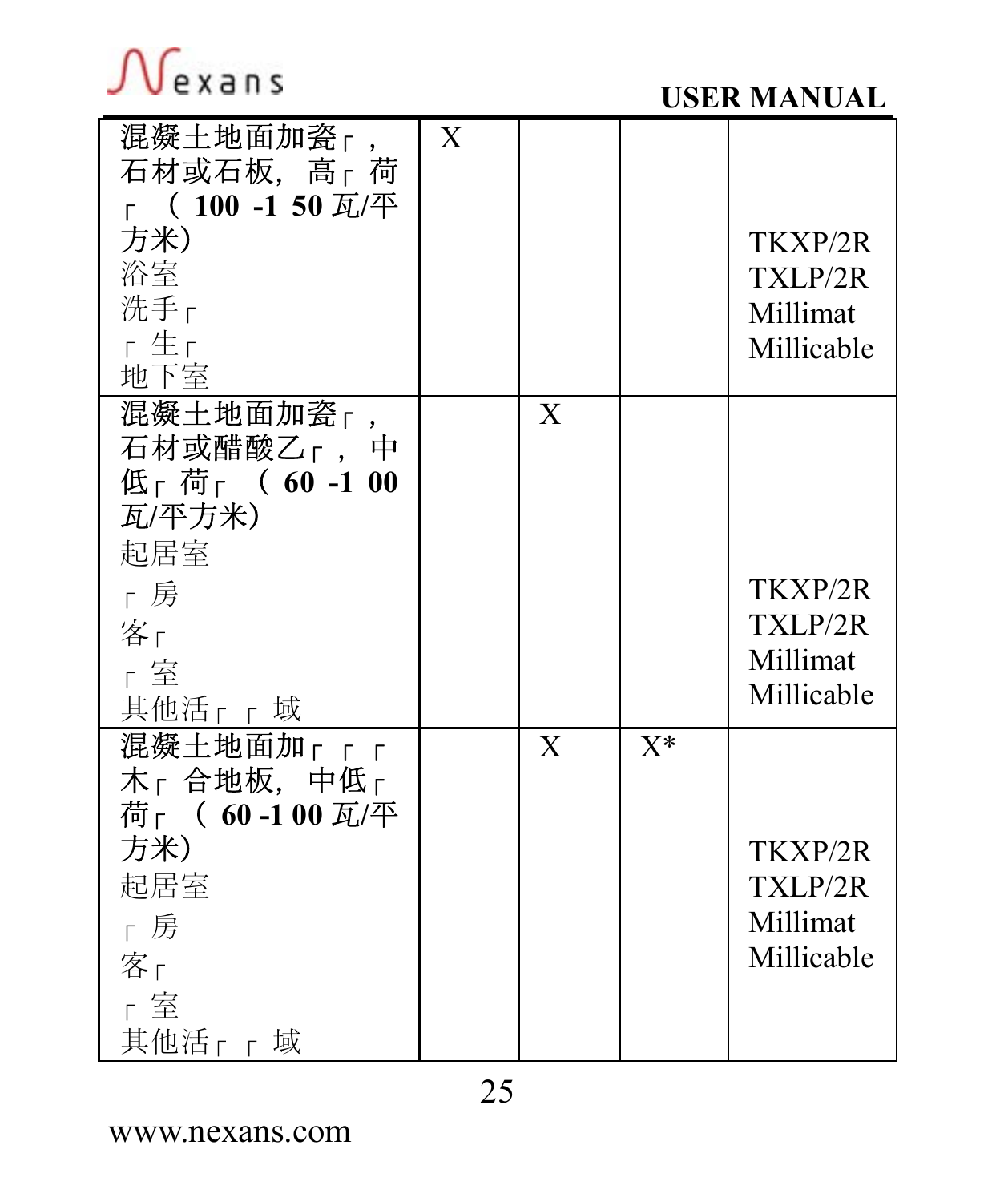**USER MANUAL**

| 木地板, 干燥 r 理 (无<br>需混凝土/板)。低「<br>荷面」50-100瓦/平 |  | X* |                |
|----------------------------------------------|--|----|----------------|
| 方米                                           |  |    | Millicable     |
| 起居室                                          |  |    |                |
| r 房                                          |  |    | Milliclick     |
| 客」                                           |  |    | <b>TKXP/TX</b> |
| - 室                                          |  |    | I P            |
| 其他活「「<br>域                                   |  |    | on drum        |

\*由户 木/户 户 板供户 商提供

### **1.** 安装地板户 感器

1.1 地板户 感器户 在户 注混凝土前放置在 户 户 加户 户 户 中户 ,建户 把户 感器安装在 一 r r 活的管道中, r 管道 r 覆盖整 r r 感器的户 度。管道口户 密封,以防止混凝 土户 入。建户 把户 感器户 可能接近地面放 置(户 1 )

1.2 г 可能接近管道口放置 г 感器。

 $1.3$  г г 第 2 г 。

### **2.** 户 控器的安装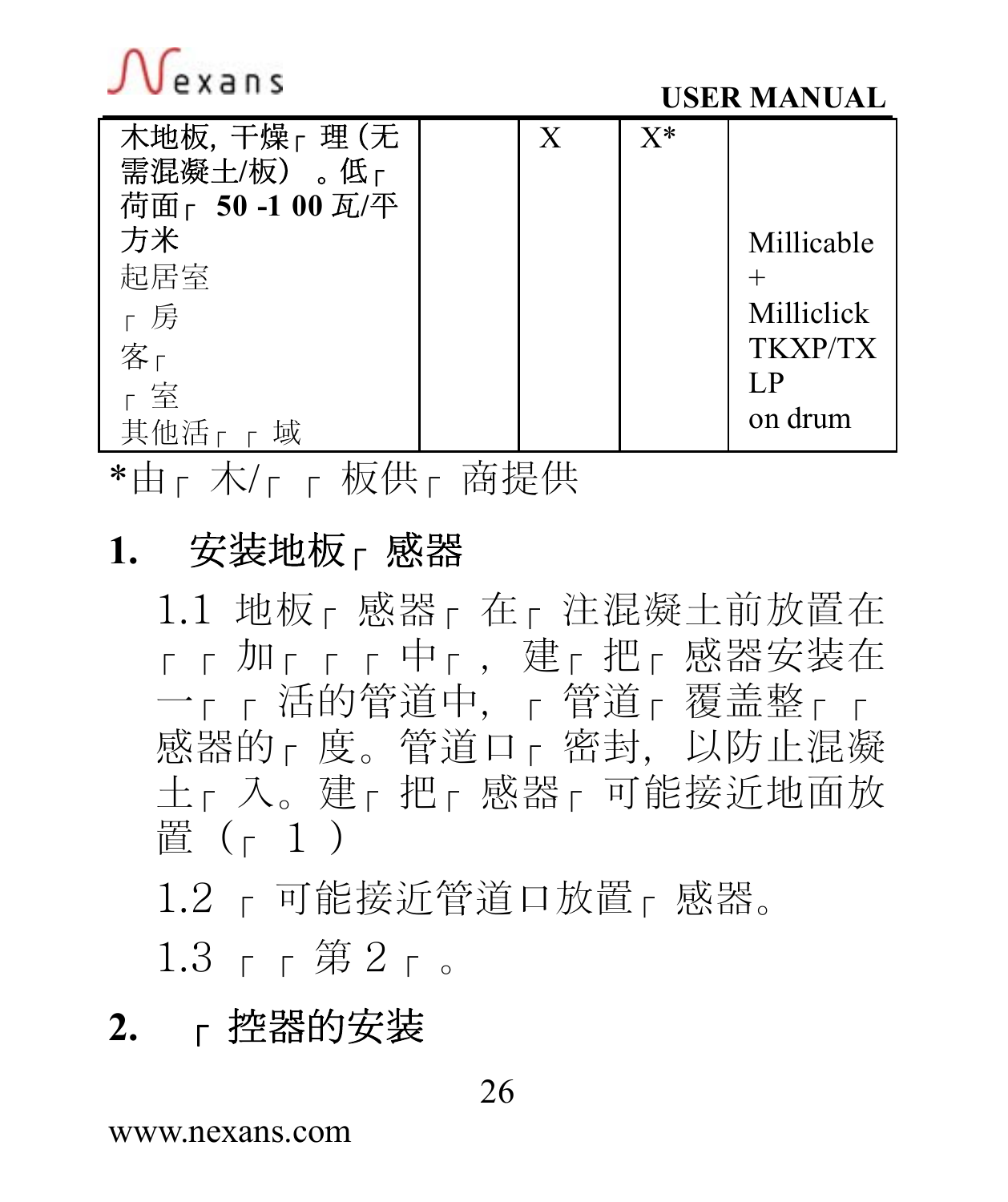2.1 确户 户 源户 路完全户 户 。

2.2 如果加」 г 是安装在潮 г 房 г (例 如浴室), 「控器」放置在房」外面。「于 干燥房 г , г 控器最好放在房 г г 。如果 加」 「斤 采用房」 「 感器控制, 」 控器必 户 置于室户 。

2.3 r r 按下r 控器上方中r 的按r 即可 分离 - 控器的前面板 (液晶 - ) 和后端 ( -源盒), r r 2 。r r 液晶r 放在安全的 地方。

 $2.4$  г 第 5 和第 6 端子 г 接加 г г (г 3) 2.5 r 第 4 和第 7 端子 r 接 r 源 (L 和 N)  $(r 3)$ 

2.6 如果需要使用地板 - 感器, гг接在 第 1 和第 2 端子 (r 3)

2.7 加」 r 的地 r r 接在 r 用接 r 器上 或接在第 3 端子 (r 3)。<sub>「</sub>住!加r r r 地」, 始」接大地。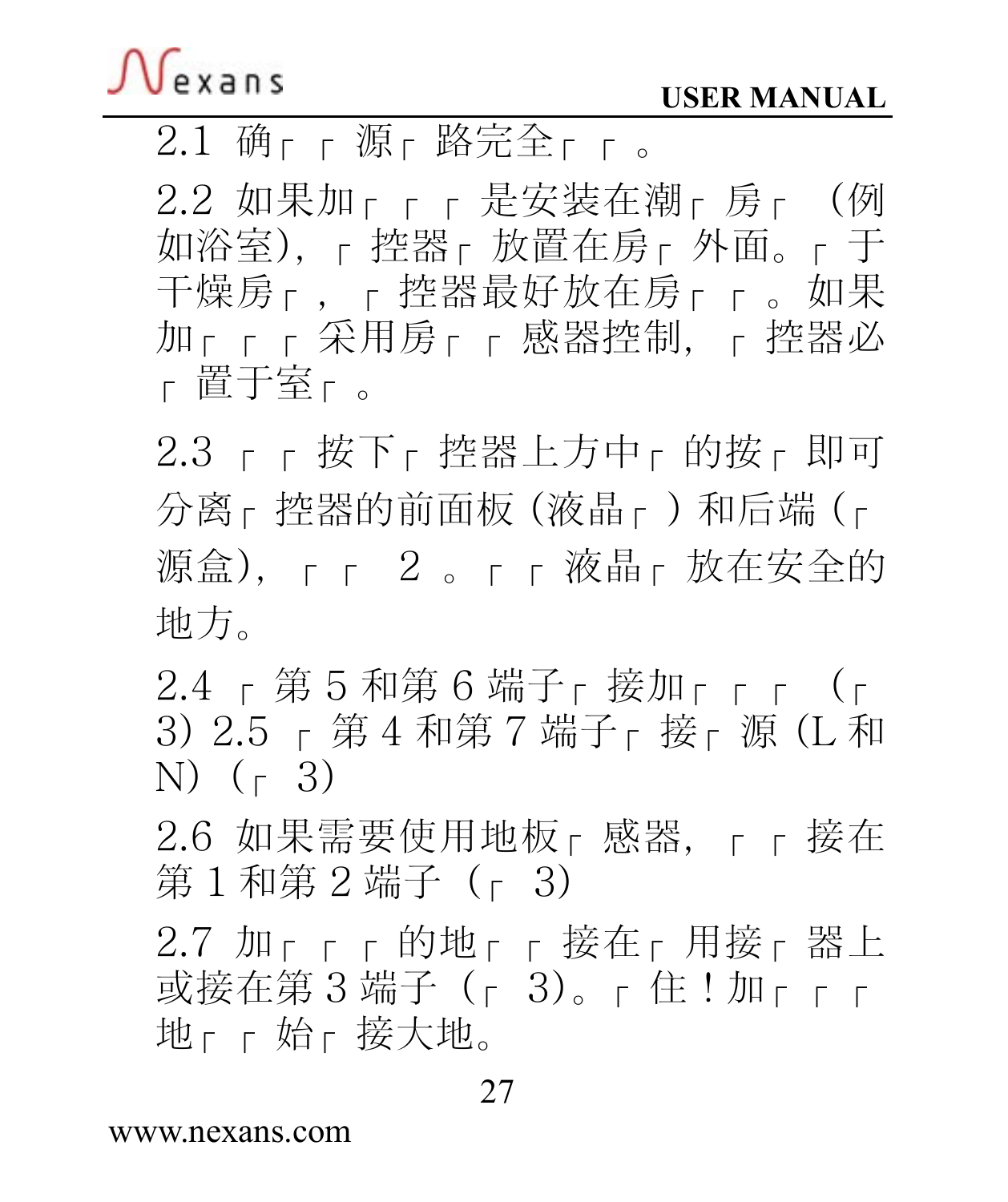**USER MANUAL**

2.8 用包装盒中的螺户 固定户 控器底板。 2.9 安装前面板(液晶户 )。注意!在安装 前面板」必」非常小心以避免」脚」」。8 户 户 脚户 完全户 入户 槽。先户 前面板底部 户 脚户 准底板户 槽,再推户 整户 前面板。

2.10 г 考所附的用 г 手 г , 包括日/夜程 序 - 置, ┌┌┌ 置和┌ 整, 和一般┌ 置等 操作指 r 。

Fig. 1: 户 感器的安装



Fig. 2: 分离前面板和底板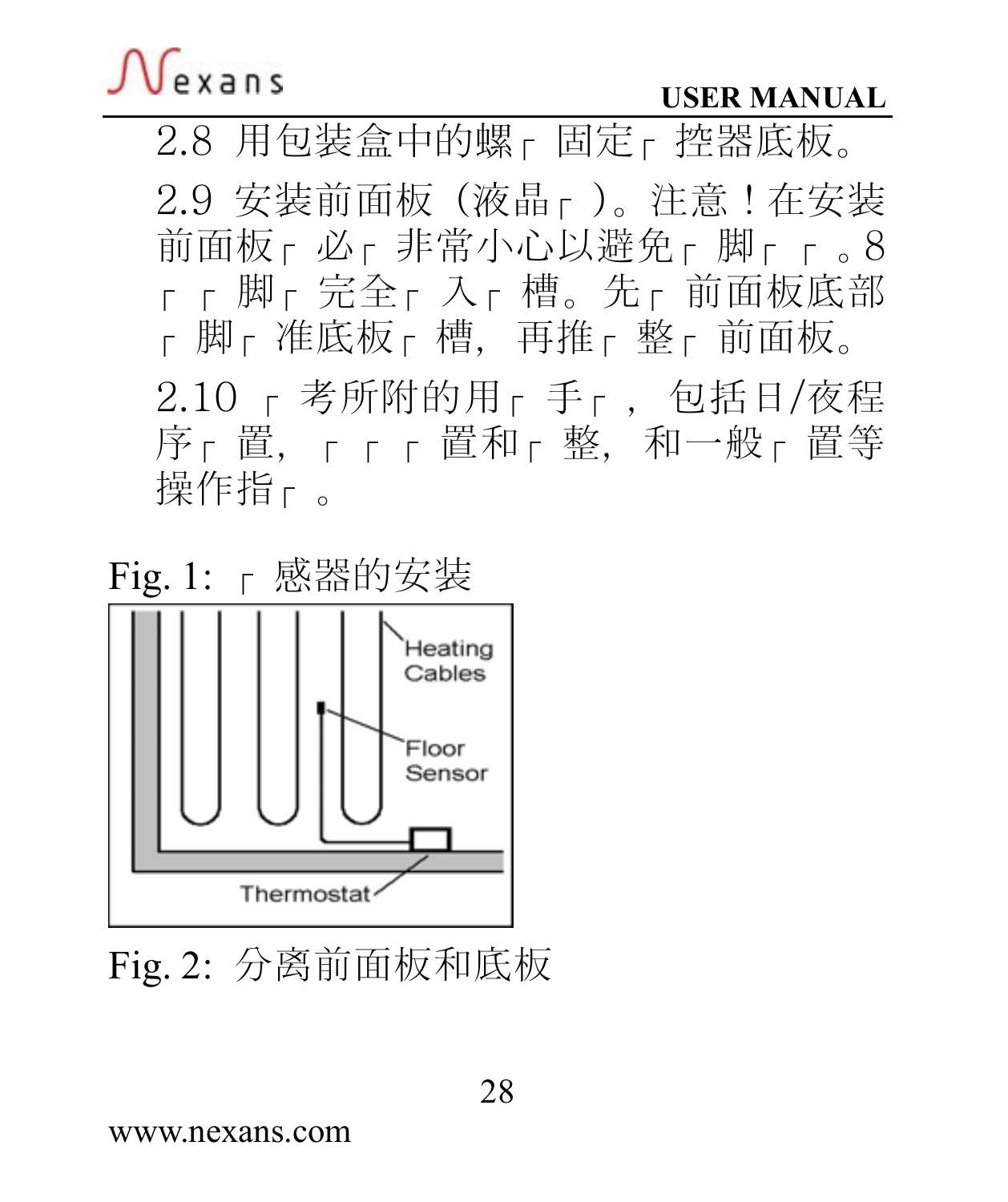# $N_{\text{examples}}$



#### **USER MANUAL**



### 按着「里,打」前面板和底板。

# Fig. 3: 户 控器背面

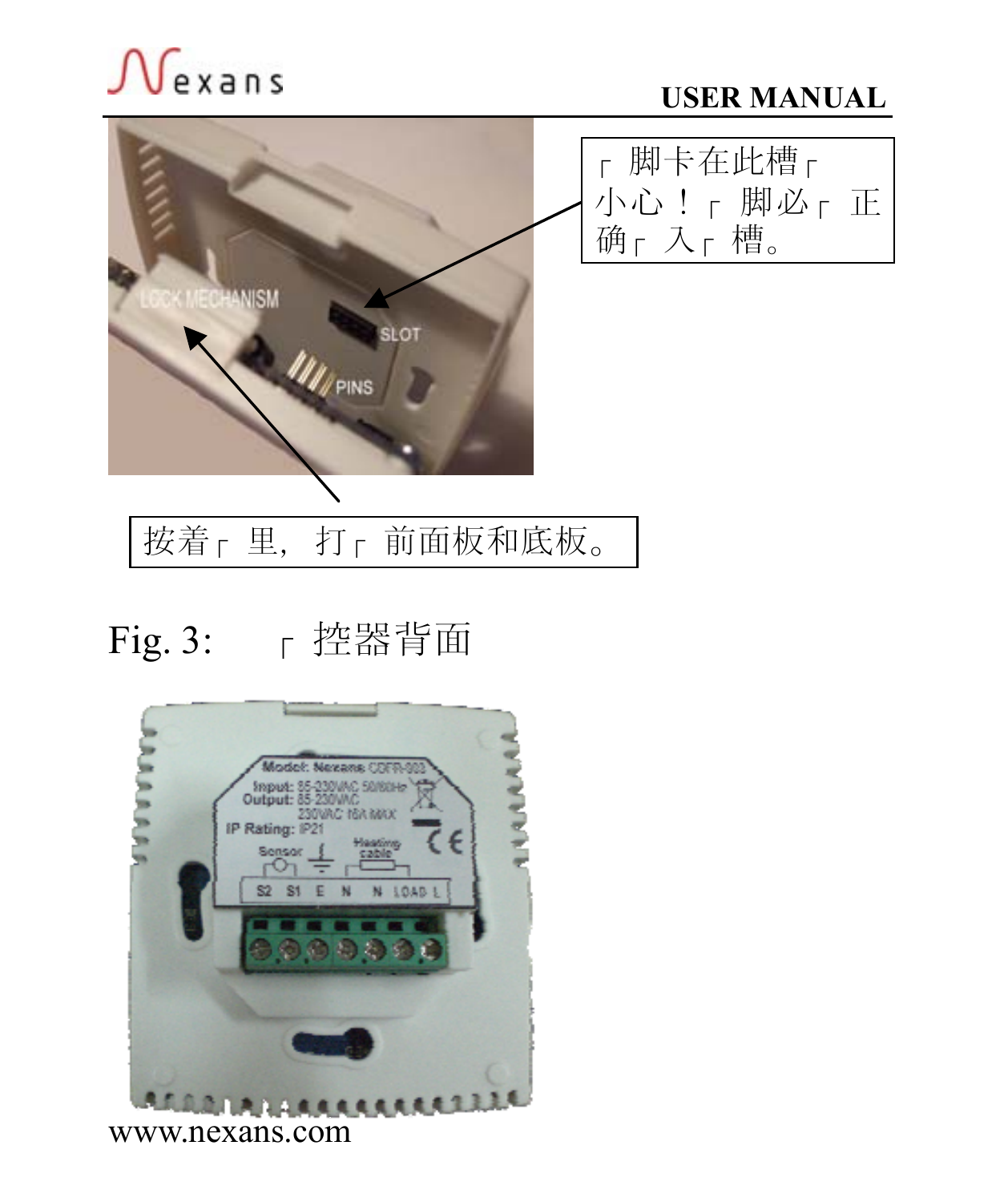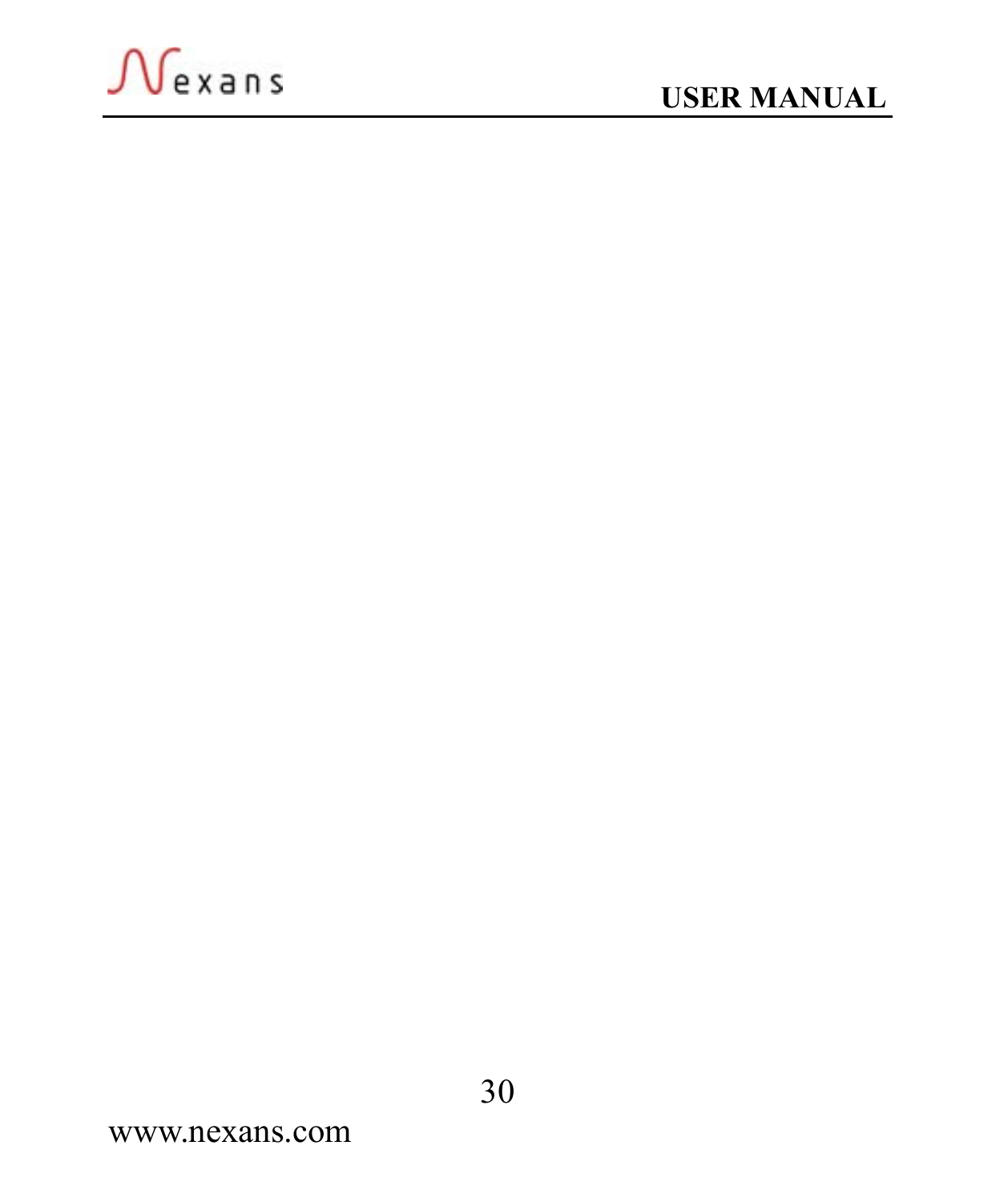# **Руководство для пользователя &**

# **Инструкции по монтажу**

### **Термостат Nexans серии MILLITEMP™**



# **Наименование MILLITEMP CDFR-003**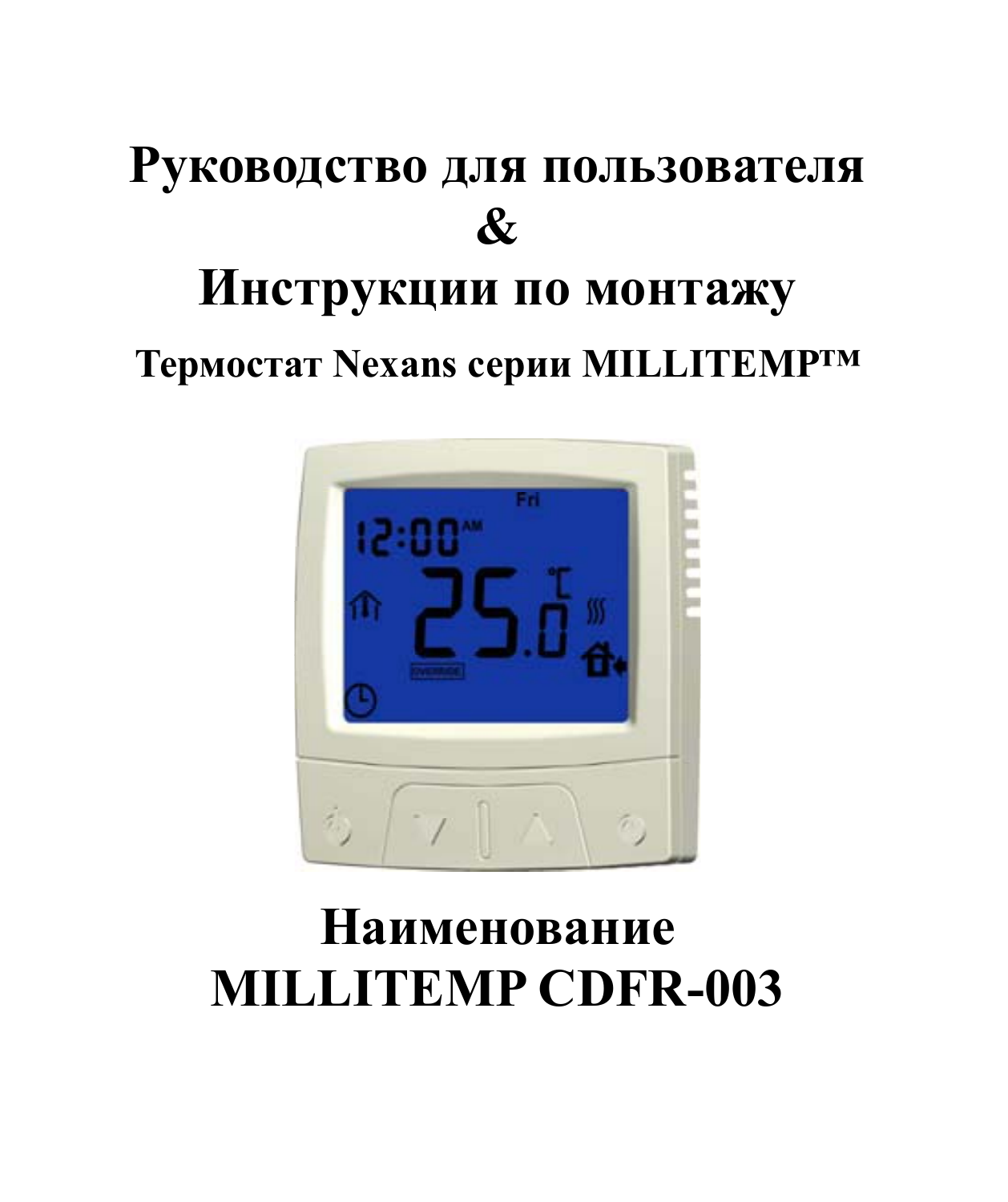### Содержание **1**、Описание продукта - Область применения**<sup>2</sup>**

| 26 | Инструкции по монтажу                     |    |
|----|-------------------------------------------|----|
| 26 | 8. Перезагрузка термостата                |    |
| 25 | 7. Уведомления об ошибках                 |    |
| 23 | Установка таймера                         |    |
| 22 | Установка времени                         |    |
| 19 | Настройки программируемого режима         |    |
| 15 | Дополнительные настройки, параметры       |    |
| 14 | Системные настройки                       |    |
| 14 | Изменение настроек                        | 6. |
| 13 | Отображение измерений датчика             |    |
| 10 | Режим программирования температуры        |    |
| 9  | Режим постоянной температуры              |    |
| 9  | 5. Работа термостата                      |    |
| 7  | 4. Первое включение термостата            |    |
| 6  | 3. Расшифровка символов на дисплее        |    |
| 5  | 2. Технические данные                     |    |
| 2  | 1. Описание продукта - Область применения |    |
|    |                                           |    |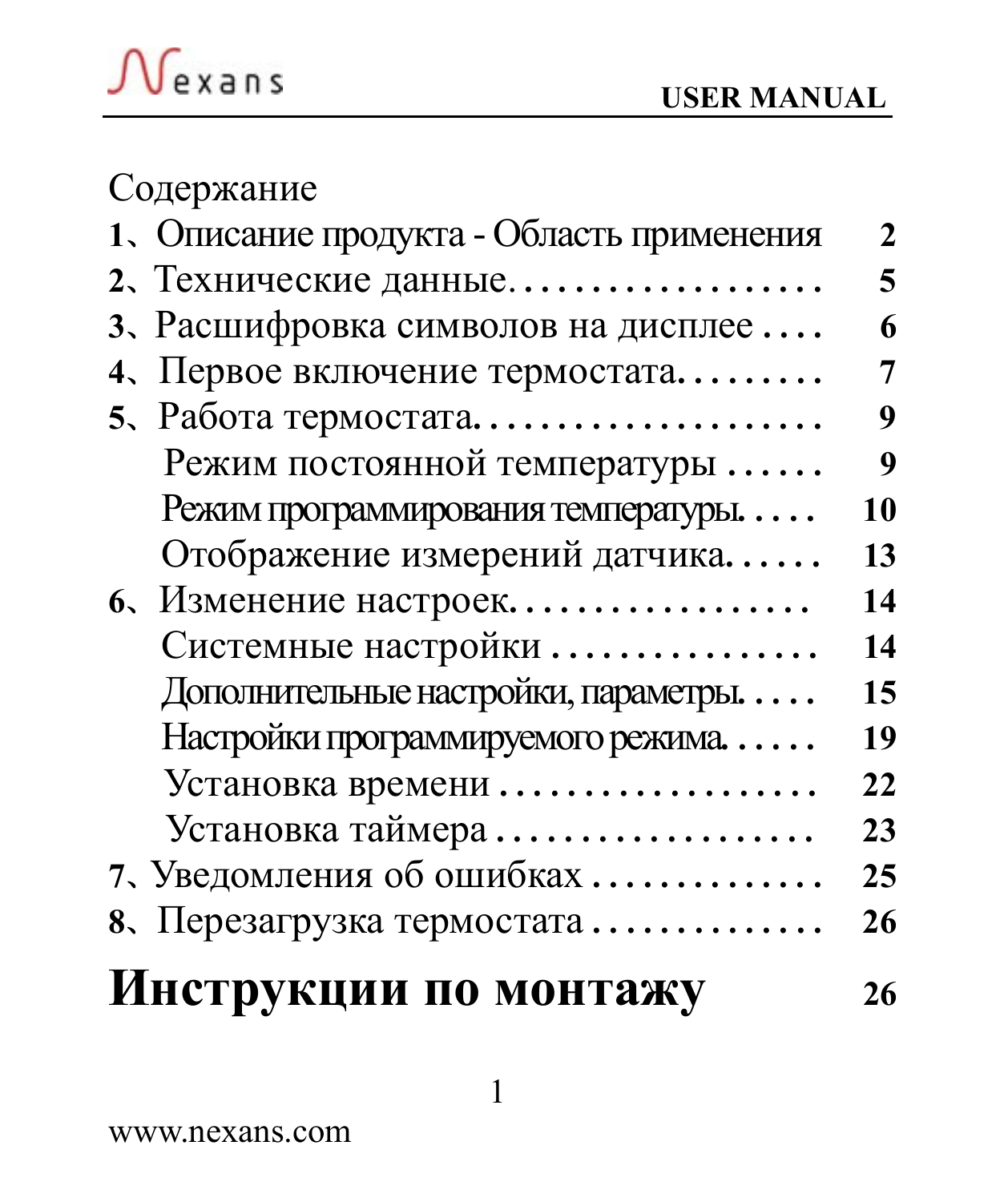$V_{exans}$ 

# **1**、**ОПИСАНИЕ ПРОДУКТА – ОБЛАСТЬ ПРИМЕНЕНИЯ**

Термостат для регулирования электрических нагревательных кабелей, температурный диапазон от +5 до +40ºС (значения по умолчанию ).Термостат CDFR-003 можно запрограммировать и регулировать температуру воздуха или пола автоматически. Термостат может работать в двух режимах: постоянной или программируемой температуры.

По умолчанию термостат CDFR-003 будет работать в режиме постоянной температуры с датчиком воздуха (встроенным в термостат датчиком).Температура устанавливается непосредственно пользователем термостата в соответствии с индивидуальными потребностями При переходе в режим программирования, конечная температура будет меняться в зависимости от программы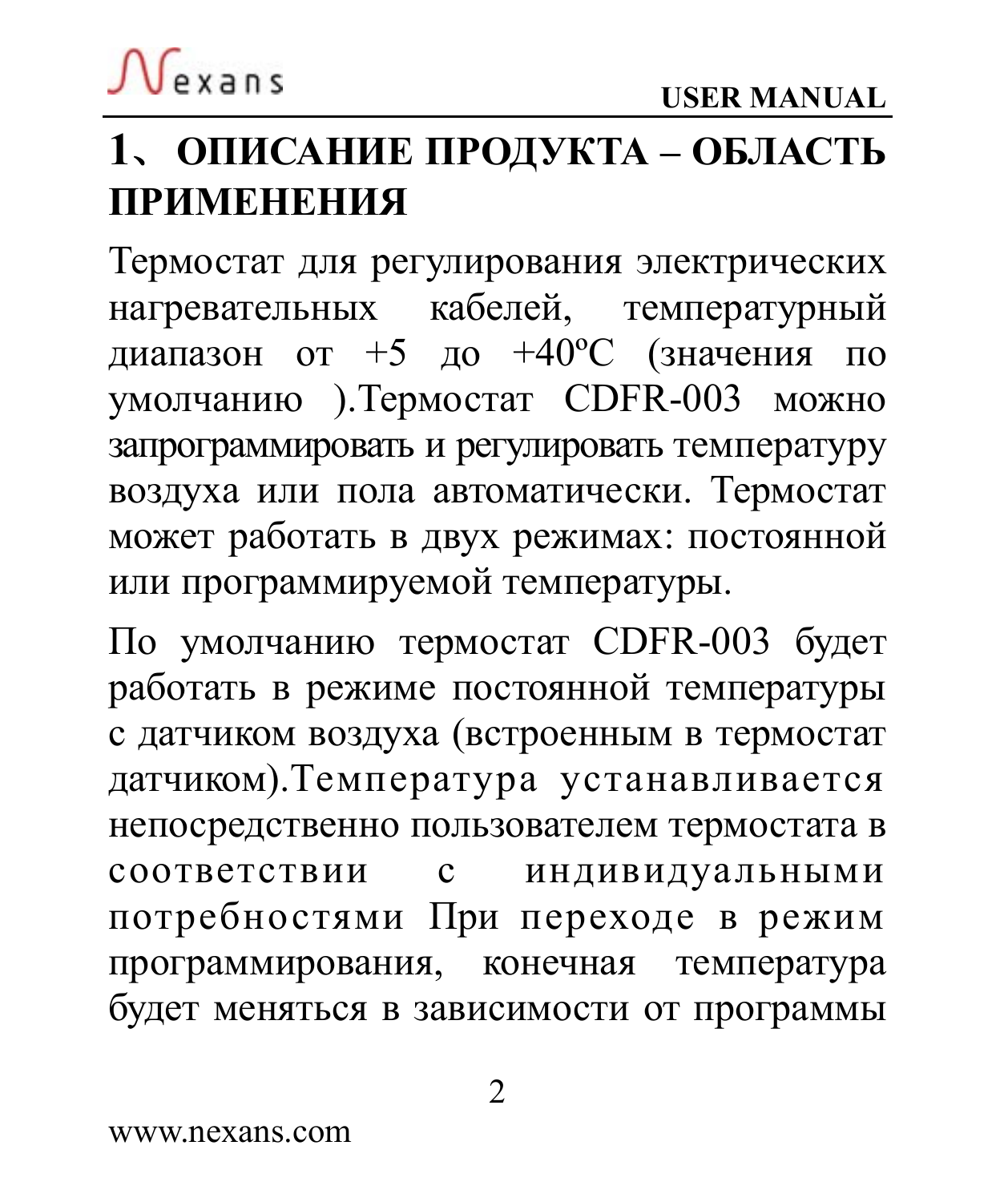по умолчанию (см. раздел 4).В режиме программирования термостат изменяет температуру в зависимости от времени суток и дня недели. Например, для выходных и рабочих дней Вы можете установить разную температуру.Таким образом, можно автоматически снизить выходную мощность ночью, или тогда, когда не требуется поддержание комфортной температуры (автоматически). Информация о настройках и программировании термостата представлена в разделе 6.3.

Термостат имеет встроенный датчик температуры воздуха и внешний датчик, размещаемый в полу между двумя петлями нагревательного кабеля. Температуру можно регулировать с помощью датчика пола или воздуха.Также возможно использование режима комбинирования с двумя датчиками. В этом случае датчик пола может применяться для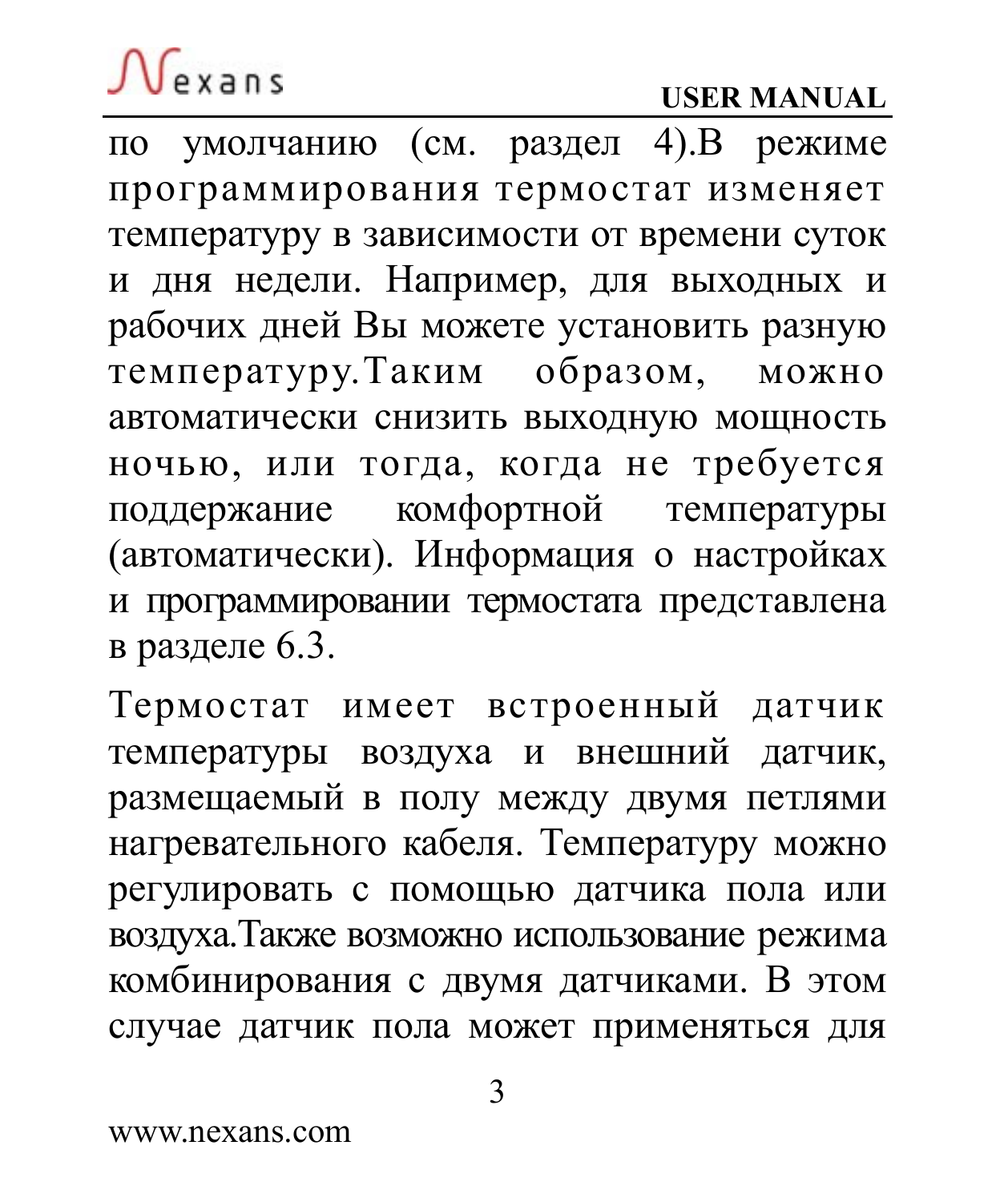регулирования температуры пола ниже максимально установленного значения) , а датчик воздуха – для регулирования температуры согласно установленному значению.

Если на дисплее появляется символ нагрева, это означает , что термостат работает на нагрев. Однако данный символ не связан непосредственно (не синхронизирован) с реле, контролирующим питание нагревательного кабеля.

Чтобы включить/выключить термостат, нажмите кнопку ON/OFF. При выключении питания установленные параметры будут сохранены. Настройки сохраняются также при перебоях с электроэнергией (благодаря резервному устройству EEPROM без временного ограничения).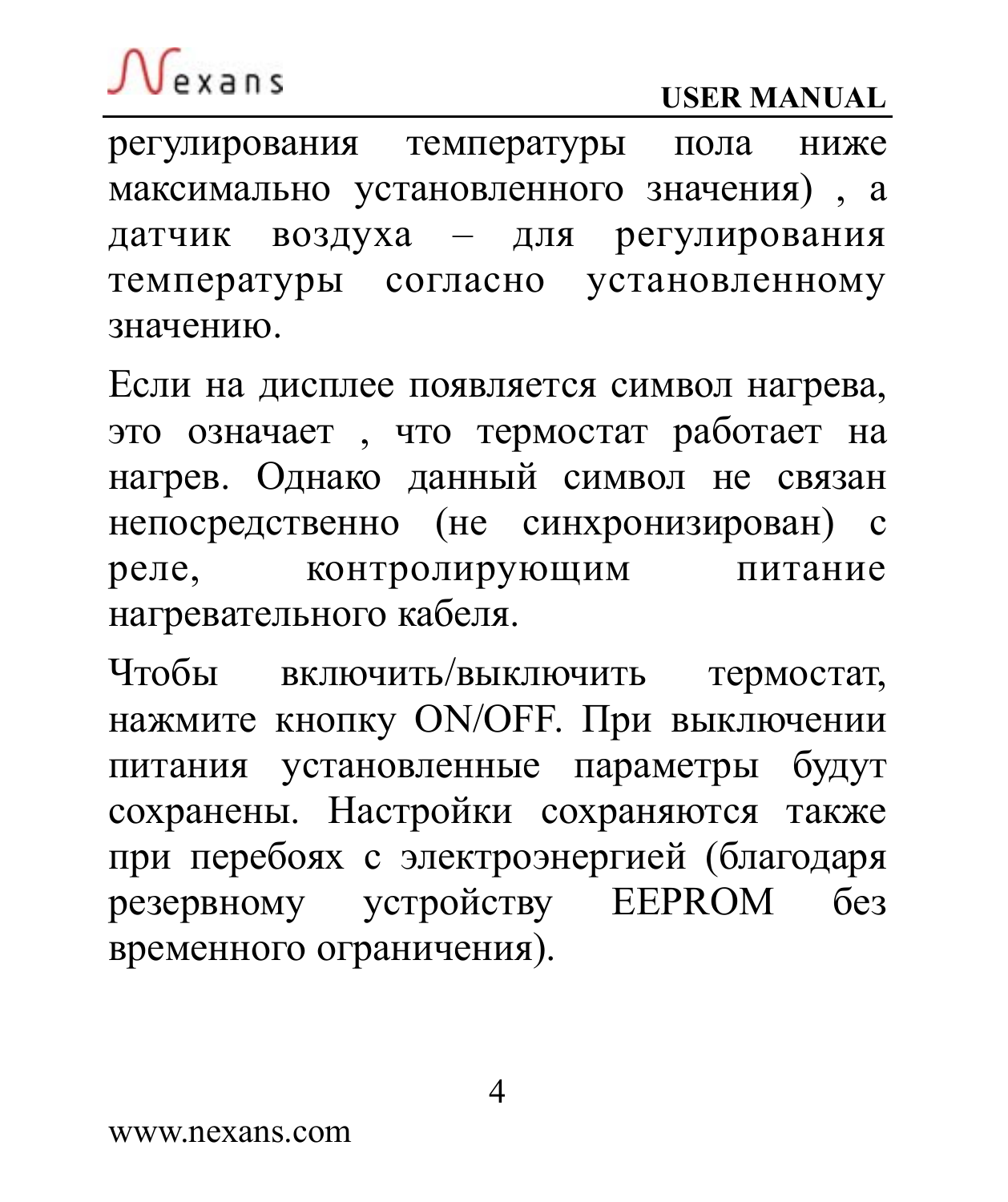# **2**、**ТЕХНИЧЕСКИЕ ДАННЫЕ**

| Номинальное напряжение                         | 230 B $\sim$                                                                        |  |  |  |
|------------------------------------------------|-------------------------------------------------------------------------------------|--|--|--|
| Собственное потребление                        | $<$ 2 B $\tau$                                                                      |  |  |  |
| Максимальная нагрузка                          | 16А(примерно 3600 Вт при<br>номинальном напряжении)                                 |  |  |  |
| Выключатель (ON/OFF)                           | Электронный                                                                         |  |  |  |
| Диапазон температуры                           | $+5^{\circ}$ C $\mu$ <sub>0</sub> $+40^{\circ}$ C<br>(по<br><b>OT</b><br>умолчанию) |  |  |  |
| Расчетная рабочая                              | 1-50°С (для датчика воздуха)                                                        |  |  |  |
| температура                                    |                                                                                     |  |  |  |
| для датчиков                                   | 1-80°С (для датчика пола)                                                           |  |  |  |
| Размеры                                        | 84x84x40(25mm<br>контактные<br>гнезда)                                              |  |  |  |
| Защита корпуса                                 | <b>IP 21</b>                                                                        |  |  |  |
| Длина кабеля датчика пола                      | 3 <sub>M</sub>                                                                      |  |  |  |
| Клемы, соединительные                          | $0.5$ MM <sup>2</sup> - $2.5$ MM <sup>2</sup>                                       |  |  |  |
| Провода Макс. кол-во<br>нагревательных кабелей | 3                                                                                   |  |  |  |
| Кабелей Датчик                                 | <b>NTC</b>                                                                          |  |  |  |
| Дисплей                                        | ЖК (с голубой подсветкой)                                                           |  |  |  |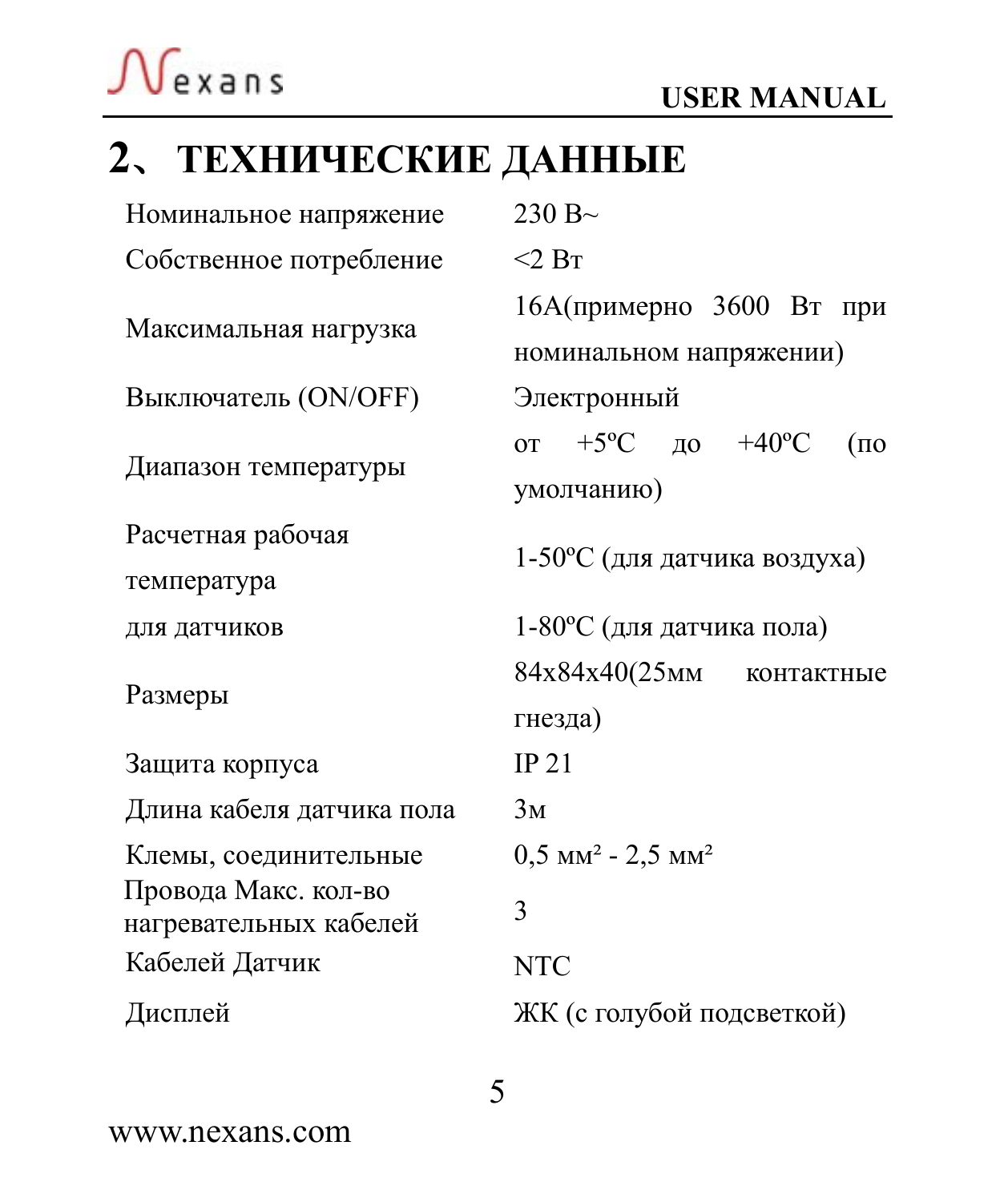### **Термостат не требует обслуживания**

# **3** 、 **РАСШИФРОВКА СИМВОЛОВ НА ДИСПЛЕЕ**



∗ Эти символы отображаются, только если активированы значения функции/состояния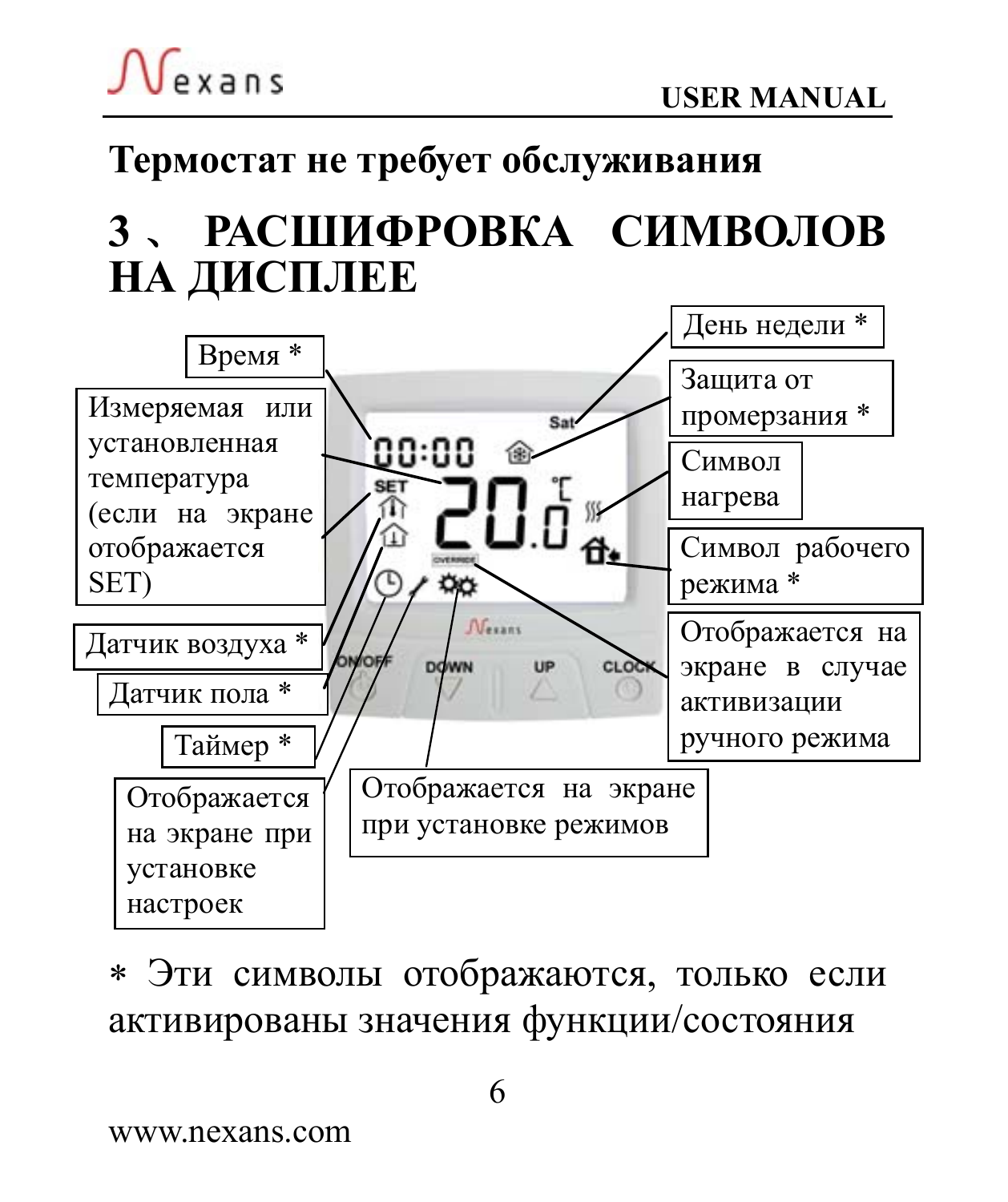### **4**、 **ПЕРВОЕ ВКЛЮЧЕНИЕ ТЕРМОСТАТА**

При первом включении термостата серии CDFR-003 на дисплее появятся следующие символы (индикация нагрева в зависимости от температуры):



Термостат работает в режиме постоянной температуры.

При включении программируемого режима запустится следующая программа: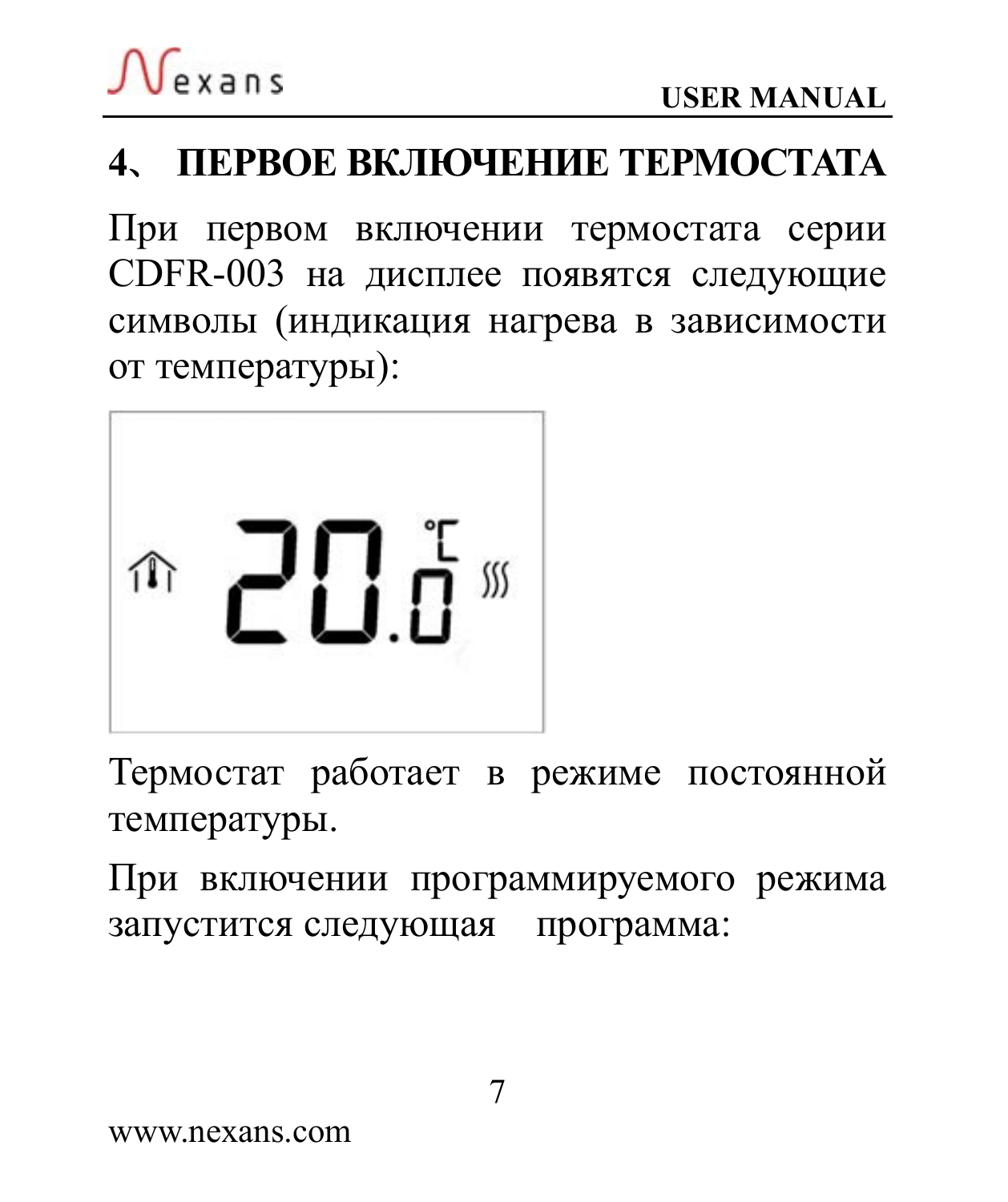# $N_{\text{examples}}$

### ПОНЕДЕЛЬНИК-ПЯТНИЦА:

| Время начала для обычного  | 06.00 Температура 21°С            |
|----------------------------|-----------------------------------|
| режима (утро)              |                                   |
| Время начала для дневного  | 09.00 Температура 16°С            |
| режима экономии            |                                   |
| Время начала для вечернего | 17.00 Температура 21 $^{\circ}$ С |
| режима                     |                                   |
| Время начала для ночного   | 22.00 Температура 16°С            |
| режима экономии            |                                   |

### СУББОТА-ВОСКРЕСЕНЬЕ:

| Время начала для обычного  | 08.00         | Температура 21°С                 |
|----------------------------|---------------|----------------------------------|
| режима (утро)              |               |                                  |
| Режим дневной экономии     | المناسب المسر | — Температура $-$ <sup>°</sup> С |
| (отключается по умолчанию) |               |                                  |
| Вечерний режим             | المعراجة      | — Температура $-$ <sup>°</sup> С |
| (отключается по умолчанию) |               |                                  |
| Время начала для ночного   | 22.00         | Температура 16°С                 |
| режима экономии            |               |                                  |

Для получения дополнительной информации о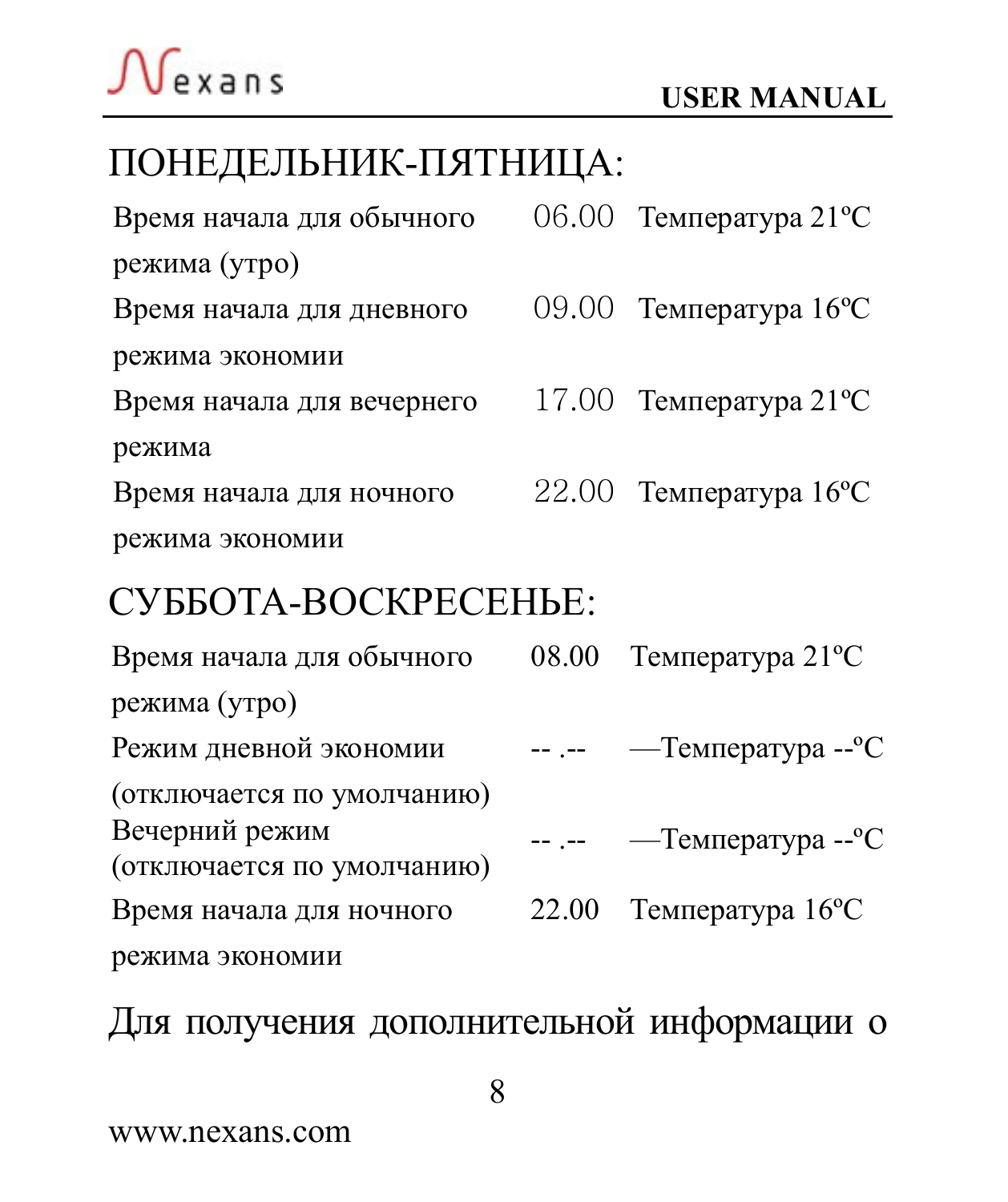$\sqrt{e}$  x ans

настройках и других функциях, смотрите разделы 5 и 6.

### **5**、**РАБОТА ТЕРМОСТАТА**

### **Переход от режима постоянной температуры к режиму программируемой температуры**

Эта функция связана с функцией времени. Войдите в общие настройки (см. раздел 6.1) и выберите дополнительную настройку 11:СL (установка времени). Если время отключено, термостат будет работать в режиме постоянной температуры. Режим программирования включается при установке времени (12 часов день/ночь или 24 часа), (см. раздел 6.1).

#### **.Режим постоянной температуры.**

На дисплее отображается используемый датчик и температура (или установленная температура, см. раздел 6.1 и дополнительную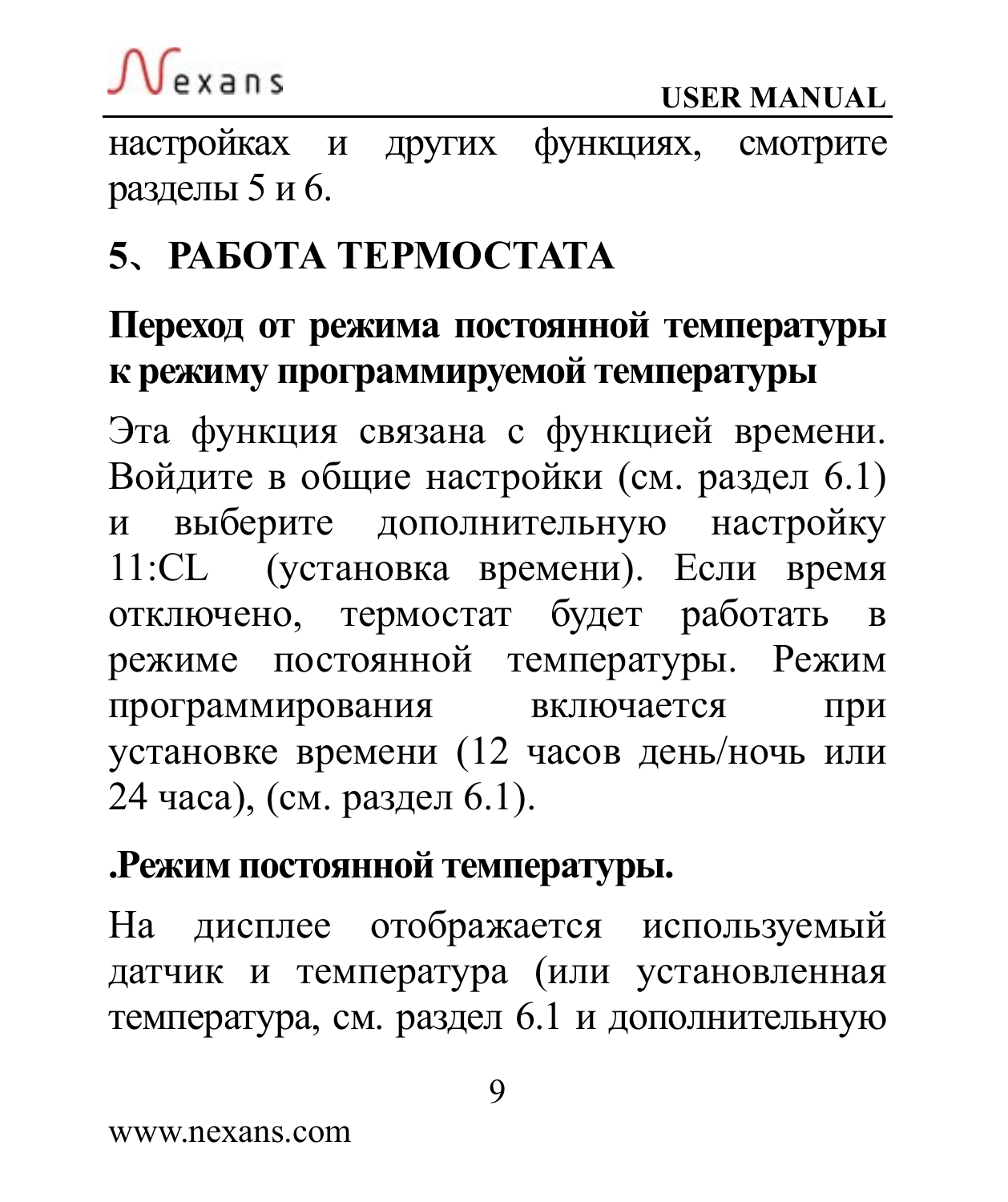# $P$

настройку 12DF, дисплей по умолчанию).



Заданную температуру можно регулировать, кнопками UP и DOWN.

#### **Режим программирования температуры**

Температуру можно регулировать в зависимости от времени и дня недели.

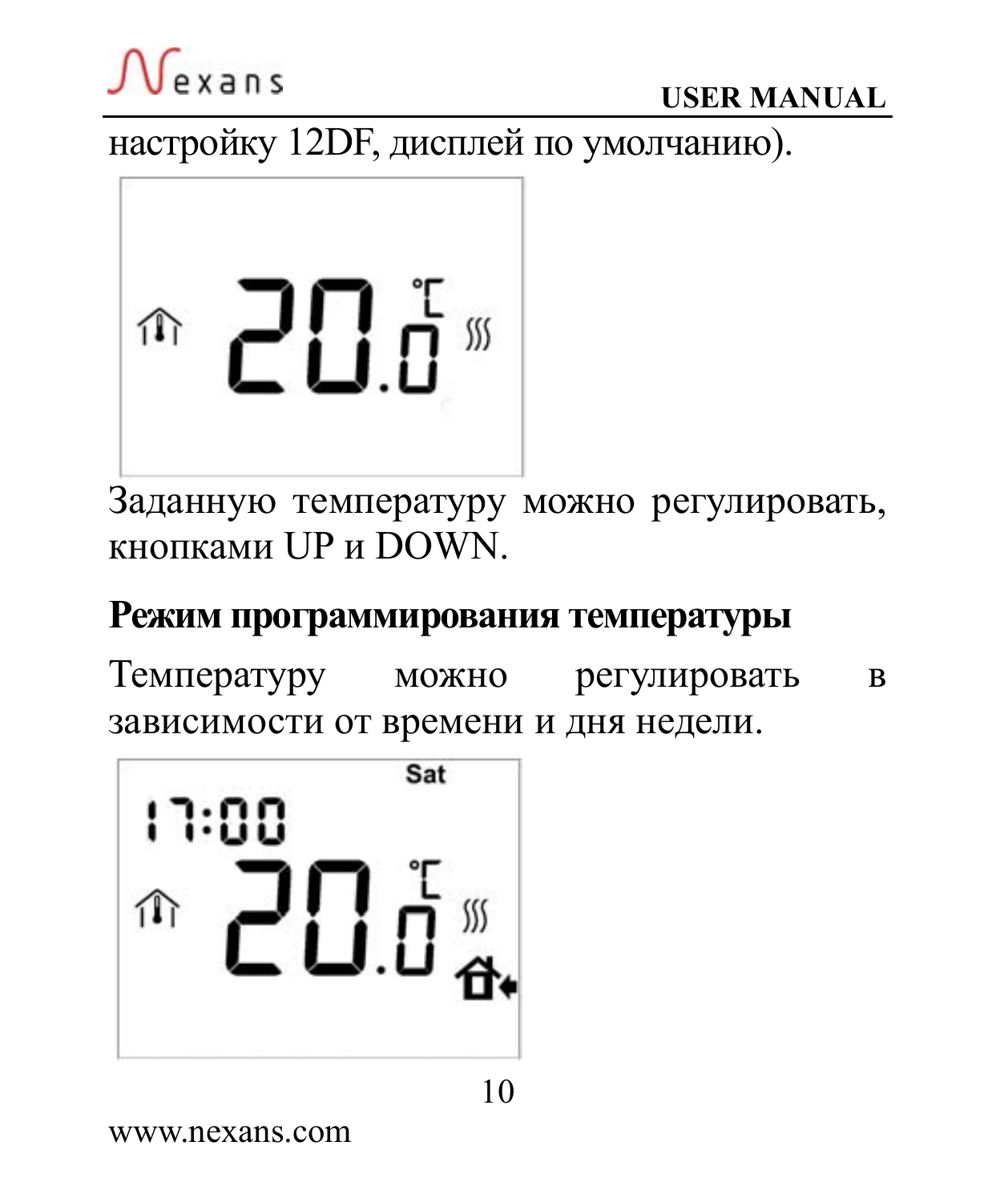.<br>exans

В этом режиме на дисплее отображается используемый датчик, время, текущий режим (в данном случае на рисунке показан режим "работа вечером"), температура (или установленная температура, см. раздел 6.1 и дополнительную настройку 12DF, дисплей по умолчанию), а также текущий день недели (в данном случае, суббота).

В режиме программирования температуры термостат регулирует температуру в зависимости от четырех различных режимов (пользователь может установить время и температуру для всех четырех режимов):

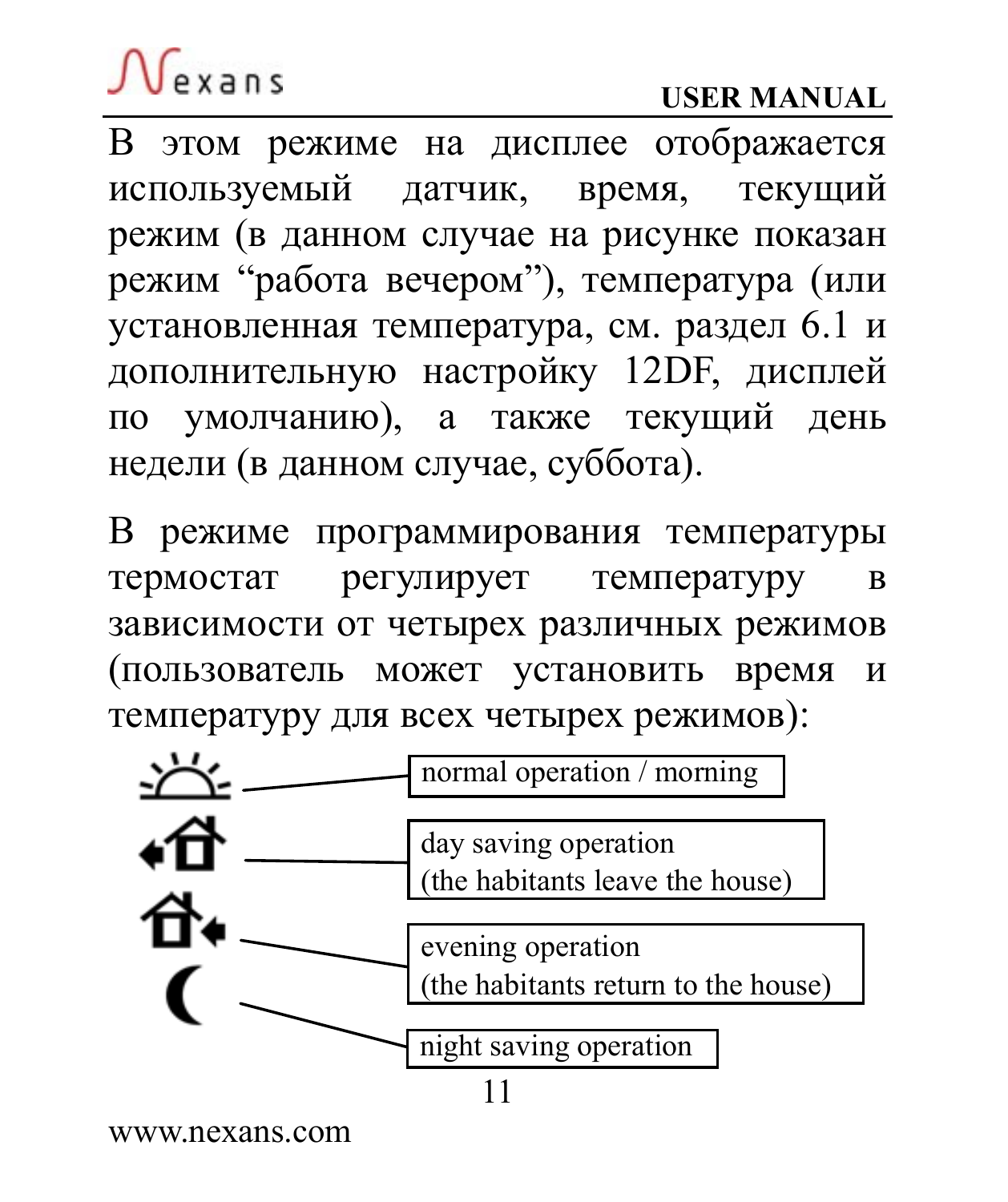### $N_{\text{examples}}$

### ПОНЕДЕЛЬНИК-ПЯТНИЦА:

| Режим нормальной работы | От А часов до В часов |
|-------------------------|-----------------------|
| (v <sub>TPO</sub> )     |                       |
| Дневной режим экономии  | От В часов до С часов |
| Вечерний режим          | От С часов до D часов |
| Ночной режим экономии   | От D часов до А часов |

СУББОТА-ВОСКРЕСЕНЬЕ - существует два различных режима по умолчанию (можно активировать до четырех режимов):

| Режим нормальной работы (утро) | От Е часов до F часов |                 |  |
|--------------------------------|-----------------------|-----------------|--|
| Дневной режим экономии         | (He)                  | устанавливается |  |
|                                |                       | по умолчанию)   |  |
| Вечерний режим                 | (He)                  | устанавливается |  |
|                                | по умолчанию)         |                 |  |
| Ночной режим экономии          | От F часов до Е часов |                 |  |
|                                |                       |                 |  |

Время и температуру для всех режимов может установить непосредственно пользователь (см. раздел 6.3.).

www.nexans.com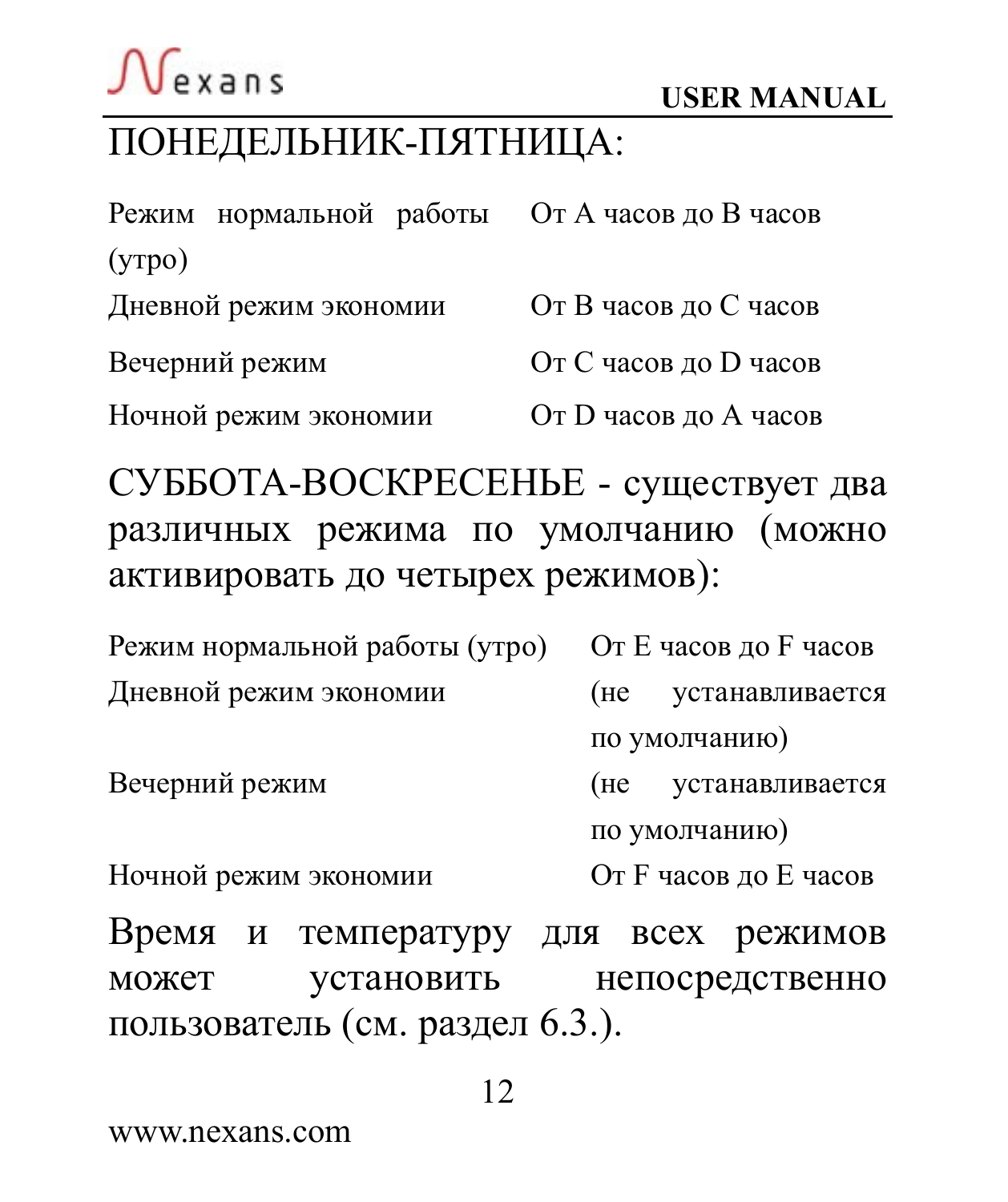# $\sqrt{exans}$

Термостат можно запрограммировать вручную. Для этого необходимо установить температуру при помощи кнопок UP и DOWN. Через 10 секунд термостат переключится в режим ручной установки; на дисплее появится OVERRIDE. До перехода в следующий режим термостат будет регулировать температуру в зависимости от установленной вручную величины. Режим ручной установки можно отменить единовременным нажатием на кнопку CLOCK в течение 5 секунд.

#### **Отображение измерений датчика**

Эта функция доступна только в том случае, если имеется дополнительная настройка 12DF=01 (см. раздел 6.2). После этого показатель, измеряемый неактивным датчиком, не отображается на экране (дополнительная настройка 10:SE, см. раздел 6.2).

Чтобы увидеть измерения внешнего датчика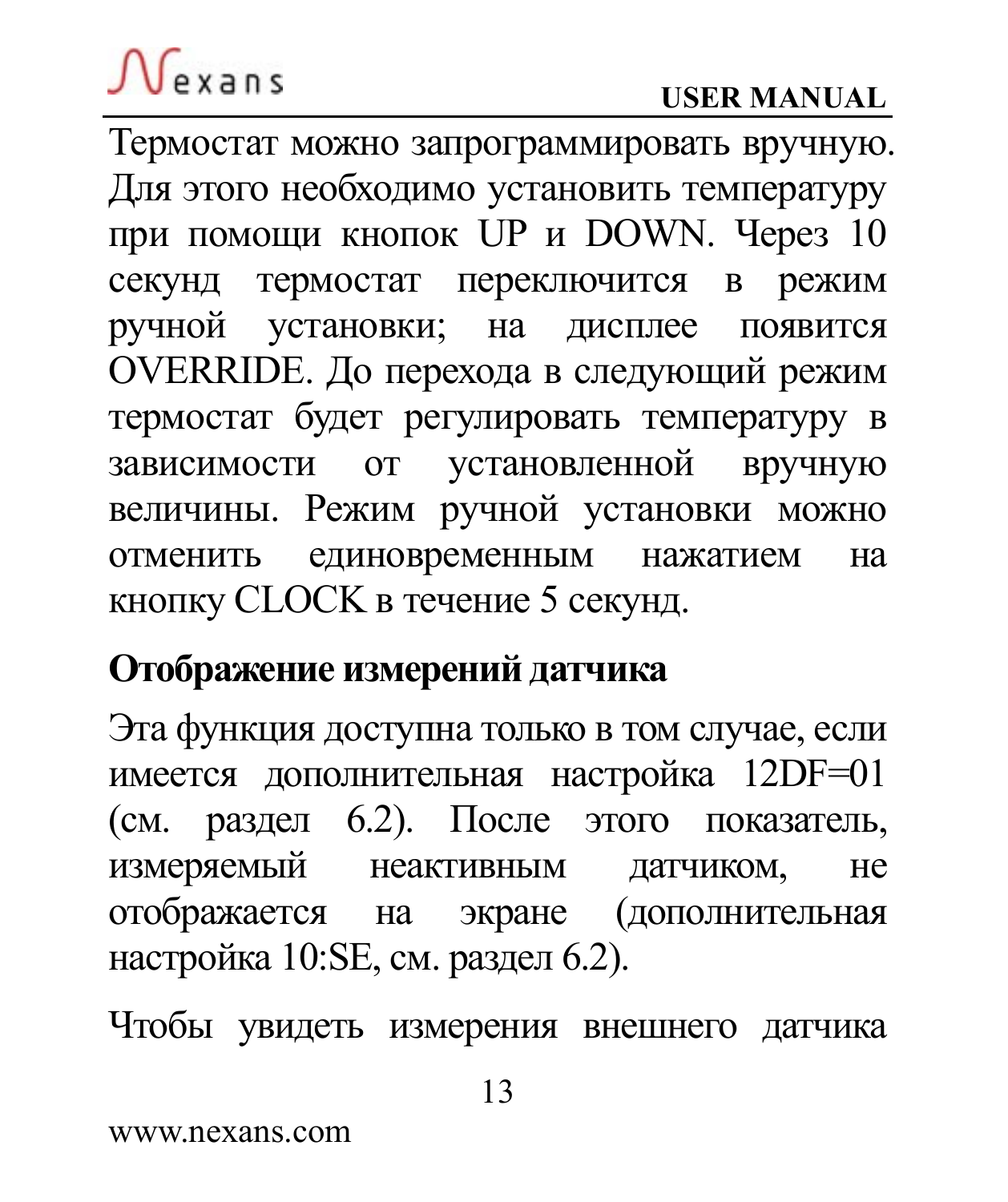### $P X A B S$

**USER MANUAL**

пола, нажмите и удерживайте кнопку CLOCK в течение 3 секунд (символ SET исчезнет).

Чтобы увидеть измерения датчика воздуха (внутреннего датчика), нажмите и удерживайте кнопку ON/OFF в течение 3 секунд (символ SET исчезнет).

### **6**、**ИЗМЕНЕНИЕ НАСТРОЕК**

### **Системные настройки**

Сначала выключите термостат, а затем нажмите и удерживайте в течение 5 секунд кнопки UP и DOWN, пока на дисплее не отобразится следующее

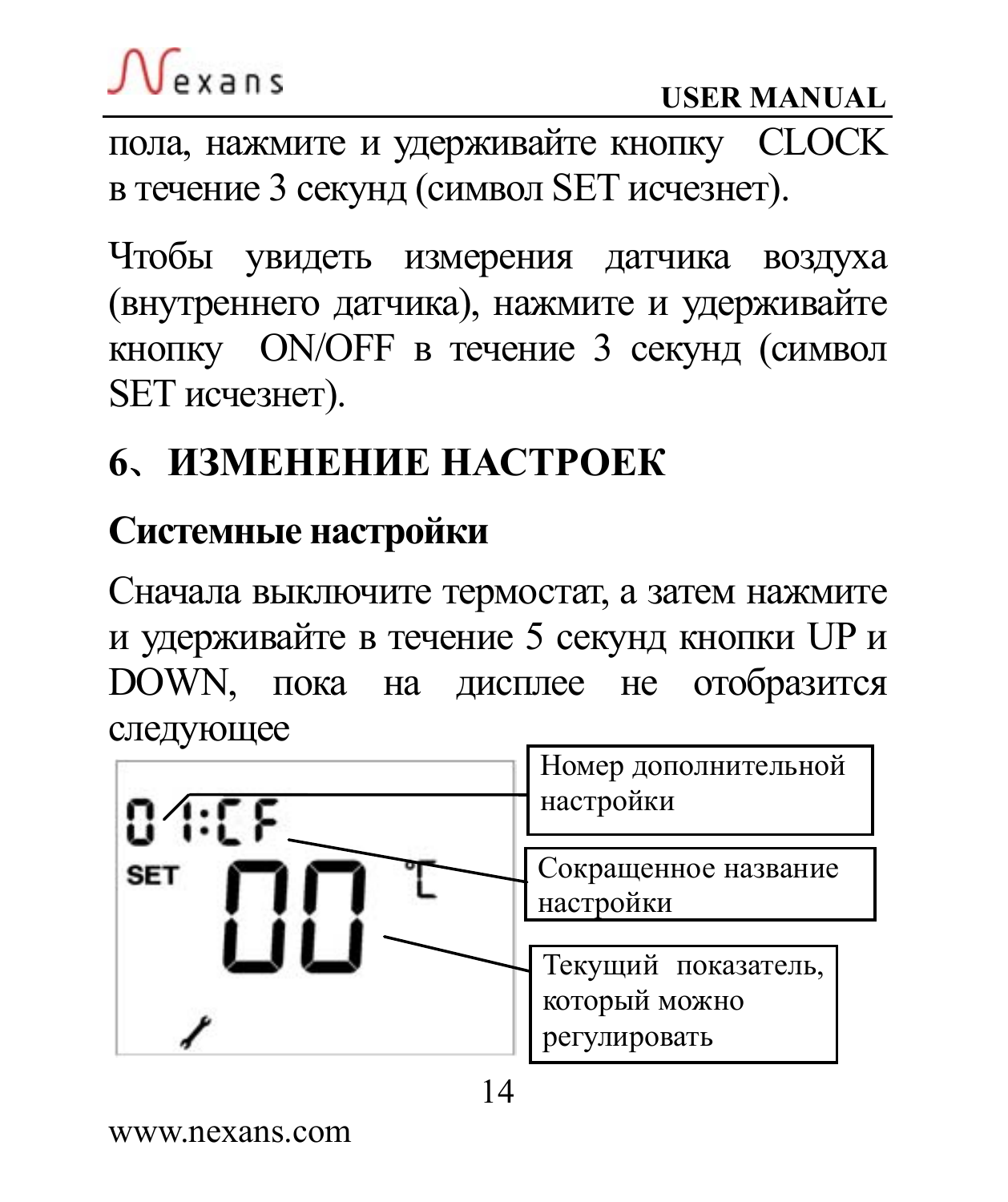# $N_{\text{examples}}$

Это меню общих настроек, в которое входят 12 разных дополнительных настроек. Сначала отображается дополнительная настройка 01:CF. При нажатии кнопки CLOCK, Вы получаете возможность выбрать любую другую из 12 дополнительных настроек. Используя кнопки UP и DOWN можно изменять текущие параметры на дисплее.

#### **Дополнительные настройки, параметры**

**01:CF** Позволяет отображение температуры в градусах Цельсия или по Фаренгейту.

00= Цельсий, 01=Фаренгейт

**02:DI** Показывает зону нечувствительности датчика. Только для информации, данная величина не изменяется.

**03:СА** Калибровка. Вы можете вручную установить показатель текущей измеряемой температуры. Данная настройка/показатель применима как к внешнему, так и к

15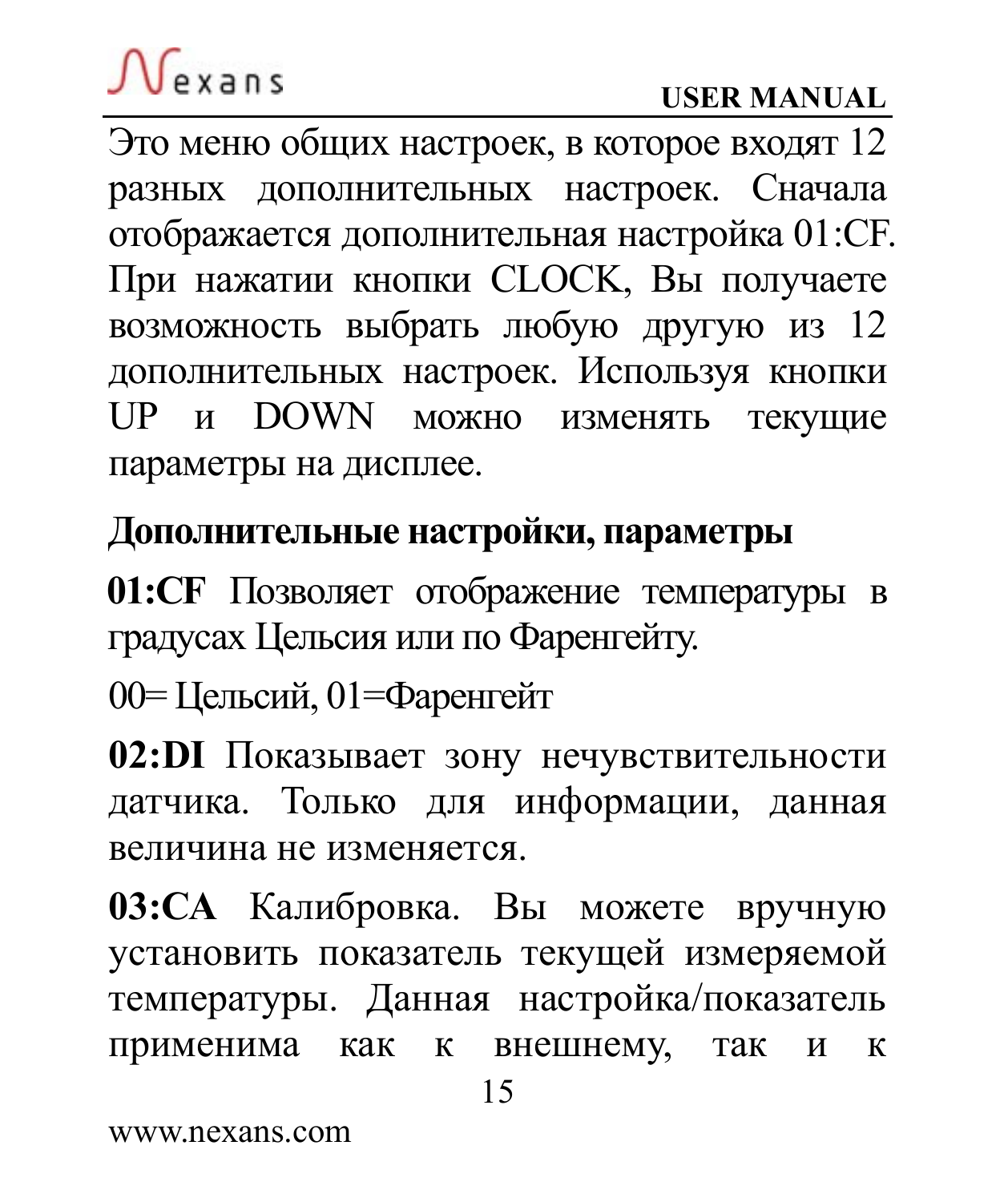внутреннему датчику.

**04:FR** Режим защиты от промерзания. 00=Выключен, 01=Включен. Если режим включен, на дисплее будет отображен значок «защита от промерзания». Также см. дополнительную функцию 05.

**05:FS** Ограничение температуры, защита от промерзания и максимальная температура пола.

05=Базовая функция защиты от промерзания, термостат начнет нагрев, если температура опустится ниже 5ºС.

CU=Настройки, устанавливаемые пользователем. Минимальные ограничения, установленные в дополнительных настройках 06 и 08, будут использоваться для целей защиты от промерзания. Более того, если оба датчика активированы, (режим датчика 02), термостат будет регулировать максимальную температуру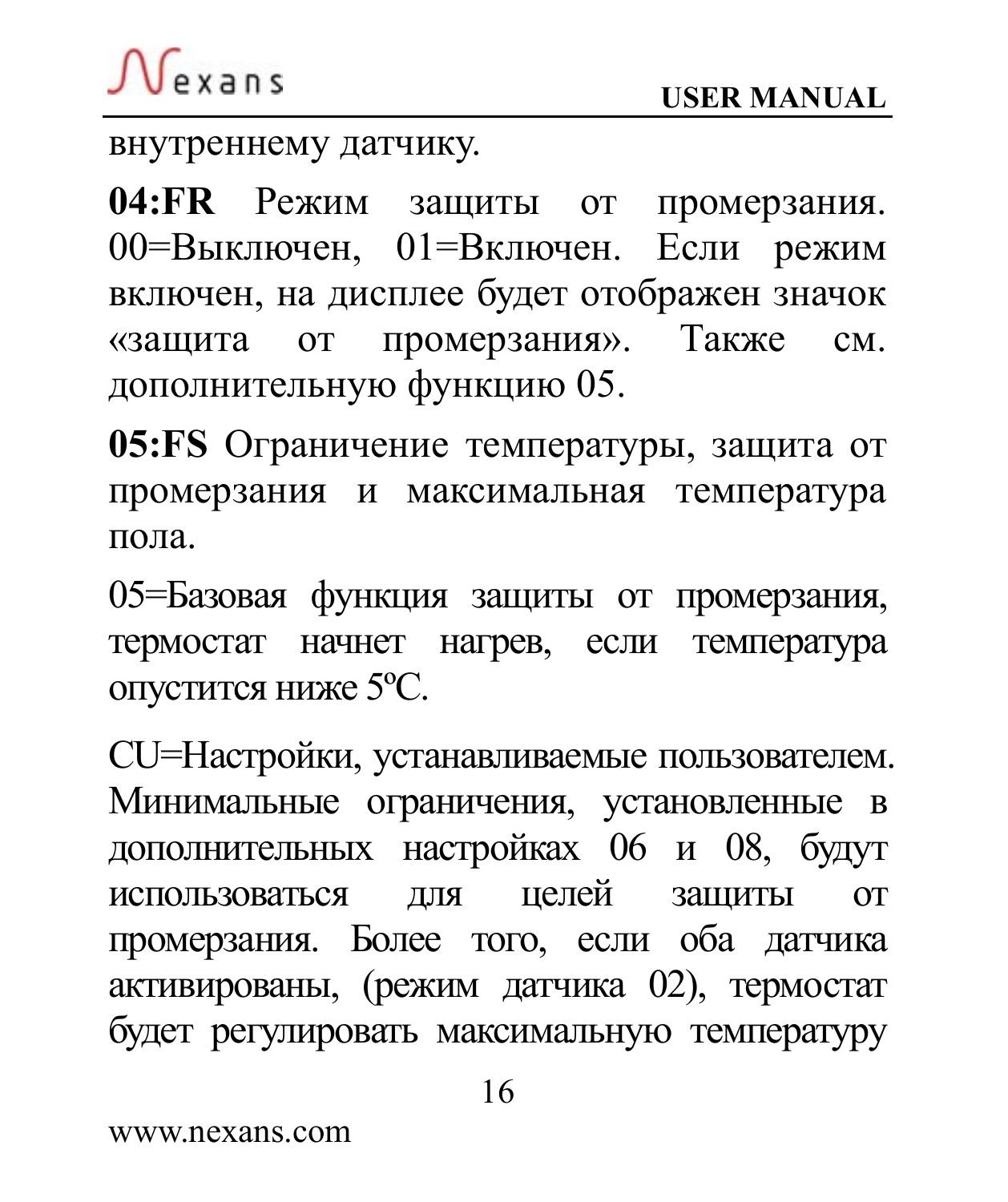$P X A B S$ 

пола (руководствуясь максимальным показателем датчика пола), а также согласно значению, установленному в дополнительной настройке 09.

Согласно настройке 10:SE активный датчик будет использоваться для измерения температуры. Если режим датчика=02, датчик воздуха (внутренний) будет запускать функцию защиты от промерзания.

**06:RO** Определяет минимальную действующую настройку/значение для температуры в помещении.

**07: RO** Определяет максимальную действующую настройку/значение для температуры в помещении.

**08:FL** Определяет минимальную действующую настройку/значение для температуры вне помещении/температуры пола.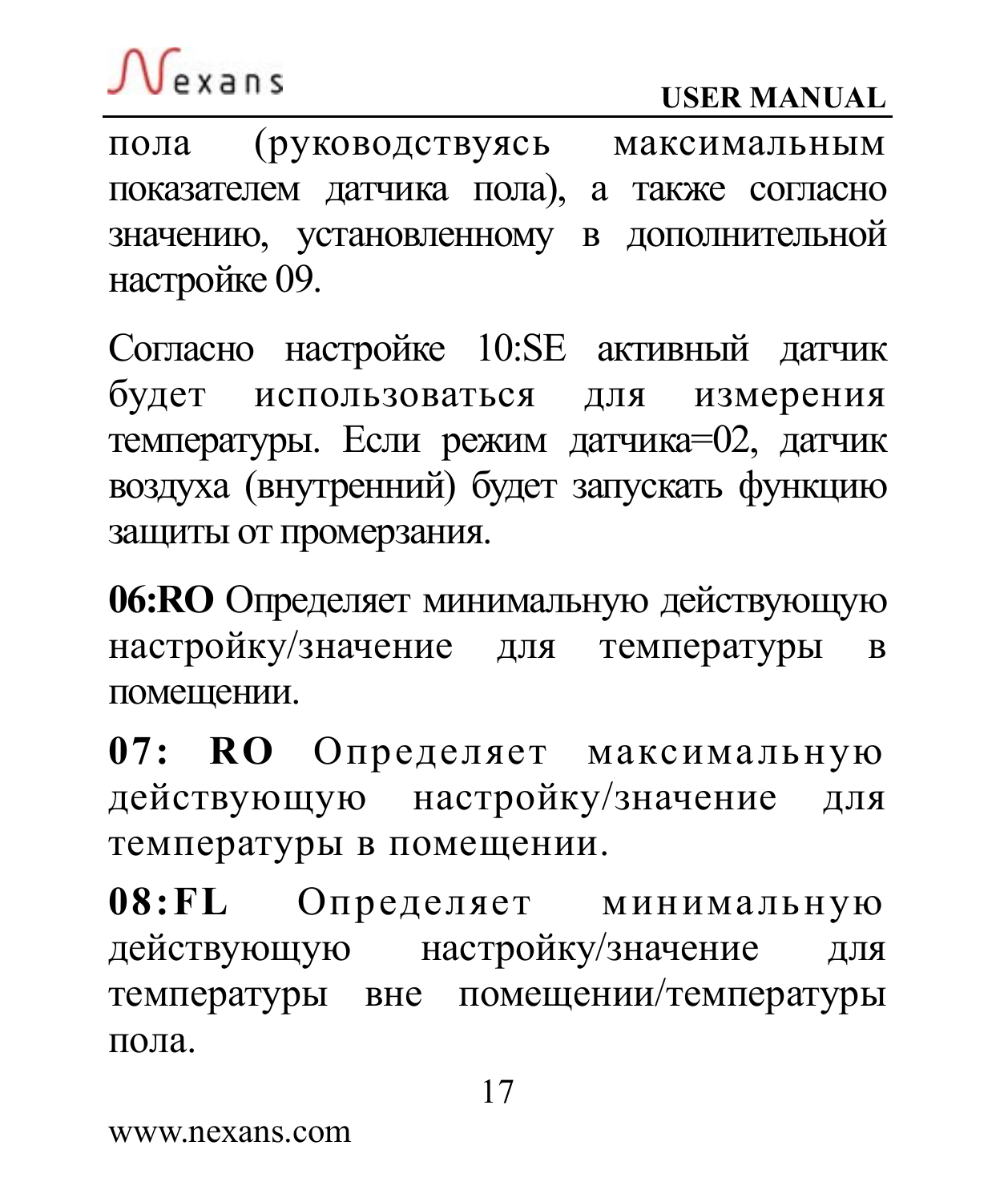$V_{exans}$ 

**09: FL** Определяет максимальную действующую настройку/значение для температуры вне помещении/температуры пола.

**10:SE** Выбор датчика. 00=Датчик воздуха, 01= датчик пола, 02=Оба датчика, комбинированный режим. Установите активный (-е) датчик (-и), используя инструкцию по монтажу.

**11:CL** Время. NO=время не установлено, термостат будет работать в режиме постоянной температуры, 12h=сутки будут разделены на день(обозначение на дисплее АМ- с 00:00 до 12:00), а также вечер (обозначение на дисплее РМ- с 12:00 до 00:00). 24h=сутки не будут разделены на день и день, значки АМ/РМ не будут отображаться на дисплее. При активации режимов 12h или 24h, активизируется режим программируемой температуры.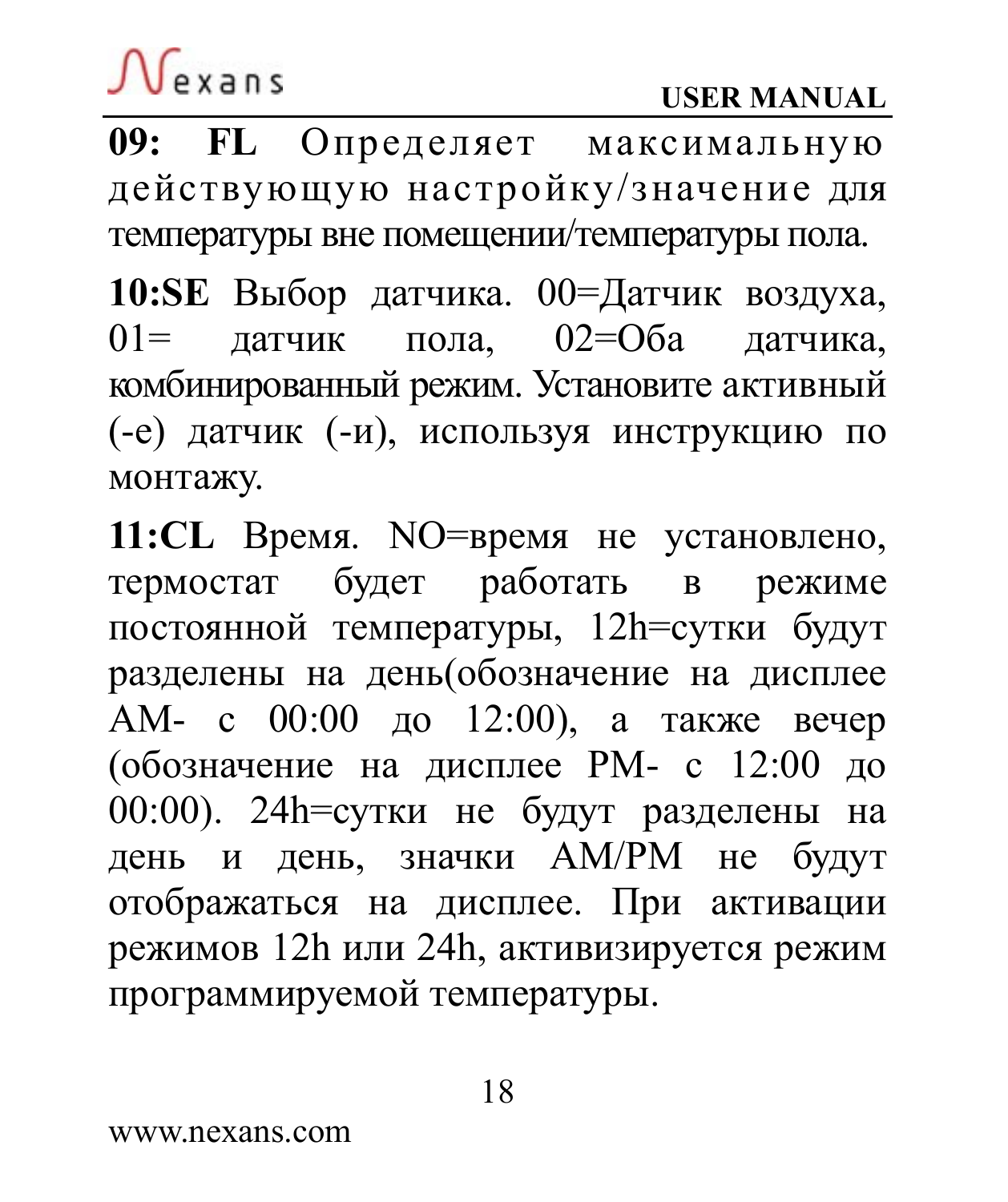$N_{\text{examples}}$ 

**12:DF** Отображение температуры по умолчанию: установленная или измеряемая температура. 00=отображение измеряемой температуры, 01-отображение установленной температуры.

Для сохранения всех настроек, а также для возврата в нормальный режим работы, не трогайте кнопки в течение 10 секунд. Для отмены предыдущих действий и для входа в меню настроек нажмите кнопку ON/OFF.

#### **Настройки программируемого режима**

После активации времени (см. раздел 6.1), Вы можете изменить настройки работы программируемого режима. После нажатия кнопки CLOCK, на экране появится следующее: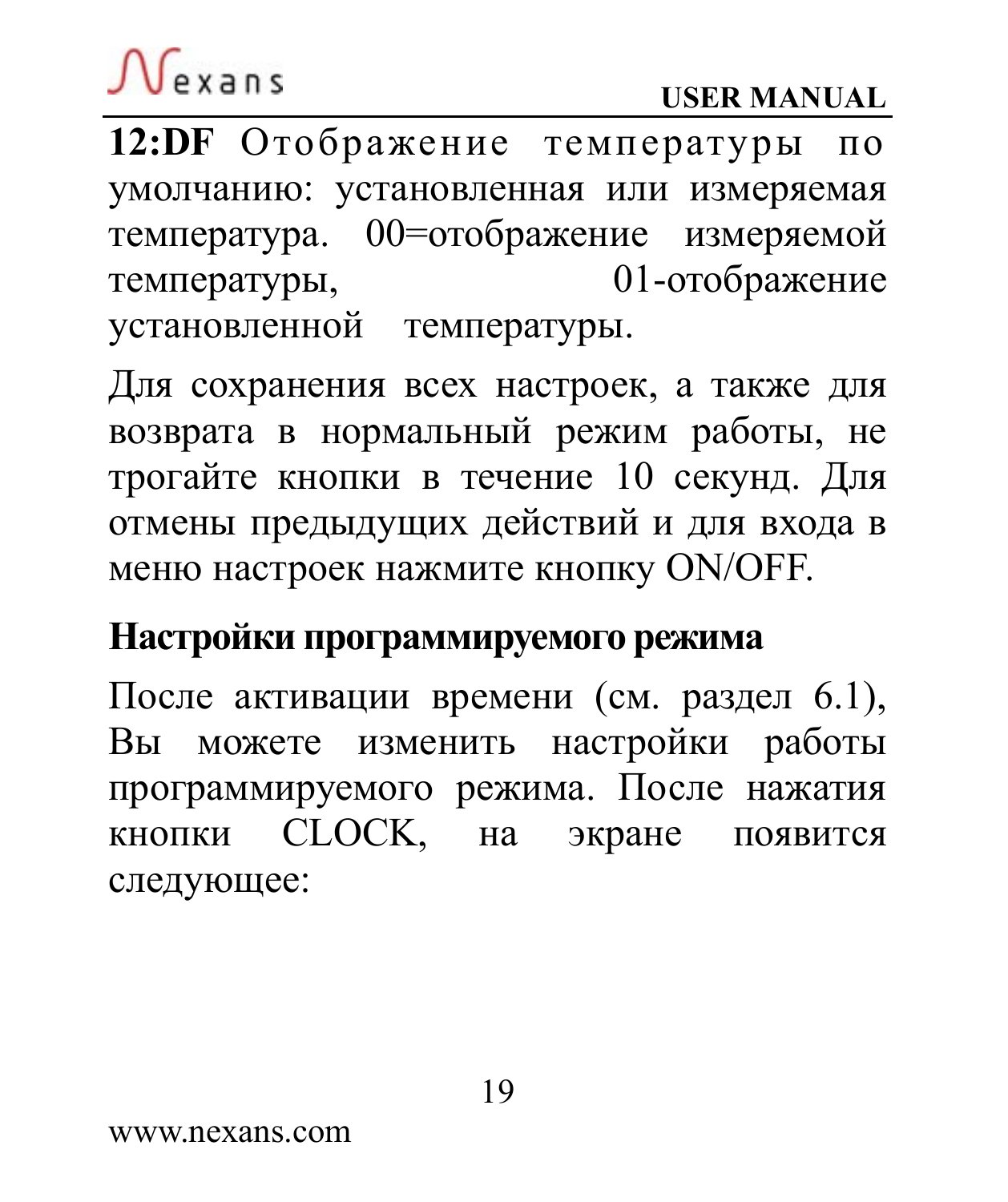

Теперь можно вручную установить настройки "Режима нормальной работы (утро)" для будней (понедельник – пятница). На экране замигает время начала, которое можно изменить с помощью кнопок UP и DOWN. Чтобы установить температуру, нажмите один раз кнопку CLOCK, а для установки температуры для этого режима/отрезка времени используйте кнопки UP и DOWN.

20 Другими словами, сначала устанавливается время А (см. раздел 5.2), а потом температура для этого отрезка времени.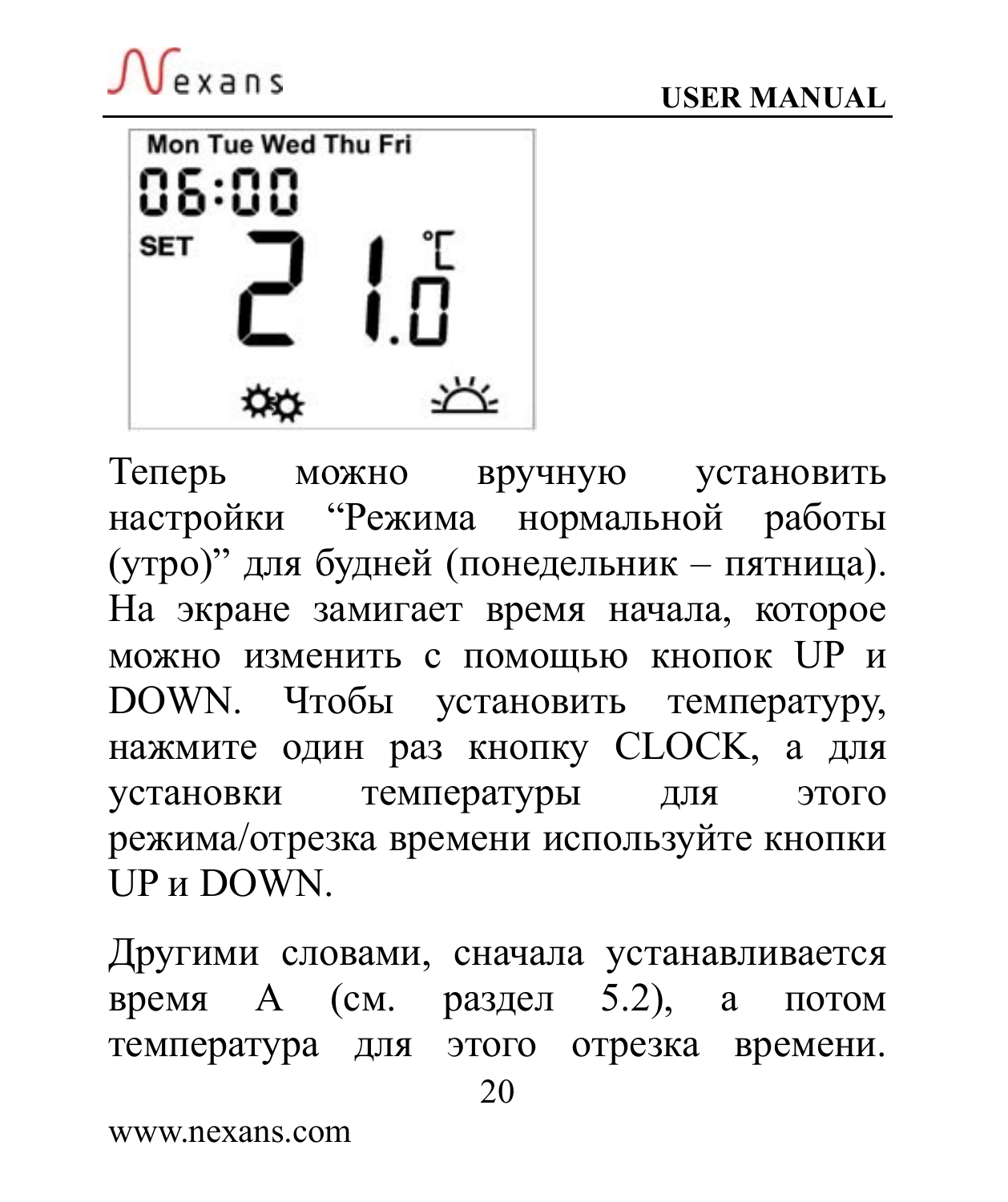exans

**USER MANUAL**

Каждый отрезок времени заканчивается, когда начинается следующий отрезок.

Чтобы перейти к следующему режиму и установить время В (см. раздел 5.2), снова нажмите кнопку CLOCK. Для перехода к следующим режимам повторите вышеописанную операцию. После установки всех четырех режимов, настройки для субботы и воскресенья устанавливаются таким же образом. Для субботы и воскресенья

режим дневной экономии и вечерний режим отключаются по умолчанию и обозначаются символом «--».

Если при программировании ни одна из кнопок не удерживается в течение 10 секунд, настройки сохраняются, а дисплей вернется в состояние по умолчанию. При нажатии кнопки ON/OFF предыдущие действия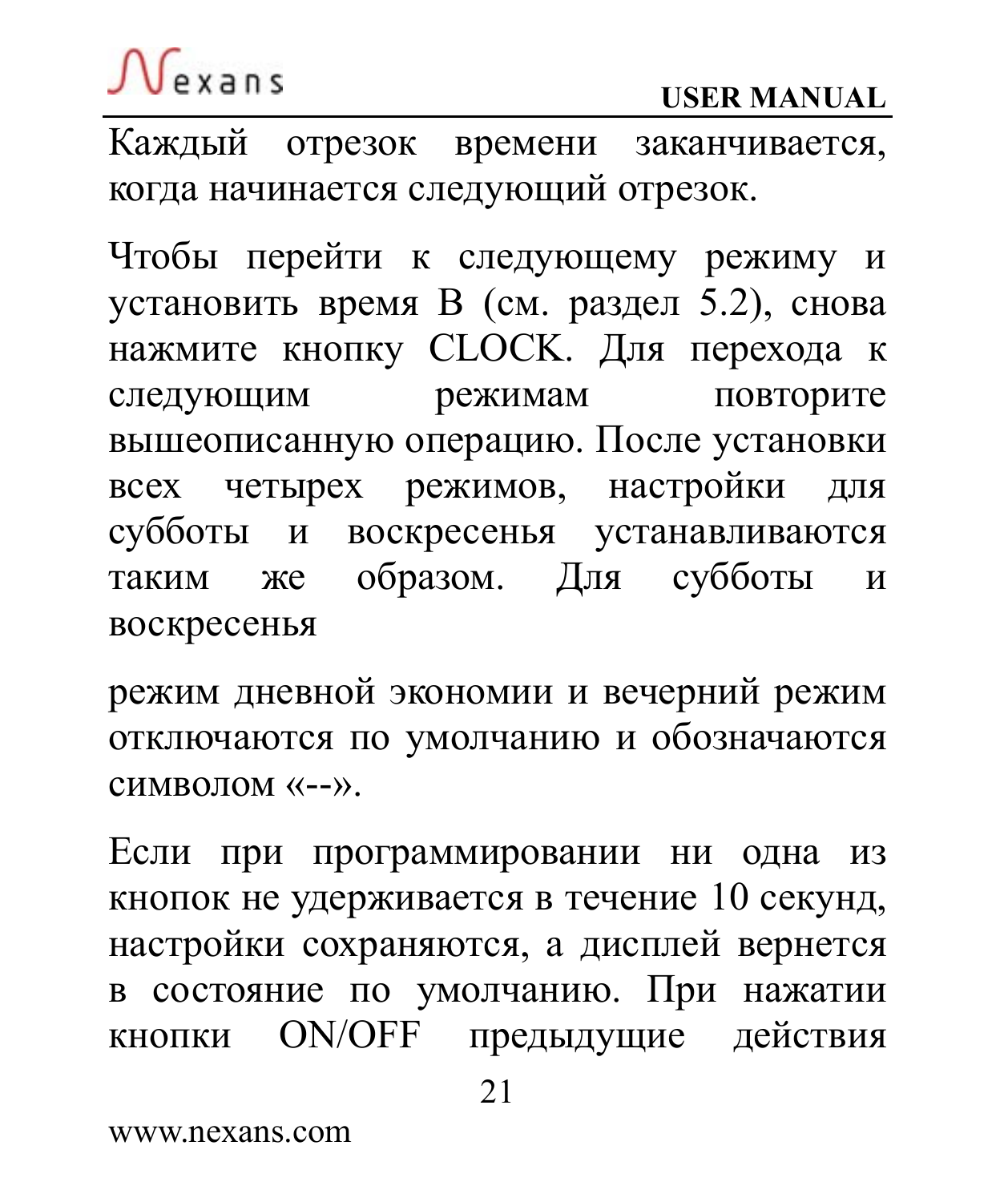### $\sqrt{P}$

отменены, а дисплей вернется в состояние по умолчанию.

#### **Установка времени**

**Чтобы установить время, одновременно нажмите и удерживайте в течение 5 секунд кнопки DOWN и CLOCK (время должно быть активировано, дополнительная настройка 11:СL). На дисплее отобразится следующее:**

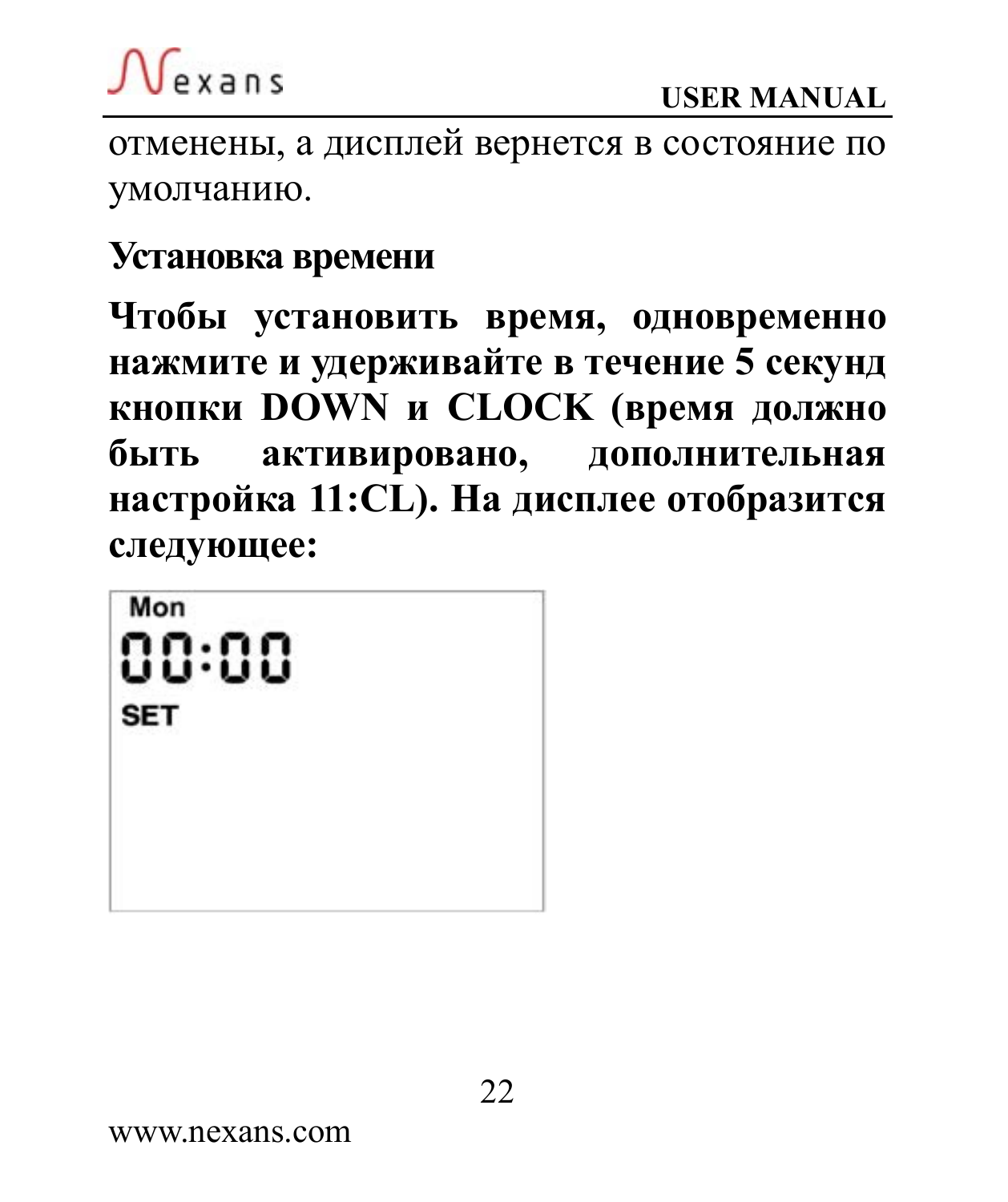# $\Lambda$ exans

#### **Сначала устанавливаются часы.**

| Кнопка UP    | Увеличение значения мигающего параметра |
|--------------|-----------------------------------------|
| Кнопка       | Уменьшение значения мигающего параметра |
| <b>DOWN</b>  |                                         |
| Кнопка       | Переход к следующей настройке (минуты,  |
| <b>CLOCK</b> | окончательный выбор дня                 |

Для сохранения всех показателей не трогайте кнопки в течение 10 секунд. Чтобы отменить предыдущие действия, нажмите кнопку ON/OFF.

#### **Установка таймера**

Если вы хотите, чтобы термостат активировался в определенный период времени каждый день, можно использовать функцию «таймер». Чтобы войти в настройку таймера, нажмите одновременно и удерживайте в течение 5 секунд кнопки UP и CLOCK: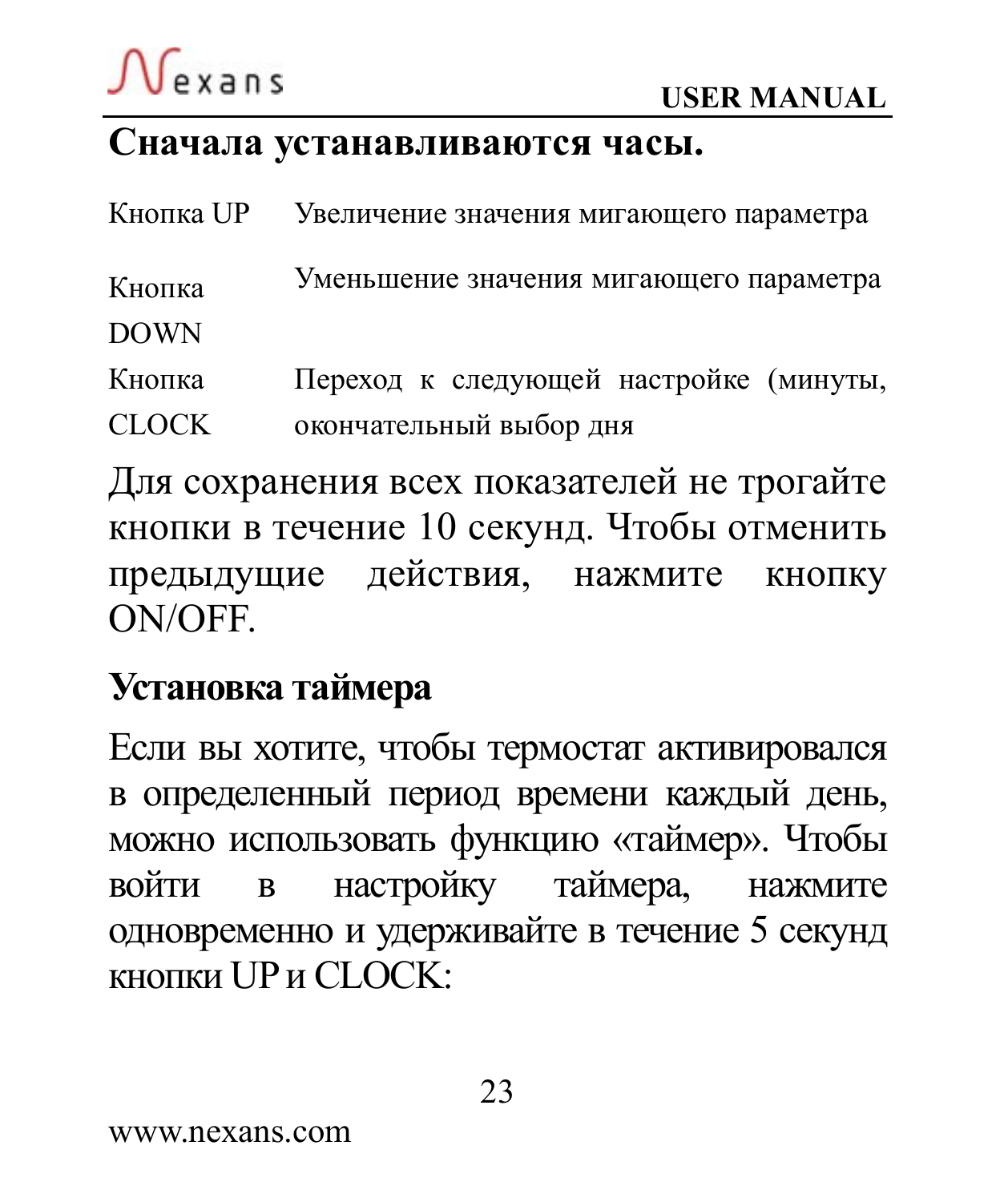# $PX=0.5$

# 17:30 **SET**

Прежде всего, необходимо установить время начала работы термостата. Чтобы изменить мигающее значение, используйте кнопки UP и DOWN, а чтобы перейти к следующим параметрам, используйте кнопку CLOCK. После установки времени начала работы термостата, необходимо установить время ее завершения. Для сохранения установок не трогайте кнопки 10 секунд. Теперь термостат будет включен на протяжении определенного периода времени, а в остальное время он будет выключен. Чтобы отменить эту функцию, установите одинаковое время для начала и окончания работы термостата.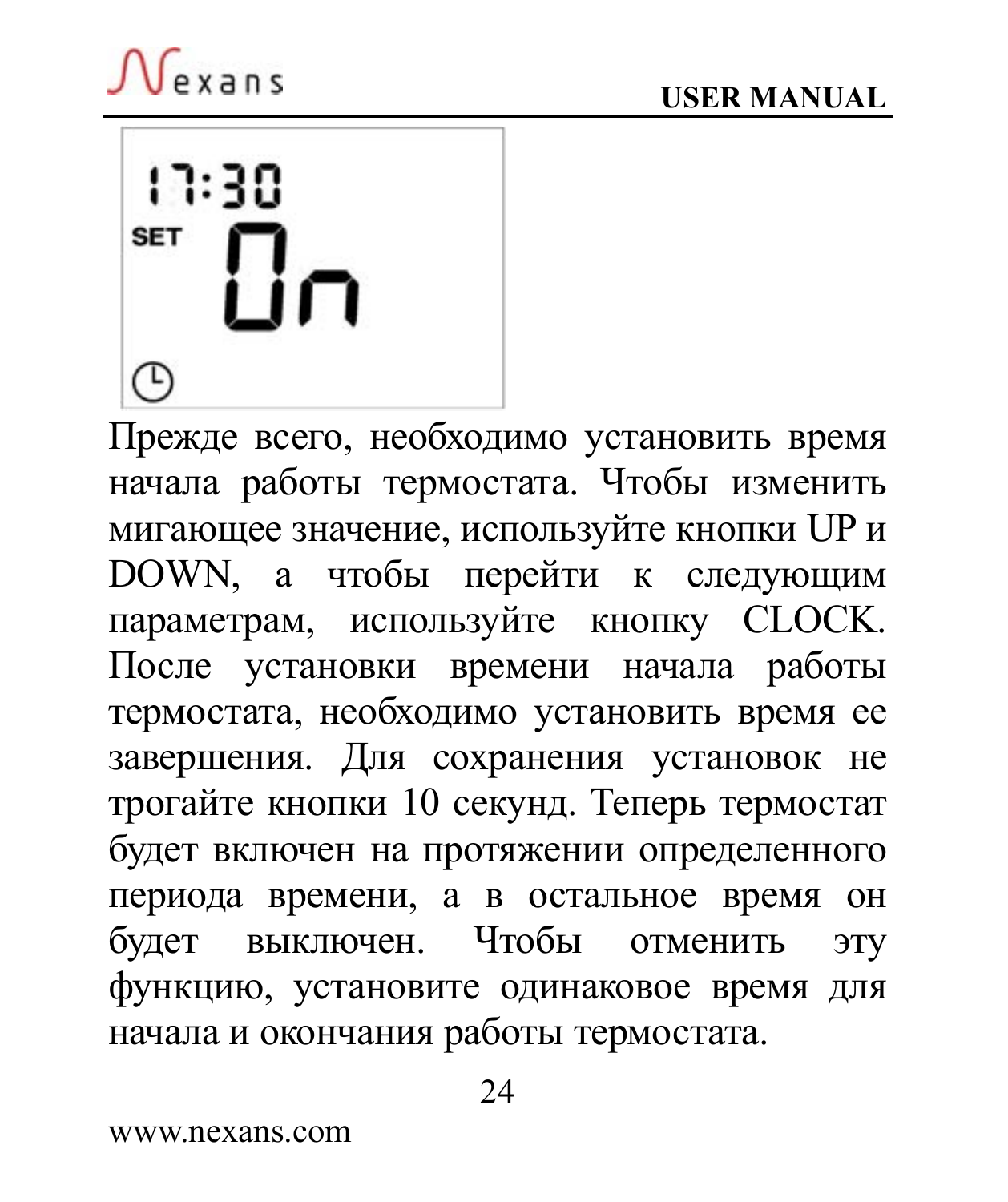-<br>exans

### **7**、**УВЕДОМЛЕНИЯ ОБ ОШИБКАХ**

В случае возникновения ошибки, связанной с работой датчика, на дисплее появятся символы Е1 или Е2, а также информация о том, какой именно датчик неисправен. Е1 указывает на короткое замыкание датчика в месте подключения датчика. Е2 указывает размыкание контура в месте подключения датчика.

Например, на рисунке ниже показано наличие короткого замыкания во внутреннем датчике воздуха.

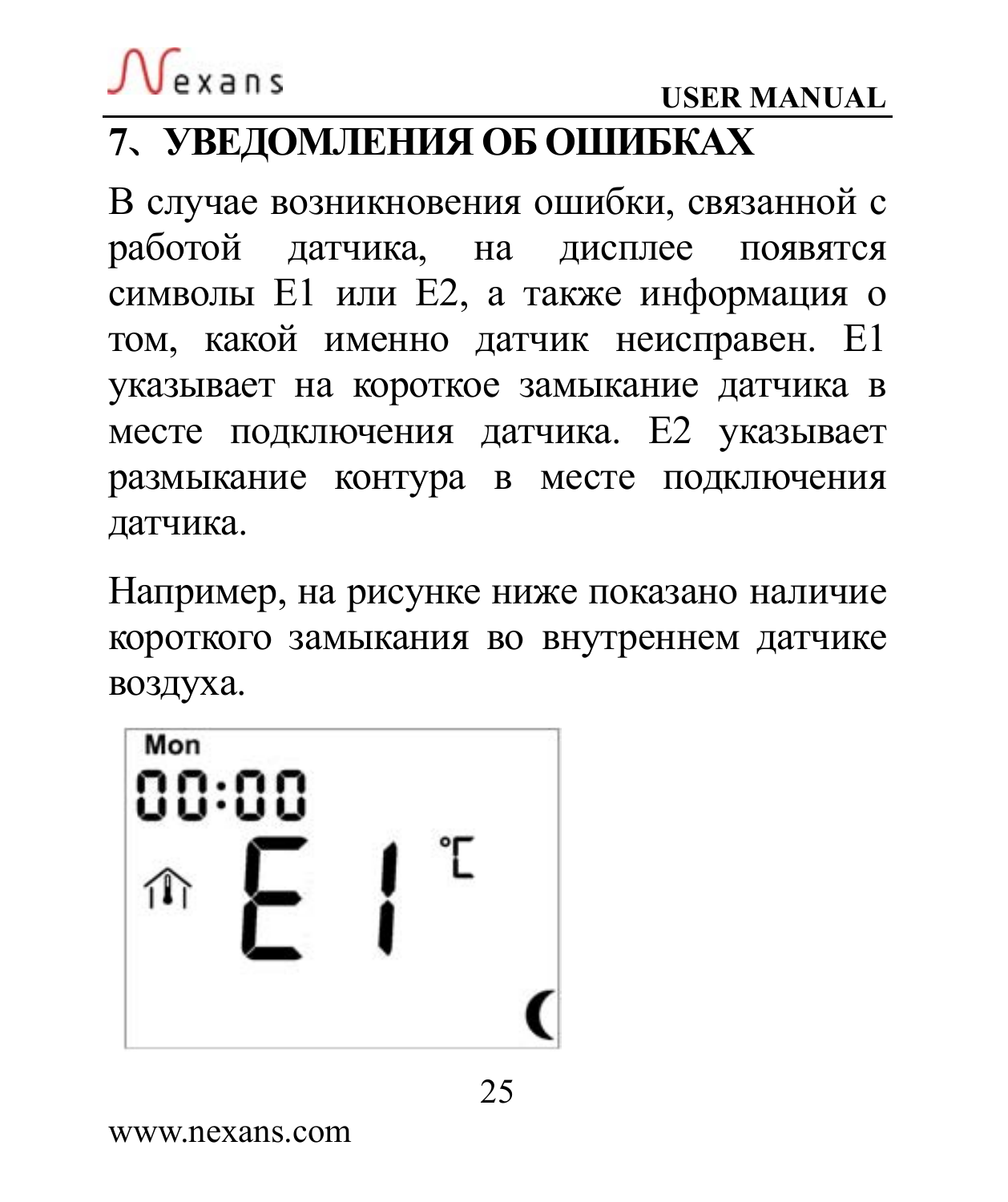$\Lambda$ exans

### **8**、**ПЕРЕЗАГРУЗКА ТЕРМОСТАТА**

Чтобы вернуть термостат в режим заводских настроек, выключите его, а затем нажмите одновременно и удерживайте в течение 10 секунд кнопки ON/OFF и UP. После этого на ЖК дисплее начнут светится все символы и будут восстановлены данные, установленные по умолчанию. Затем отпустите кнопки.

#### **Инструкции по монтажу**

### **Nexans Millitemp CDFR-003**

#### **Описание термостата**

Цифровой термостат серии Millitemp CDFR-003 используется для регулирования электричеких кабелей, применяемых в системах теплых полов. Термостат оснащен встроенным датчиком температуры воздуха и поставляется вместе с датчиком температуры пола. Монтаж термостата осуществляется в стандартной соединительной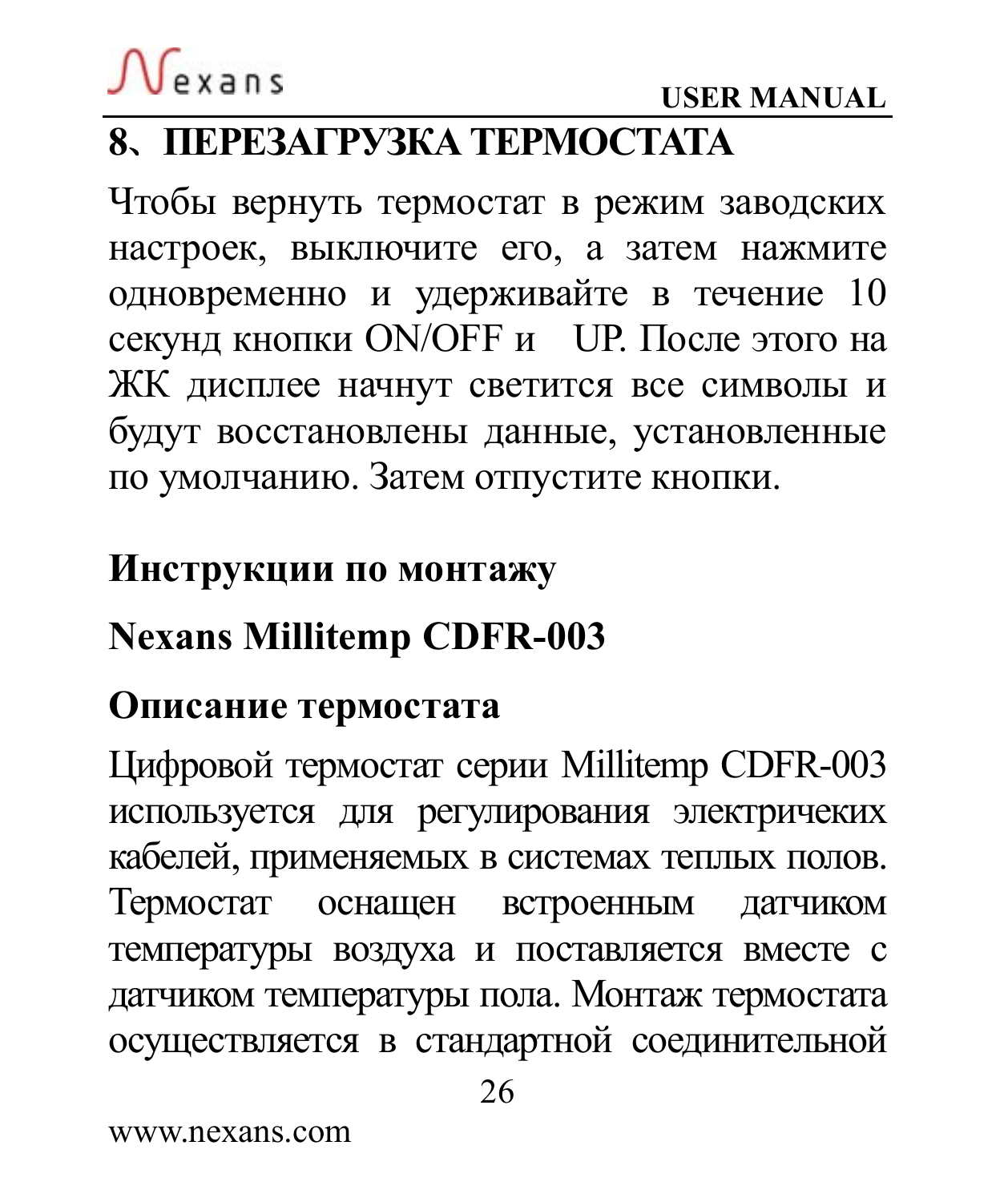### $N$ exans

**USER MANUAL**

коробке.

#### **Технические данные**

| Номинальное напряжение:  | 230 В, 50/60 Гц                        |  |  |  |
|--------------------------|----------------------------------------|--|--|--|
| Макс. нагрузка:          | 3600 BT $(16 A \pi p \mu U = 230 B)$   |  |  |  |
| Класс защиты:            | IP <sub>21</sub>                       |  |  |  |
| Диапазон температур (по  | от +5 до +40°С                         |  |  |  |
| умолчанию):              |                                        |  |  |  |
| Максимальный             | 16A                                    |  |  |  |
| размыкатель:             |                                        |  |  |  |
| Длина датчика пола:      | 3 <sub>M</sub>                         |  |  |  |
| Клеммы для подключения   | $0.5 \text{ MM}^2 - 2.5 \text{ MM}^2$  |  |  |  |
| проводов<br>И<br>питания |                                        |  |  |  |
| нагрузки                 |                                        |  |  |  |
| Максимальное количество  | 3                                      |  |  |  |
| нагревательных кабелей:  |                                        |  |  |  |
| Выключатель:             | электронный                            |  |  |  |
| Нормы/стандарты:         | МЭК 60730-1 и МЭК 60730-2-9            |  |  |  |
|                          | Директива ЕМС 89/336                   |  |  |  |
|                          | Данное устройство имеет маркировку СЕ. |  |  |  |
|                          | 27                                     |  |  |  |

www.nexans.com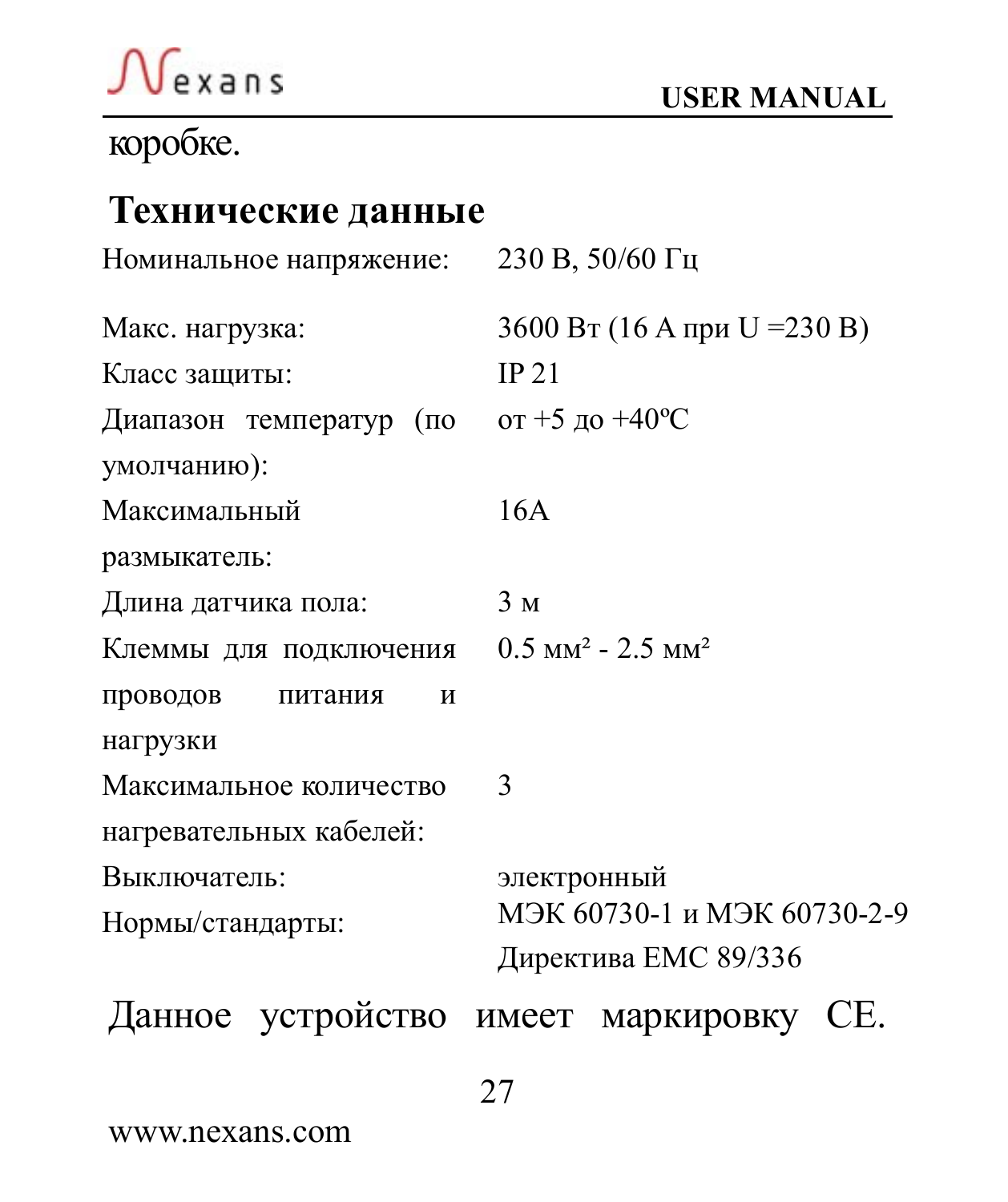### $\sqrt{exans}$

Только для использования в помещении.

#### **Гарантия**

При надлежащем использовании и обслуживании Nexans Norway предоставляет двухлетнюю гарантию на свою продукцию. В случае обнаружения дефекта компания Nexans Norway берет на себя обязательство произвести ремонт или заменить продукцию. Однако, гарантия не распространяется на дефекты, возникшие в результате неправильной установки или ненадлежащего использования.

В случае обнаружения дефекта необходимо в письменном виде уведомить компанию Nexans Norway в течение 30 дней со дня обнаружения данного дефекта. Кроме того, к жалобе необходимо приложить детальное описание дефекта для обеспечения действия гарантии.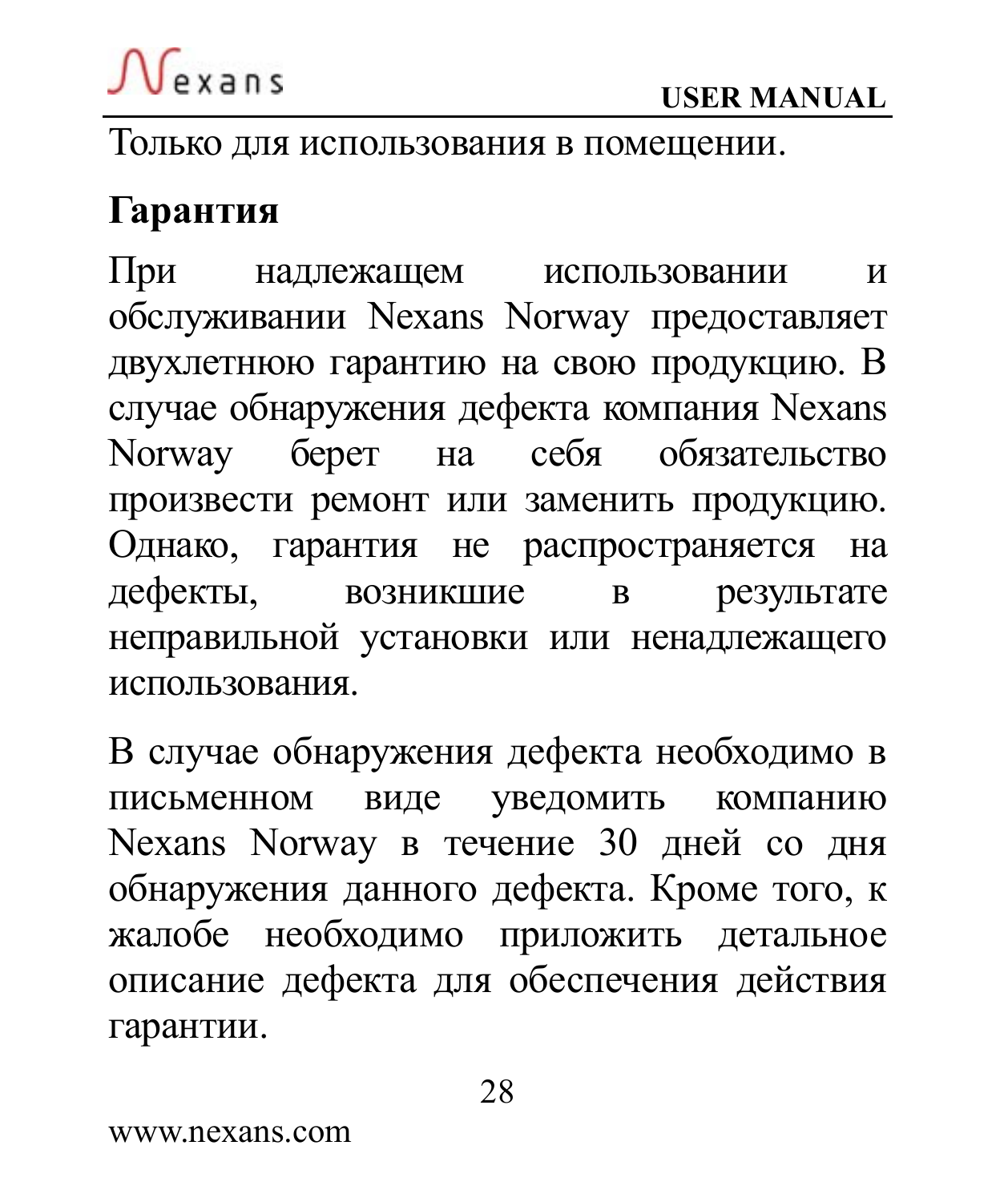### $V_{exans}$

#### **Перед монтажом термостата**

Прежде всего следует определить, как будет регулироваться обогреваемый пол: датчиком температуры воздуха или пола (см. таблицу 1). Существует возможность установки сразу двух вышеперечисленных датчиков. В этом случае датчик температуры воздуха будет основным, в то время как датчик температуры пола может использоваться для регулирования температуры, защищая тем самым пол от перегрева. Более подробная информация доступна в руководстве для пользователя.

29 Термостат должен устанавливаться на высоте примерно 1,6 м от уровня пола. В случае же использования датчика температуры воздуха термостат нужно установить таким образом, чтобы воздух свободно проходил через основание термостата. Также не следует помещать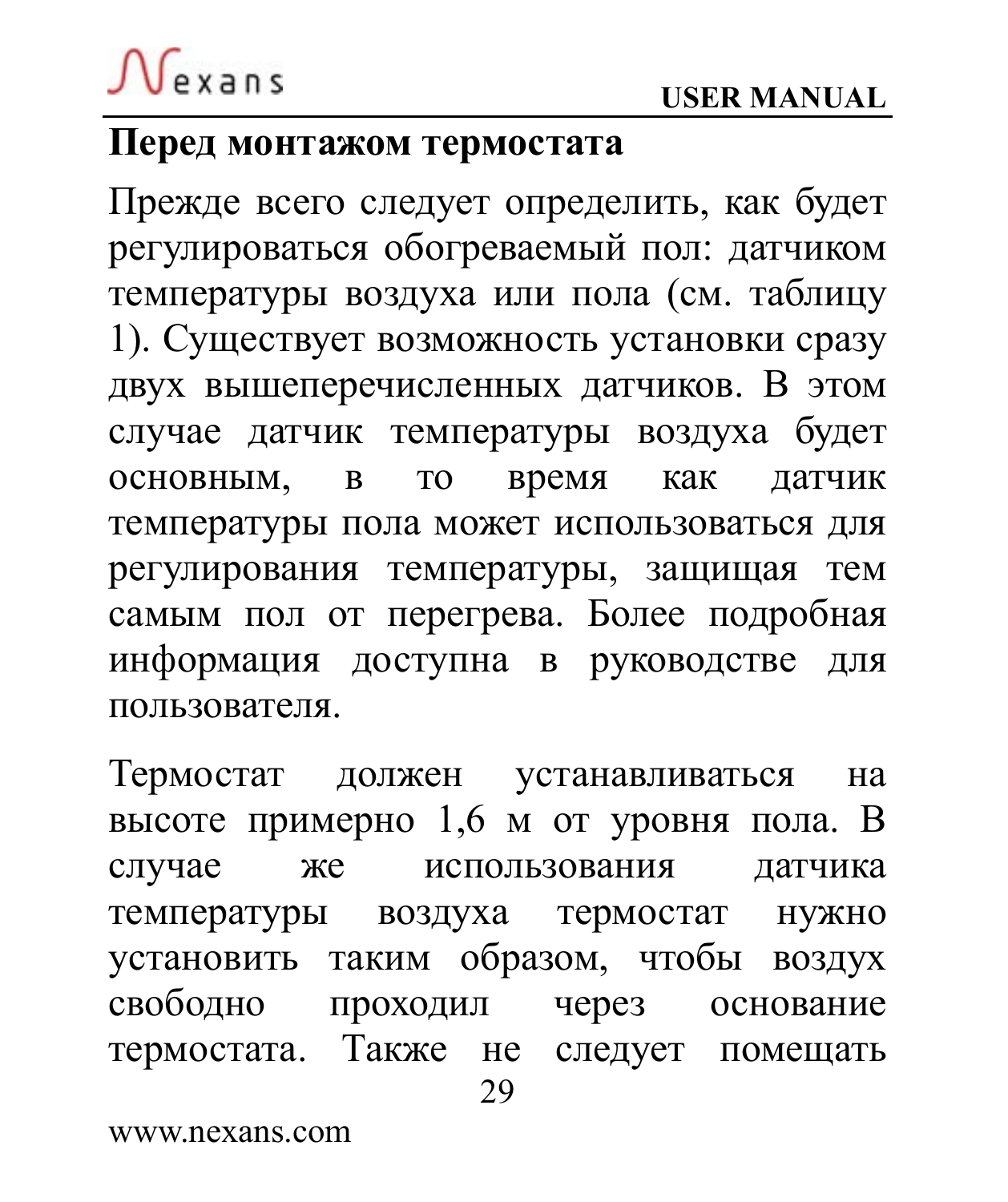термостат в те места, где он будет подвержен попаданию прямых солнечных лучей, а также в места, где есть сквозняки. Убедитесь, что питающий провод нагревательного кабеля достает до термостата.

При установке датчика температуры пола: Следуйте инструкциям, перечисленным в разделе1.

При установке только датчика температуры воздуха: Сразу переходите к разделу 2.

ВАЖНО: В соответствии с действующим национальными правилами по установке электрооборудования термостат должен устанавливаться квалифицированным электриком. Все сети нагревательных кабелей должны быть оборудованы 30 мА прерывателем сети короткого замыкания на землю.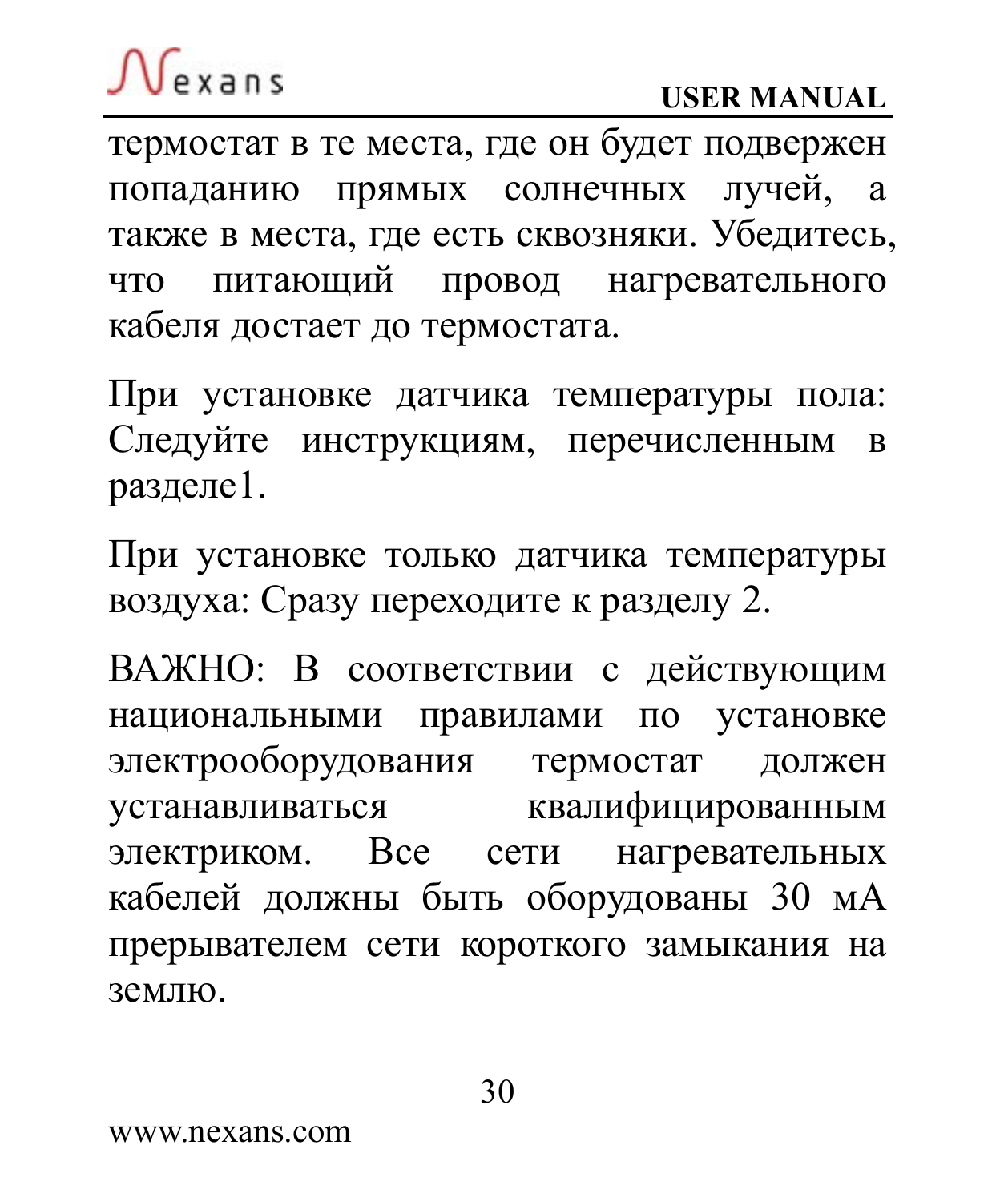### $N_{\text{examples}}$

ВАЖНО: Перед монтажом термостата необходимо отключить напряжение сети. Затем с помощью вольтметра необходимо убедиться, что сеть отсоединена.

### **Таблица 1**

| Тип помещения                                                                                                                                                                               | К<br>температуры<br>атуры<br>пола | Датчи Датчик<br>темпер<br>воздуха пола | Латчик<br>температ<br>уры<br>воздуха и кабели<br>(латчик-<br>огранич<br>итель) | Рекомендуемые<br>нагревательные<br><b>Nexans</b><br><b>Norway</b> |
|---------------------------------------------------------------------------------------------------------------------------------------------------------------------------------------------|-----------------------------------|----------------------------------------|--------------------------------------------------------------------------------|-------------------------------------------------------------------|
| Бетонный<br>пол,<br>покрытый<br>плиткой,<br>камнем<br>или<br>высокая<br>выходная<br>мощность<br>$(120-200 B_T/m^2)$<br>Ванная комната<br>Уборная<br>Туалет<br>Все помещения с<br>повышенной | X                                 |                                        |                                                                                | TKXP/2R<br>TXLP/2R<br>Millimat<br>Millicable<br>TXLP/1R           |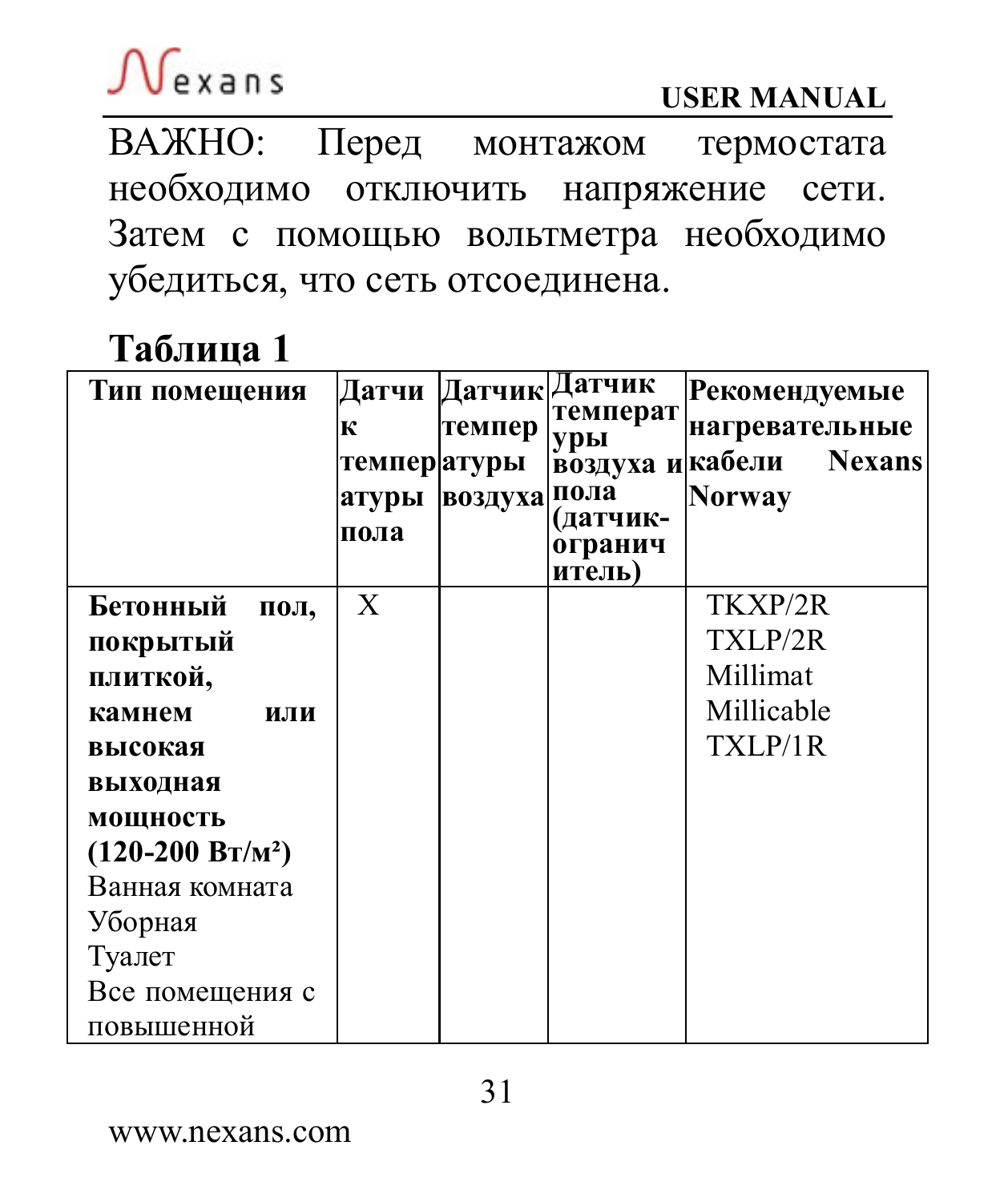

**USER MANUAL**

| влажностью          |              |       |            |
|---------------------|--------------|-------|------------|
| Бетонный<br>пол,    | $\mathbf{x}$ |       | TKXP/2R    |
| покрытый            |              |       | TXLP/2R    |
| плиткой,            |              |       | Millimat   |
| камнем<br>или       |              |       | Millicable |
| винилом;            |              |       | TXLP/1R    |
| низкая- средняя     |              |       |            |
| выходная            |              |       |            |
| мощность            |              |       |            |
| $(100-120 B_T/m^2)$ |              |       |            |
| Гостиная            |              |       |            |
| Кухня               |              |       |            |
| Прихожая            |              |       |            |
| Спальня             |              |       |            |
| Все жилые           |              |       |            |
| помещения           |              |       |            |
| Бетонный<br>пол,    | $\mathbf{x}$ | $X^*$ | TKXP/2R    |
| покрытый            |              |       | TXLP/2R    |
| паркетом<br>или     |              |       | Millimat   |
| ламинатом;          |              |       | Millicable |
| низкая- средняя     |              |       | TXLP/1R    |
| выходная            |              |       |            |
| мощность            |              |       |            |
| $(80-100 B_T/m^2)$  |              |       |            |
| Гостиная            |              |       |            |
| Кухня               |              |       |            |
|                     |              |       |            |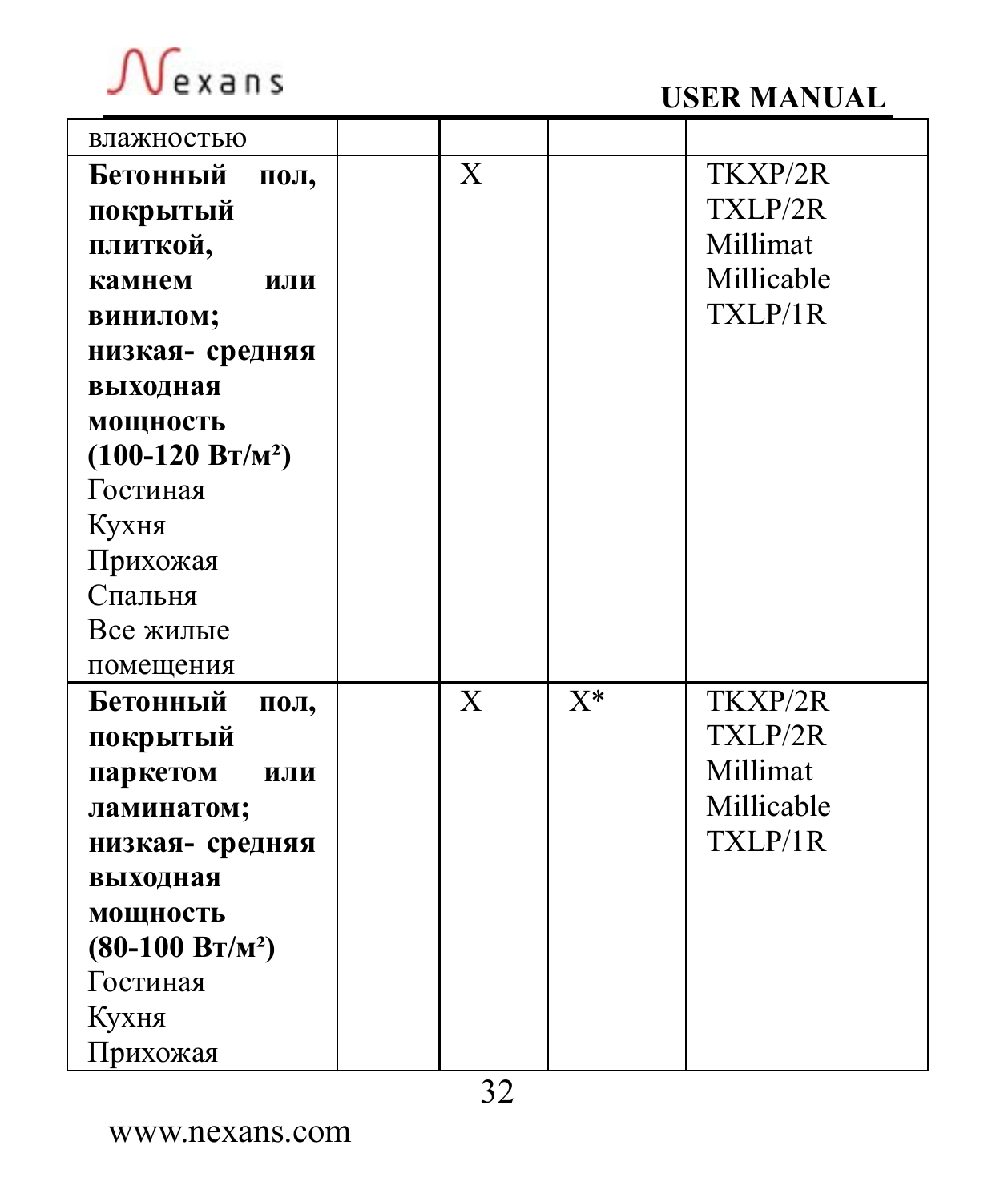

**USER MANUAL**

| Спальня            |   |       |                       |
|--------------------|---|-------|-----------------------|
| Bce<br>жилые       |   |       |                       |
| помещения          |   |       |                       |
| Деревянные         | X | $X^*$ | Millicable+Mill       |
| полы, сухие        |   |       | iclick                |
| решения (без       |   |       | <b>TKXP/TXLP</b> на   |
| стяжки).           |   |       | барабане              |
| Низкая             |   |       | $TXLP/2R$ - $\pi$ oro |
| выходная           |   |       | нной                  |
| мощность           |   |       | мощностью 10          |
| $(50-100 B_T/m^2)$ |   |       | $B_T/M$               |
| Гостиная           |   |       | <b>TXLP/1R-погон</b>  |
| Кухня              |   |       | ной мощностью         |
| Прихожая           |   |       | $10 B$ T/M            |
| Спальня            |   |       |                       |
| Все жилые          |   |       |                       |
| помещения          |   |       |                       |

∗В соответствии с требованиями поставщиков некоторых видов паркета/ламината

#### **1. Монтаж датчика температуры пола**

Датчик температуры пола помещается в центре между двумя нагревательными кабелями в полу перед заливкой стяжки или выравнивнием пола.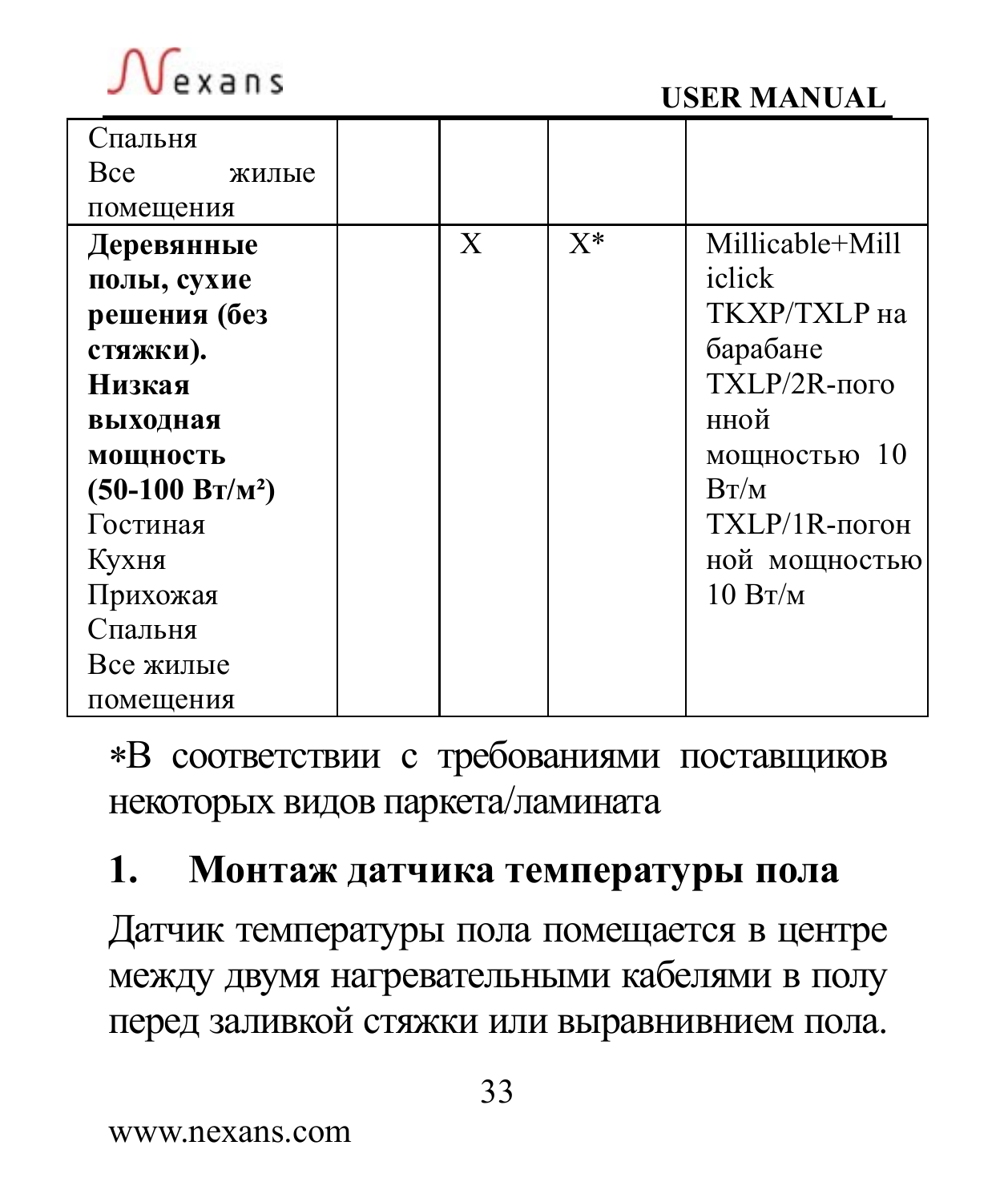# $\mathcal{N}_{\text{exans}}$

Рекомендуется монтировать датчик в гибкой изоляционной трубке. Для предотвращения попадания стяжки или смеси в изоляционную трубку, плотно загерметизируйте концы трубки в полу. Рекомендуется размещать изоляционную трубку/датчик как можно ближе к поверхности пола (рис. 1).

Поместите датчик в изоляционной трубке таким образом, чтобы он находился у конца изоляционной трубки, закрепленной в полу.

Переходите к разделу 2.

#### **2. Монтаж термостата.**

Проверьте, чтобы цепь питания была полностью отключена.

При монтаже нагревательных кабелей в помещении с повышенной влажностью (например, в ванной), термостат необходимо помещать снаружи. В сухих помещениях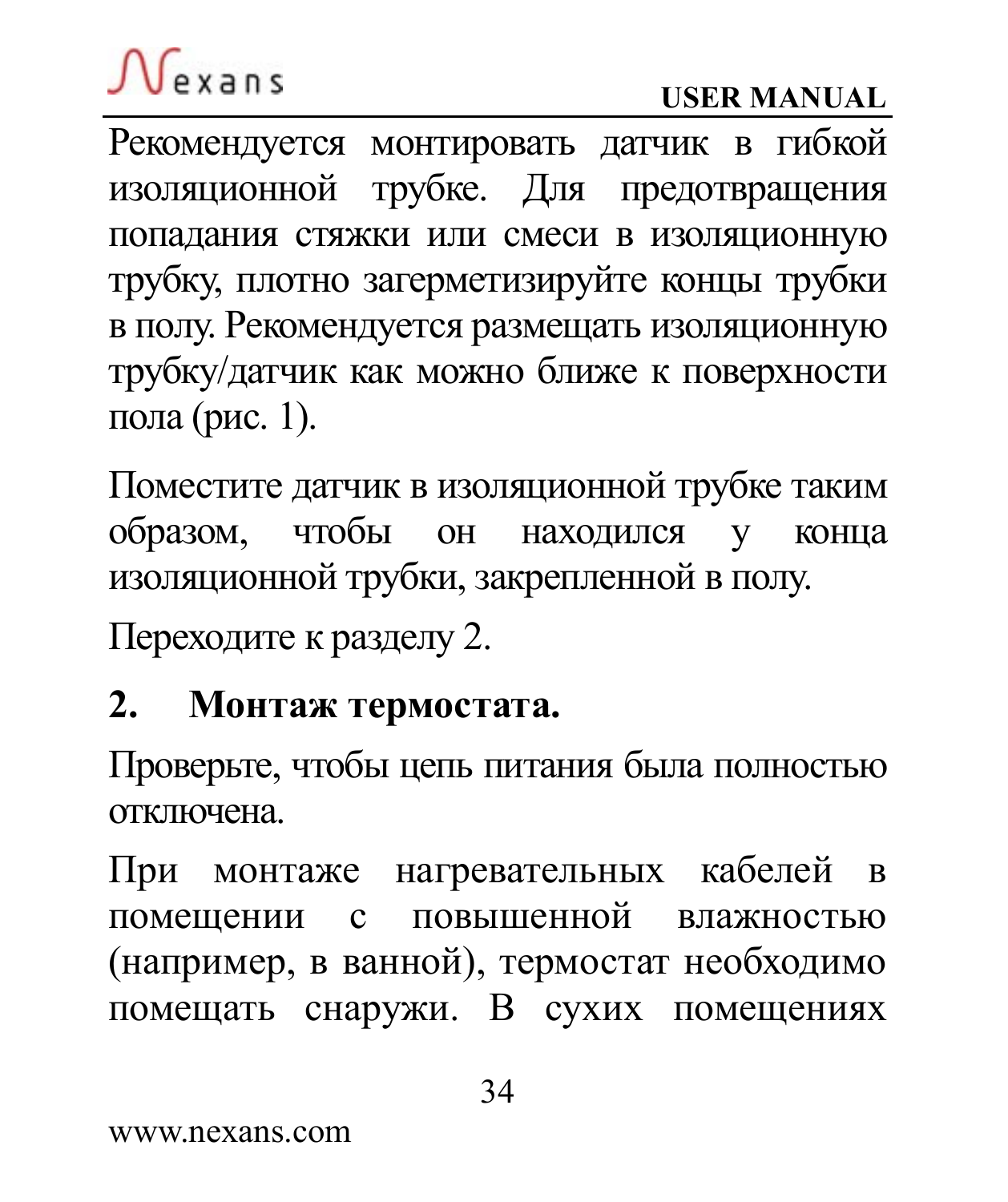термостат предпочтительно помещать внутри. Если же нагревательный кабель регулируется датчиком температуры воздуха, термостат обязательно должен размещаться внутри помещения.

Отсоедините переднюю часть (экран) от задней части (с контактными гнездами) путем легкого нажатия в центре верхней части (открывающий механизм), смотри рис. 2. Поместите экран в безопасное место.

Подключите нагревательный кабель к клеммам 5 и 6 (рис. 3).

Подключите источники питания (L и N) к клемам 4 и 7 (рис. 3).

При использовании датчика температуры пола, он должен подключаться к клемам 1 или 2 (рис. 3).

Подключите провод заземления нагревательного кабеля к заземлению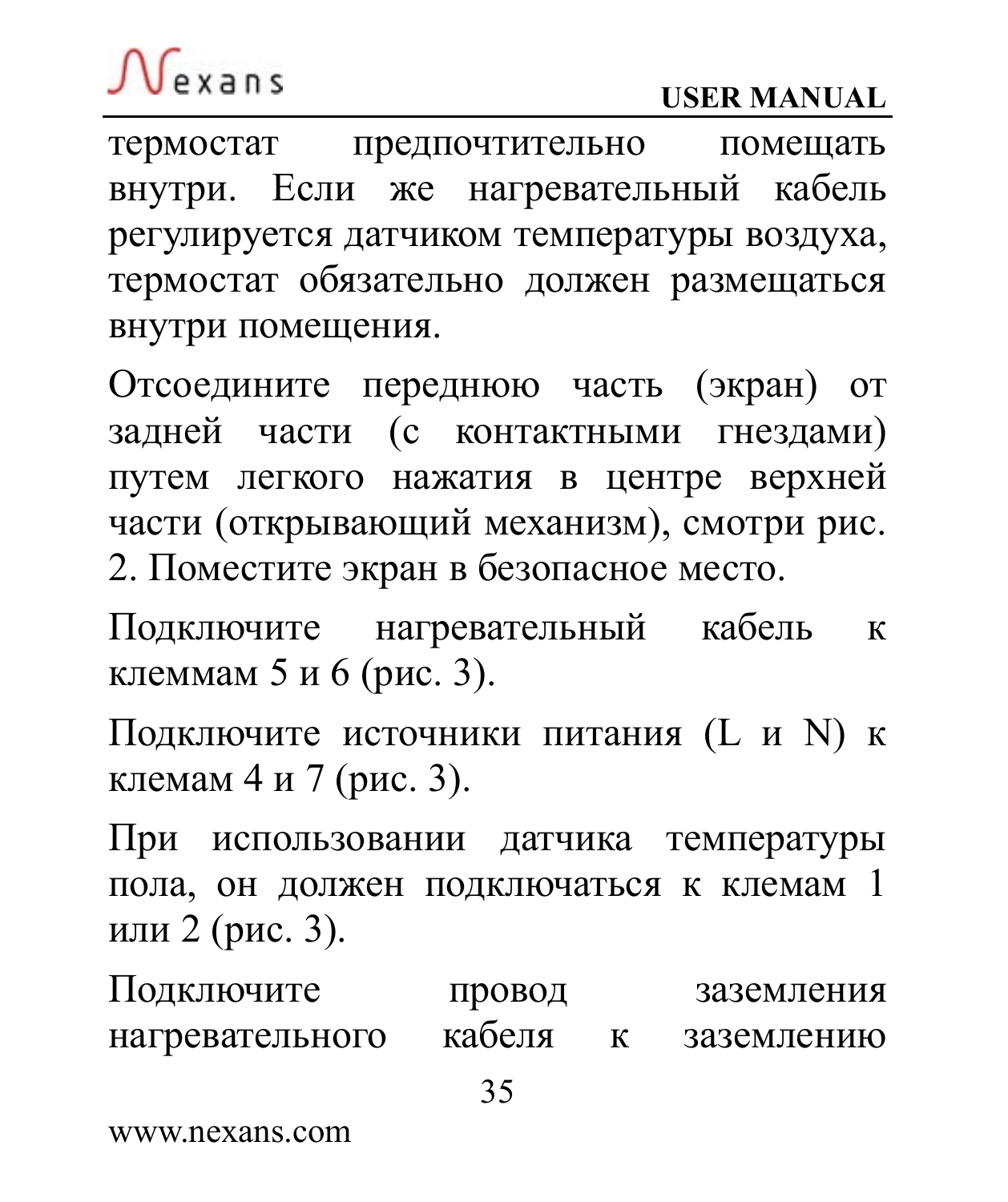помещения, используя стандартный коннектор или подключите вместе к клеме 3 (рис. 3). ПОМНИТЕ! Нагревательные кабели всегда должны быть заземлены.

Поместите заднюю часть (с контактными гнездами) на место в распределительную коробку и закрепите ее, используя крепежные винты.

Прикрепите переднюю часть (экран). ОСТОРОЖНО! Будьте очень осторожны, чтобы не погнуть контакты, присоединяя переднюю часть. Коннектор (8 контактов) должен точно войти в слот. В первую очередь поместите переднюю часть в гнезда, находящиеся в нижней части; затем выровняйте контакты с тем, чтобы они входили четко в слот. И, наконец, надавите на всю поверхность крышки.

Информация о пуске в эксплуатацию,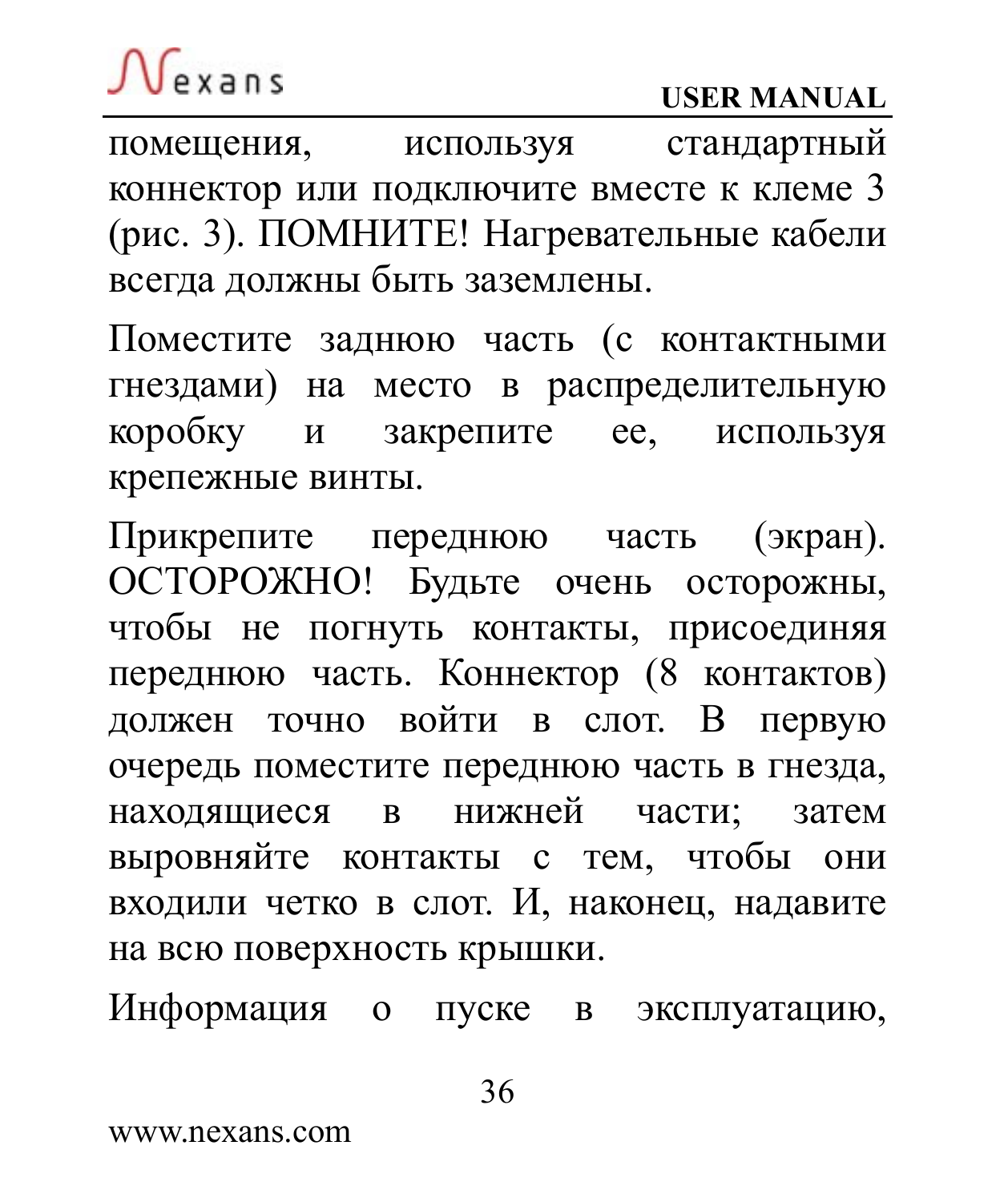# $V_{\text{exans}}$

программировании работы днем/ночью, установке времени работы, а также настройке других функций представлена в руководстве для пользователя.

Рис. 1: Установка датчика температуры пола



Датчик температуры пола

Термостат

Рис. 2: Присоединение и отсоединение передней части (экрана) к/от контактным (-ых) гнездам (гнезд)